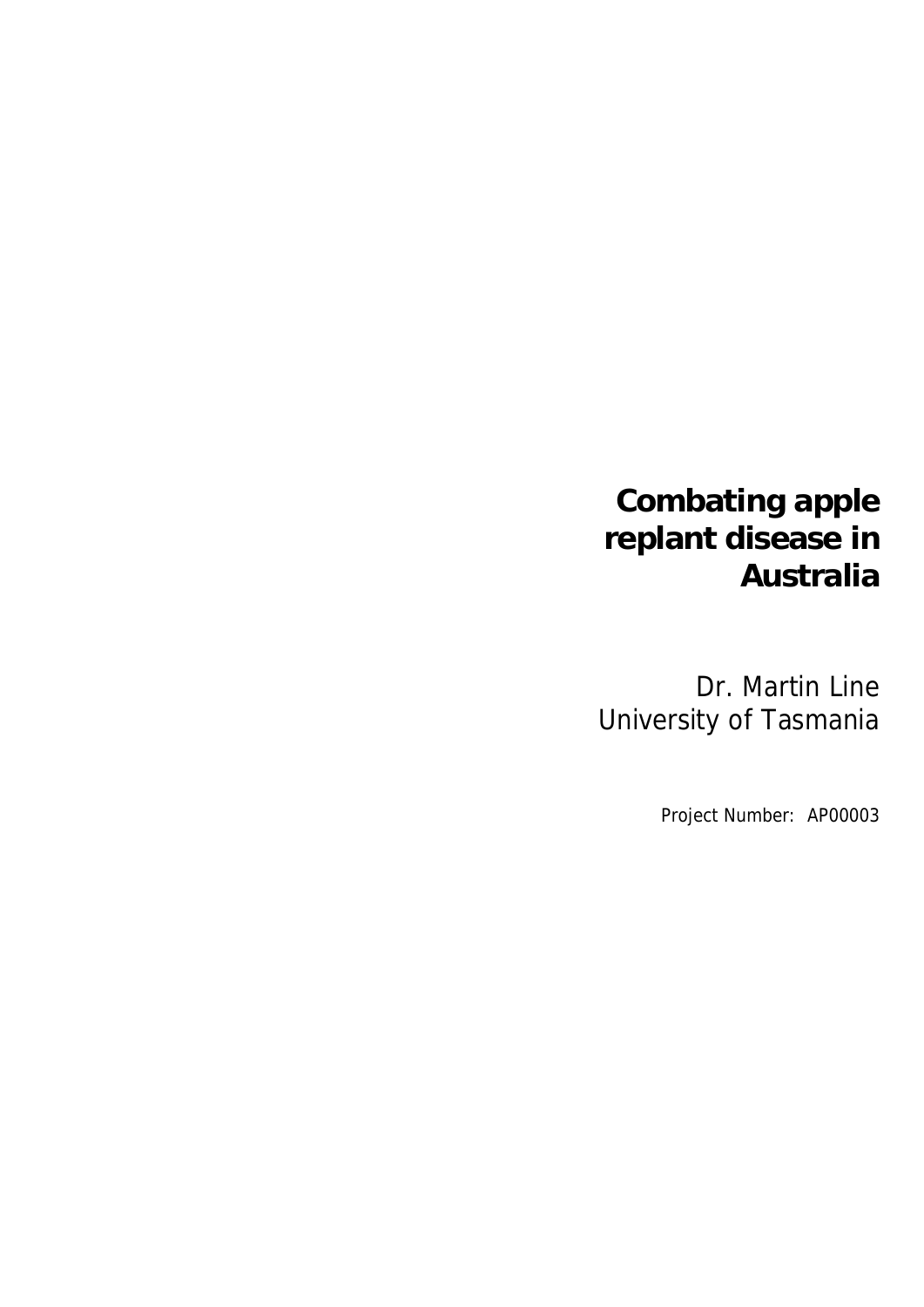#### **AP00003**

This report is published by Horticulture Australia Ltd to pass on information concerning horticultural research and development undertaken for the apple and pear industry.

The research contained in this report was funded by Horticulture Australia Ltd with the financial support of the apple and pear industry.

All expressions of opinion are not to be regarded as expressing the opinion of Horticulture Australia Ltd or any authority of the Australian Government.

The Company and the Australian Government accept no responsibility for any of the opinions or the accuracy of the information contained in this report and readers should rely upon their own enquiries in making decisions concerning their own interests.

ISBN 0 7341 1107 X

Published and distributed by: Horticultural Australia Ltd Level 1 50 Carrington Street Sydney NSW 2000 Telephone: (02) 8295 2300 Fax: (02) 8295 2399 E-Mail: horticulture@horticulture.com.au

© Copyright 2005



Know-how for Horticulture<sup>™</sup>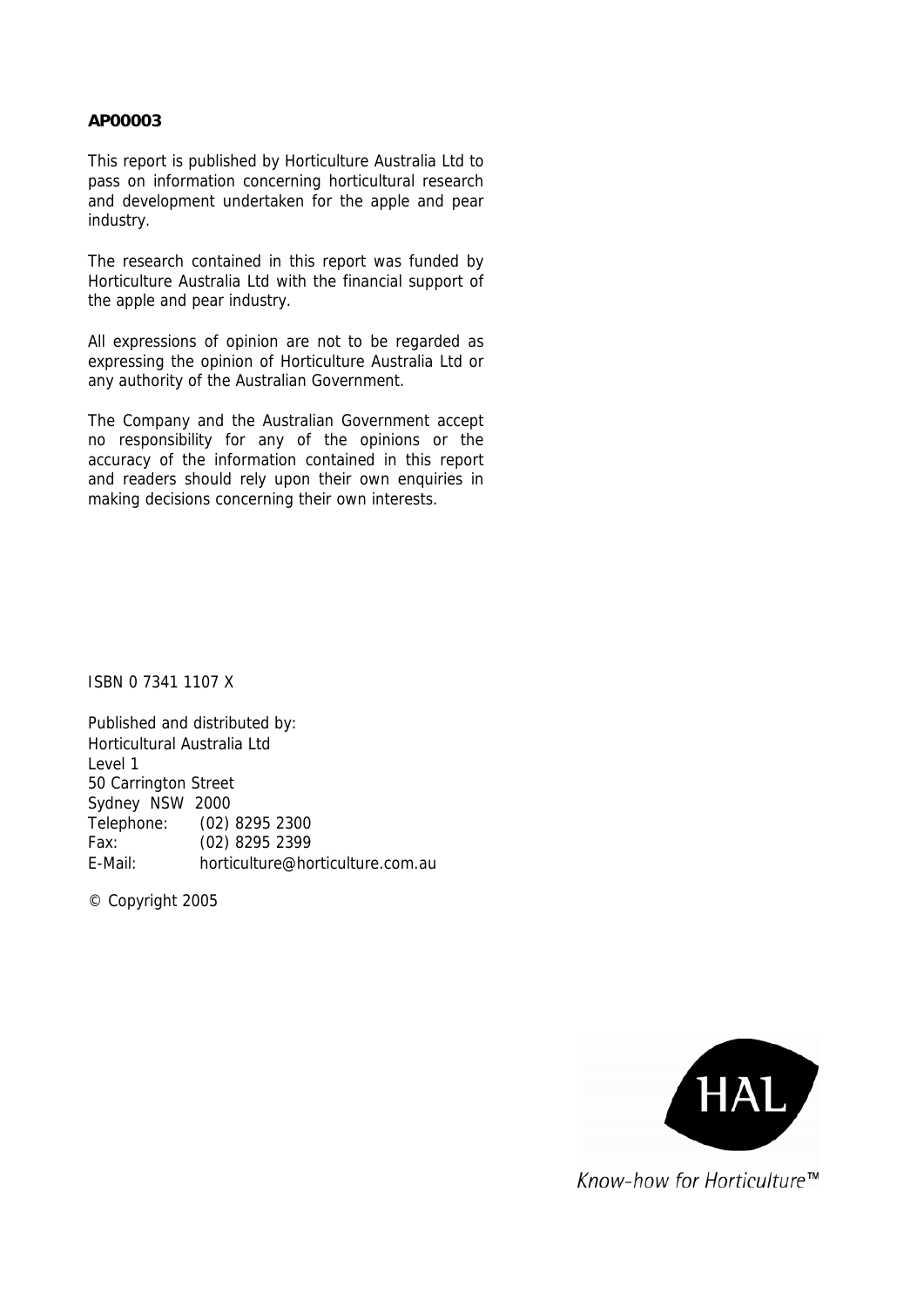# **Combating Apple Replant Disease in Australia**

Final Report

**April 2005** 

*Martin Line, Stephen Wilson and Andrew Heath* 

Tasmanian Institute of Agricultural Research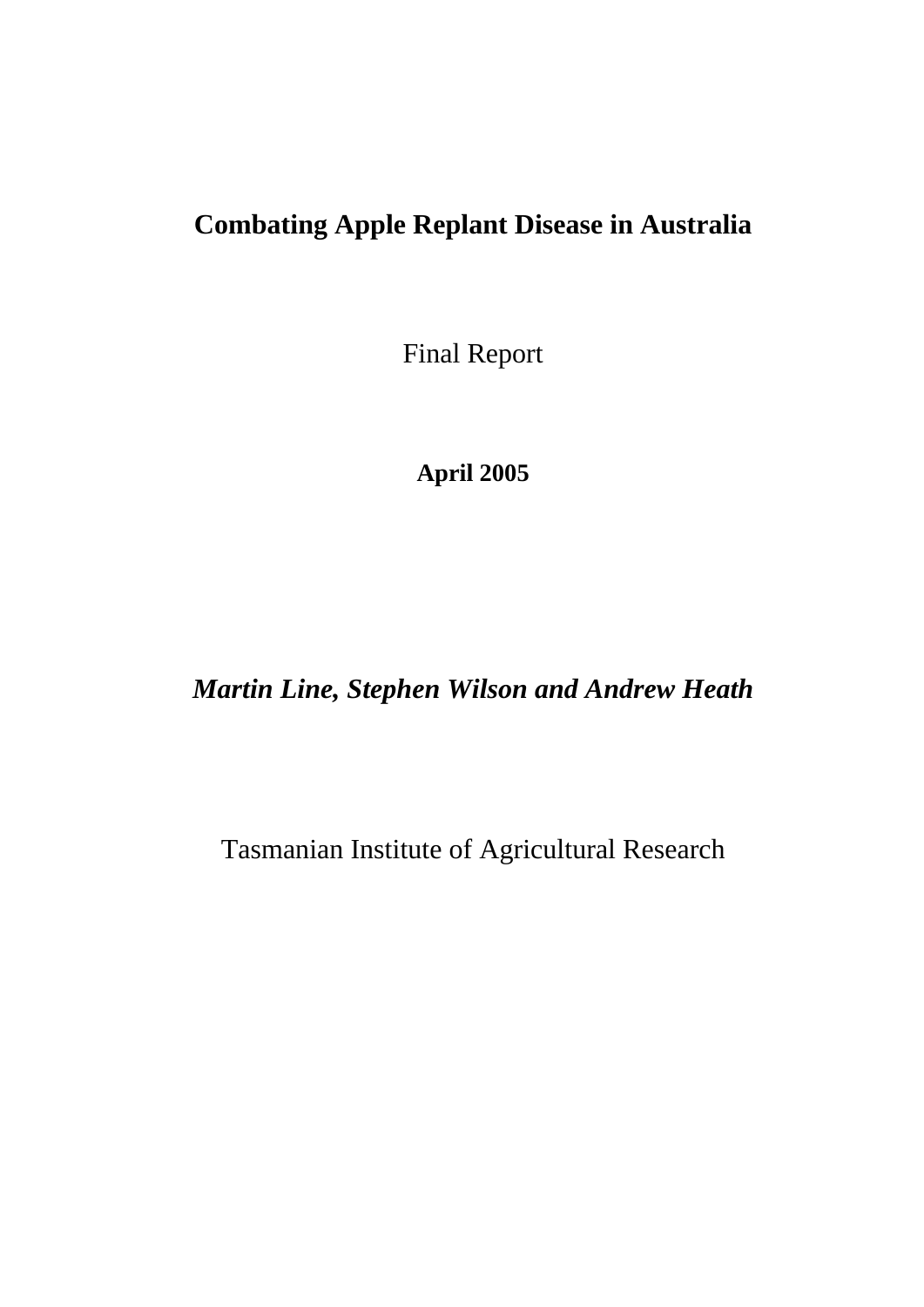# **Combating Apple Replant Disease in Australia HAL Project AP00003 April 2005**

# Martin Line, Stephen Wilson and Andrew Heath **University of Tasmania, Private Bag 54, Hobart Tasmania 7001**

The purpose of this report is to disseminate the results of a survey of the background literature on apple replant disease and the outcomes of research particularly aimed at potential alternatives to methyl bromide for the control of this disease.

*Any recommendations contained in this publication do not necessarily represent current Horticulture Australia Limited policy. No person should act on the basis of the contents of this publication, whether as to matters of fact or opinion or other content, without first obtaining specific, independent professional advice in respect of the matters set out in this publication.*

# **Acknowledgements**

# **The authors wish to gratefully acknowledge financial and other support provided for this project:**

#### **Horticulture Australia Limited and the Apple and Pear Board of Australia**

Tasmanian Institute of Agricultural Research (TIAR) Tasmanian Department of Primary Industries, Water and Environment Dr W. Boucher, Mr P. Jotic and Ms P. Domeney and technical staff of the Grove Research Station Dr S. Bound, TIAR, Newtown Dr G. Brown, Scientific Horticulture Pty Ltd Howard Hanson of Hansen's Orchards Pty Ltd Mr P. Andrews, Mr C. Archer, Professor R. Clark, Dr F. Hay, Ms T. Nair, Dr C. Wilson; (all of TIAR)

## **And the many growers who have provided soil samples or with whom we have had useful discussion on this problem.**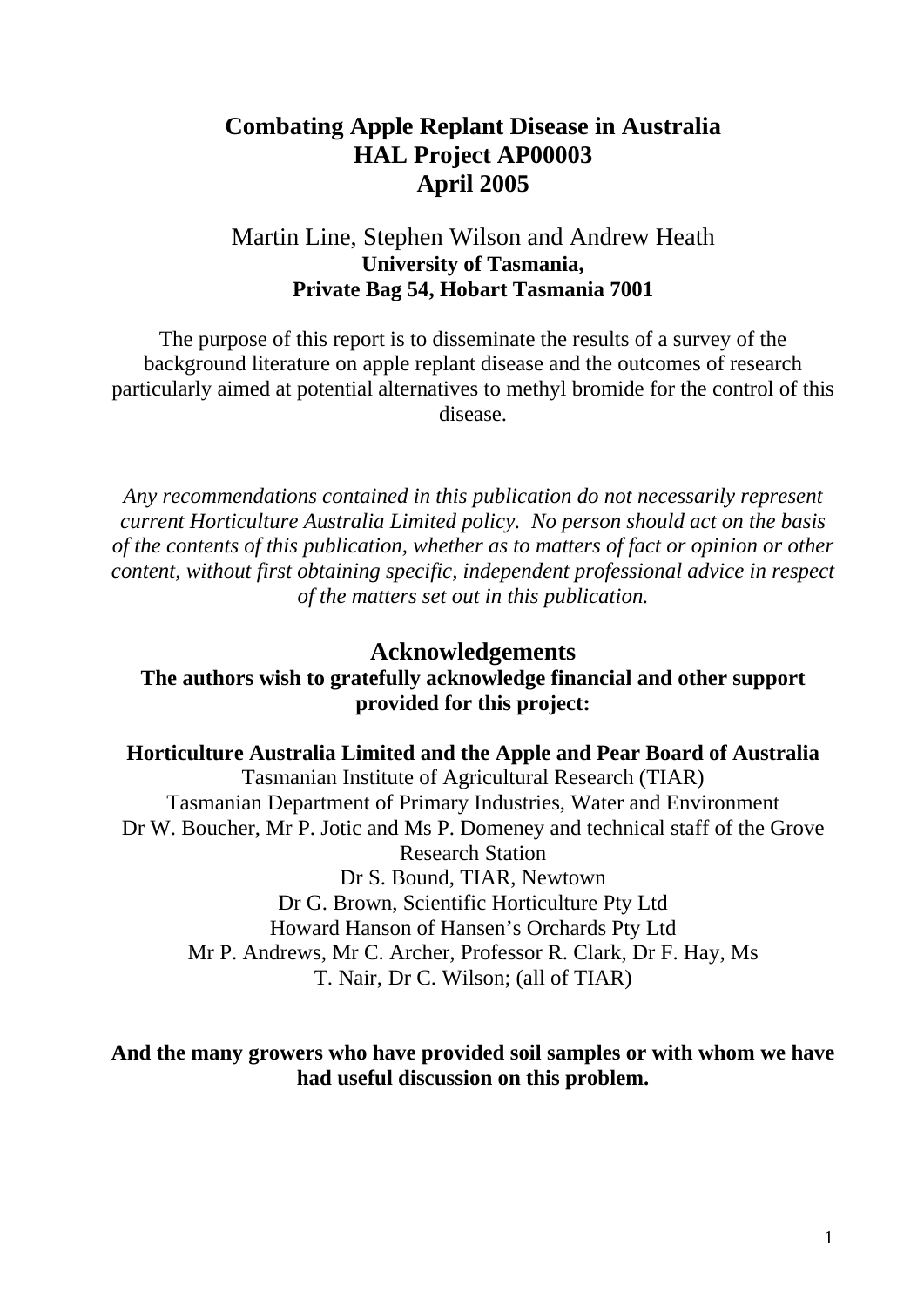| <b>Table of contents</b>                                     |                                                                                                                   | <u>Page</u>      |
|--------------------------------------------------------------|-------------------------------------------------------------------------------------------------------------------|------------------|
| <b>Media Summary</b>                                         |                                                                                                                   | 4                |
| <b>Technical summary</b>                                     |                                                                                                                   | 5                |
|                                                              | Review of the literature on apple replant disease, its causes and                                                 | 7                |
| remedial treatments                                          |                                                                                                                   |                  |
| <b>1. General Introduction</b><br>3. Global Incidence of ARD | 2. Background Australian research leading to the present investigation<br>4. Causative agents associated with ARD | 7<br>8<br>9<br>9 |
| 4a Physical factors                                          |                                                                                                                   |                  |
| 4b Microbial agents                                          |                                                                                                                   |                  |
|                                                              | 4b i Fungi                                                                                                        |                  |
|                                                              | 4b ii Nematodes                                                                                                   |                  |
| 4b iii<br>4c Other biotic factors                            | Bacteria                                                                                                          |                  |
|                                                              | 5. Prevention and treatment of Apple Replant Disease                                                              | 12               |
|                                                              | <b>Review of treatments for ARD soils</b>                                                                         | 13               |
|                                                              | 5a Fallowing, crop rotation, cover crops and mulches                                                              |                  |
|                                                              | 5b Cover crops/green manure crops/mulches reported as                                                             |                  |
| effective against ARD                                        |                                                                                                                   |                  |
| $5b$ i                                                       | Nematodes as the primary cause                                                                                    |                  |
|                                                              | 5b ii Fungi as the primary cause                                                                                  |                  |
| $5b$ iii                                                     | Unidentified cause                                                                                                |                  |
| 5c Selection of resistant tree species                       |                                                                                                                   |                  |
| 5d Chemical treatments                                       |                                                                                                                   |                  |
| 5d i                                                         | <b>Specific Nematicides</b>                                                                                       |                  |
|                                                              | 5d ii Non-specific (broad-spectrum) chemical<br>treatments or treatments known to be effective                    |                  |
|                                                              | against fungal agents of ARD                                                                                      |                  |
| 5d iii                                                       | Commercial chemicals reported to be effective                                                                     |                  |
|                                                              | against ARD, either separately or in combination                                                                  |                  |
| 5d iv                                                        | Other chemical treatments reported to be effective                                                                |                  |
| 5e Physical treatments                                       |                                                                                                                   |                  |
| 5f Biological control                                        |                                                                                                                   |                  |
| 5f i                                                         | Fungal agents of biological control                                                                               |                  |
|                                                              | Non-mycorrhizal agents of control                                                                                 |                  |
|                                                              | Mycorrhizal agents of control                                                                                     |                  |
| 5f ii                                                        | Bacterial agents of biocontrol                                                                                    |                  |
| 5f iii                                                       | Insect agents of biocontrol                                                                                       |                  |
| 5g Integrated control                                        | 6. Ineffective treatments or treatments that stimulate the disease                                                | 20               |
| agents                                                       |                                                                                                                   |                  |
|                                                              | 7. Evolving research methods and prospects for further study                                                      | 21               |
|                                                              |                                                                                                                   |                  |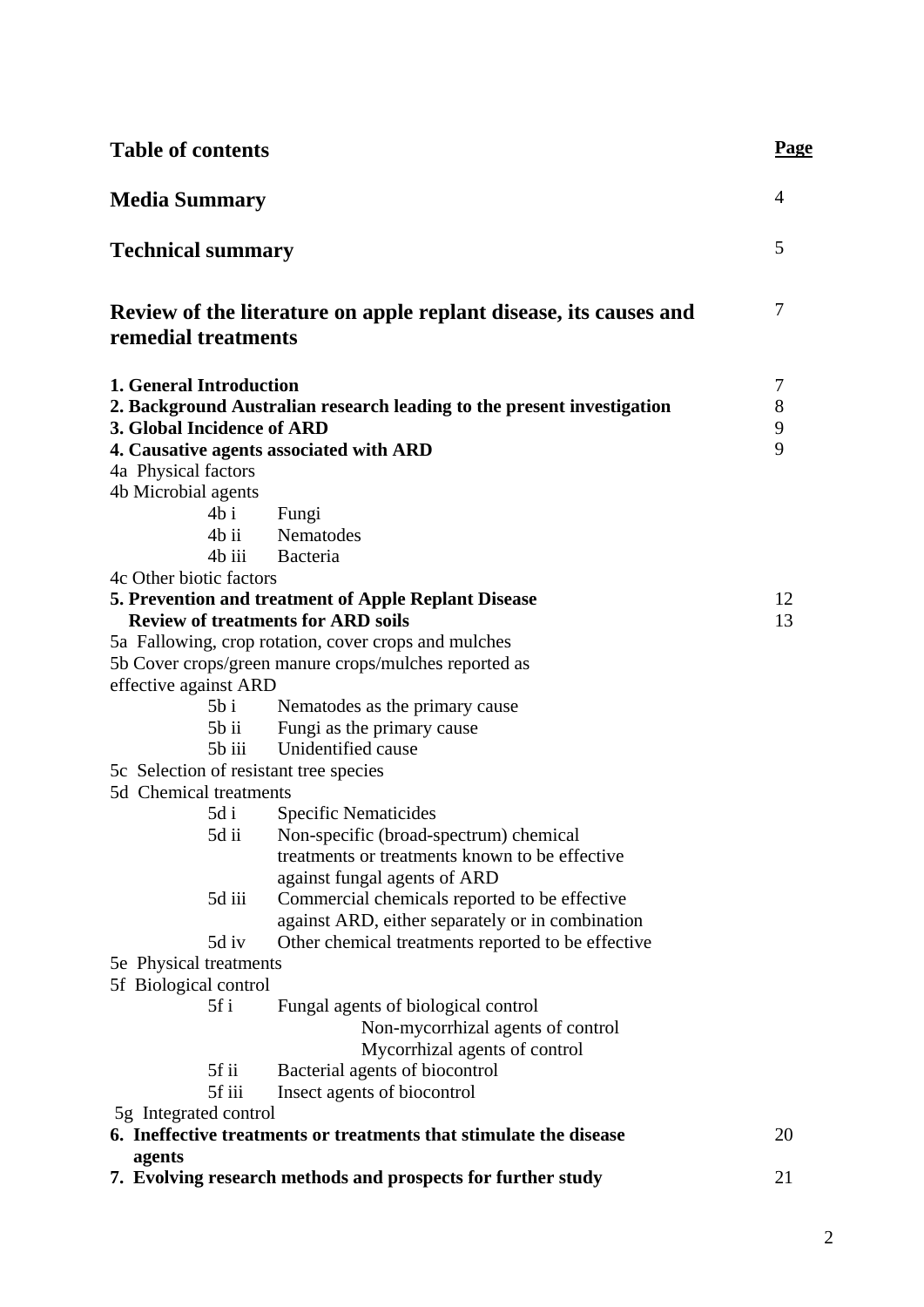| 8. Educational packages<br><b>References</b>                                                                                                                     | 22<br>22 |  |  |  |
|------------------------------------------------------------------------------------------------------------------------------------------------------------------|----------|--|--|--|
| <b>Experimental results and discussion</b>                                                                                                                       | 33       |  |  |  |
| 1. Glasshouse assessment of selected treatments                                                                                                                  | 33       |  |  |  |
| 2. Assessment of soil sample from orchards in geographically separate localities<br>for pathogens against apple seedlings and for antagonists to these pathogens | 46       |  |  |  |
| 3. Isolation of bacteria or fungi showing inhibition of ARD or pathogenic activity<br>against apple seedlings                                                    | 49       |  |  |  |
| 4. Grove field trial of potential agents of protection against ARD                                                                                               | 52       |  |  |  |
| 5. Field Assessment of monoammonium phosphate, organic matter or                                                                                                 | 55       |  |  |  |
| replacement soil in Ex-Apple orchard                                                                                                                             |          |  |  |  |
| <b>References</b>                                                                                                                                                | 61       |  |  |  |
| Papers arising from this work                                                                                                                                    |          |  |  |  |
| Appendix                                                                                                                                                         | 63       |  |  |  |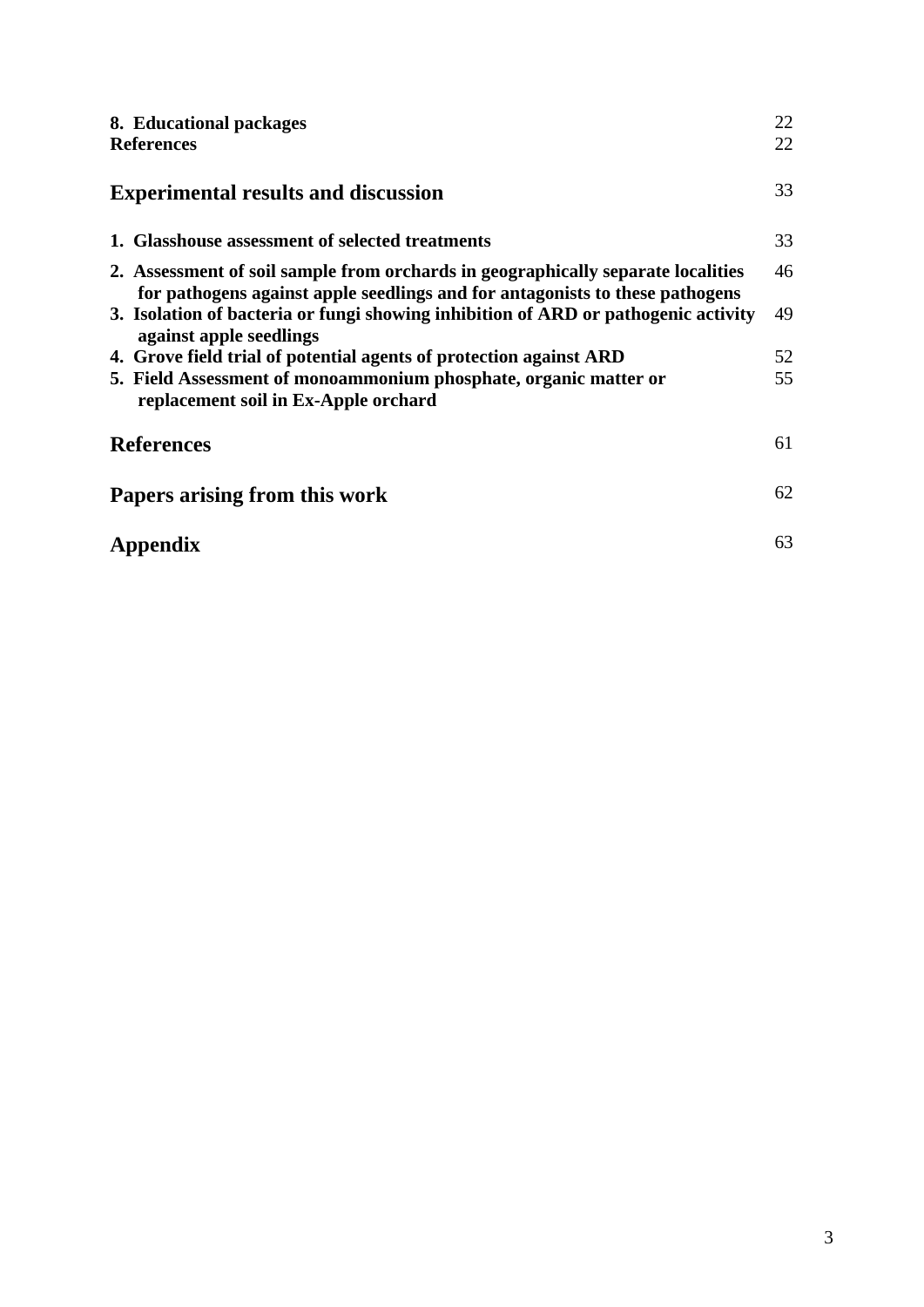# **Media summary**

Apple Replant Disease (ARD) is reported wherever apples are grown, and generally has a biological cause. It poses an acute dilemma for orchardists with the phasing out of the most effective treatment, methyl bromide (MeB), by 2005 under the Montreal Protocol because of its ozone-depleting properties. Horticulture Australia Limited (HAL) has provided funding to a group of Tasmanian researchers to assess alternatives.

The key components of this project comprised a comprehensive review of the literature, followed by glasshouse and field trials of a range of potential alternative treatments to MeB for applereplant disease. Glasshouse trials using MeB as the standard indicated that monoammonium phosphate (MAP), Basamid®, Perlka® and various biological agents gave good protection against the disease. The beneficial effects of the first two agents support previous reports for these agents while Perlka® had not been previously recorded for this purpose. However since it is reported as a broad-spectrum biocide its efficacy in controlling apple replant disease is easily explicable. The benefits recorded for compost amendment were attributed to a nutrient effect on growth rather than inhibition of the disease.

A field trial undertaken at the Grove Research Centre included agents found to be effective in the glasshouse trials plus others being reported as promising alternatives. Telone  $C-35^\circ$  was shown in the field trial to be at least as effective as methyl bromide, with Perlka<sup>®</sup> + MAP, Basamid<sup>®</sup> and compost additions resulting in only slight improvements in plant growth over the replantdisease controls. Other treatments including MAP, Trichopel®, Perlka®, and various biocontrol agents were ineffective in combating the disease in the field. It should be noted however that the poor result found in the field trial for Basamid® and MAP contrasts with previous results obtained by other workers and may possibly be the result of particular field conditions or method of application. In a second field trial, adding MAP or fresh soil to the planting hole were both found to substantially reduce the effects of ARD, in line with previously published results.

#### **Recommendations**

**This study has confirmed Telone C-35**® **as a viable alternative to MeB for treating apple replant disease in replant orchards.** Converting to Telone C-35<sup>®</sup> treatment has the advantage of growers being able to use the same equipment and similar field management methods as for MeB. For low impact (non-fumigant) control of ARD, continued use of MAP is recommended and for control without synthetic chemicals, addition of fresh (non-ARD) soil in the planting hole substantially reduces the impact on tree growth.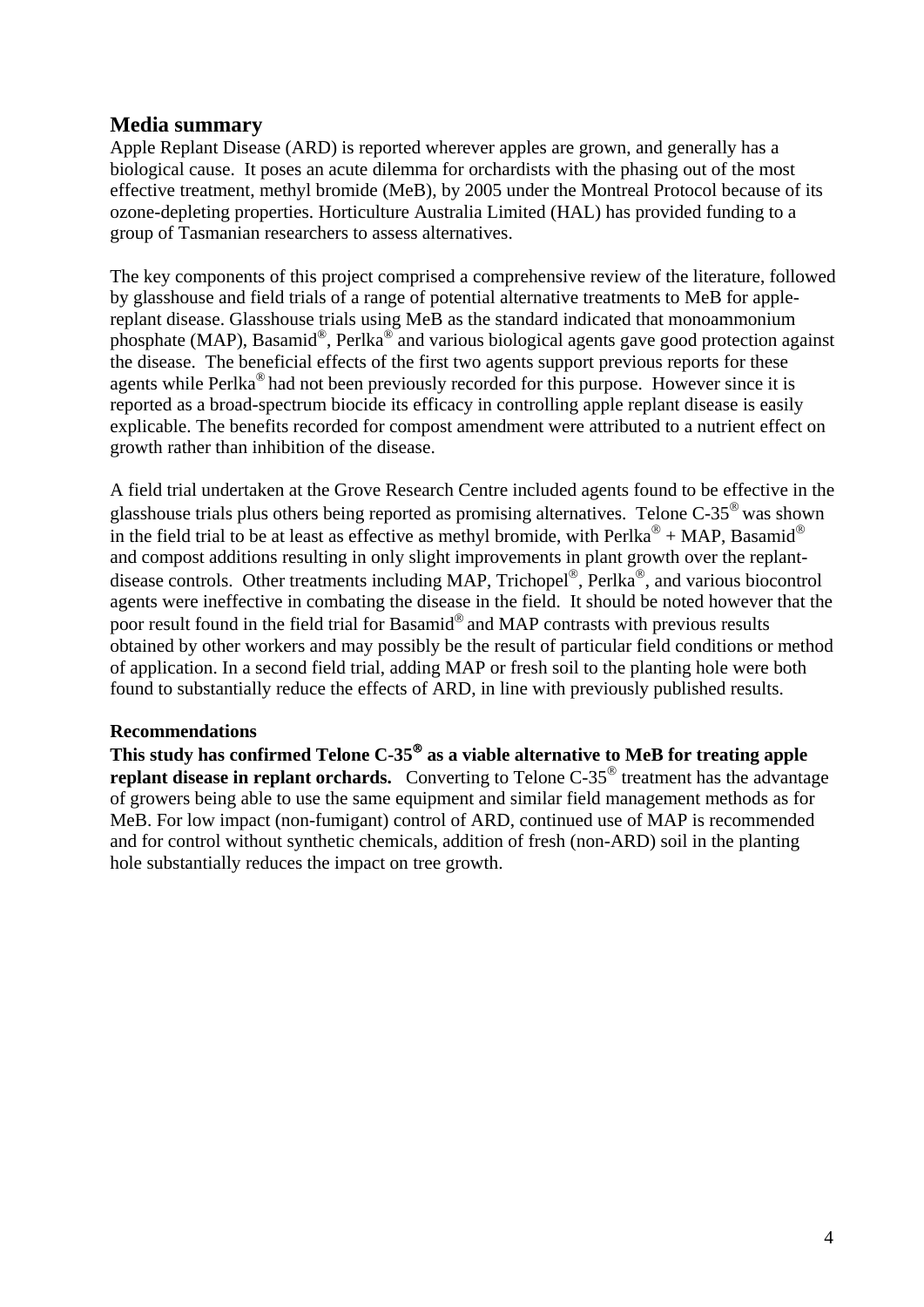# **Technical summary**

## **The nature of the problem**

Apple Replant Disease (ARD) is a worldwide problem, arising when an orchard is planted in the same soil as a pre-existing orchard. The phasing out of the most effective treatment, methyl bromide (MeB), by 2005 under the Montreal Protocol poses an acute dilemma for orchardists. This project, supported by Horticulture Australia Limited (HAL) will assess alternative treatments of ARD.

#### **Outcomes**

Glasshouse trials using MeB as the standard indicated that monoammonium phosphate (MAP), Basamid®, Perlka® and various biological agents gave good protection against Apple Replant Disease. The beneficial effects of the first two agents support previous reports while Perlka<sup>®</sup> had not been previously recorded for this purpose. However since it is reported as a broad-spectrum biocide its efficacy in controlling ARD is easily explicable. The benefits recorded by a compost amendment were attributed to a nutrient effect on growth rather than inhibition of the disease.

The glasshouse trials were accompanied by field trials undertaken at the Grove Research Centre. The choice of treatments for a field trial was necessarily limited to those showing significant promise as potential alternatives to MeB from glasshouse trials, those previously reported in the literature as being promising alternatives and not easily assessable in a pot trial (particularly Telone C-35<sup>®</sup>), and those known to have broad-spectrum biocontrol activity (particularly Trichoflow<sup>®</sup>). In the primary trial, MeB was used as the standard against which all other treatments were compared, whilst the second used growth in untreated ARD soil as the control.

The difference between the MeB standard and the ARD-untreated control in the primary field trial was marked; shoot height of the untreated control at termination of the trial averaged 50% of the MeB standard, while cross-sectional area amounted to 67%. Both assays showed Telone C- $35^{\circ}$  to be at least as effective as methyl bromide in the field trial, with Perlka<sup>®</sup>/MAP and Basamid® treatments giving a significant (but slight) improvement over the control in crosssectional area, but not in extension growth, and 20% compost amendment showing a significant (but slight) improvement over the controls in both measurements. All other treatments including MAP alone, Trichopel<sup>®</sup>, Perlka<sup>®</sup>, and various biocontrol agents were relatively ineffective, Addition of the *Bacillus* agent had a depressing effect on the growth of apples using both shoot height and cross-sectional area assays, the effect being significant using the former assay. This may possibly be attributed to the effect of the bacteria on root respiration, since a large bacterial inoculum coupled with water-saturated conditions at the time of planting could render the soil in the root-zone anoxic for a period of time. Although none of the potential biological control agents proved effective against apple replant disease, some showed broad-spectrum efficacy against a range of other fungal pathogens.

The poor result for Basamid<sup>®</sup> in this trial contrasts with previous results obtained by Brown & Schimanski (2002) where it was applied at least two to three months before planting and the present result may possibly result from poor application methods or inadequate attention to mixing within the soil profile. If so, Basamid<sup>®</sup> may be an attractive alternative from a practical viewpoint, since it does not presently require a licensed operator for application.

In a second field trial MAP, organic matter amendment (with various fertilizer additions) and replacement soil were compared with an untreated control in soil which had been planted to apples for 15 years prior to replanting with this trial. Organic matter incorporated into the top 20 cm of soil was ineffective, but MAP incorporated into the top 20 cm of soil or replacement soil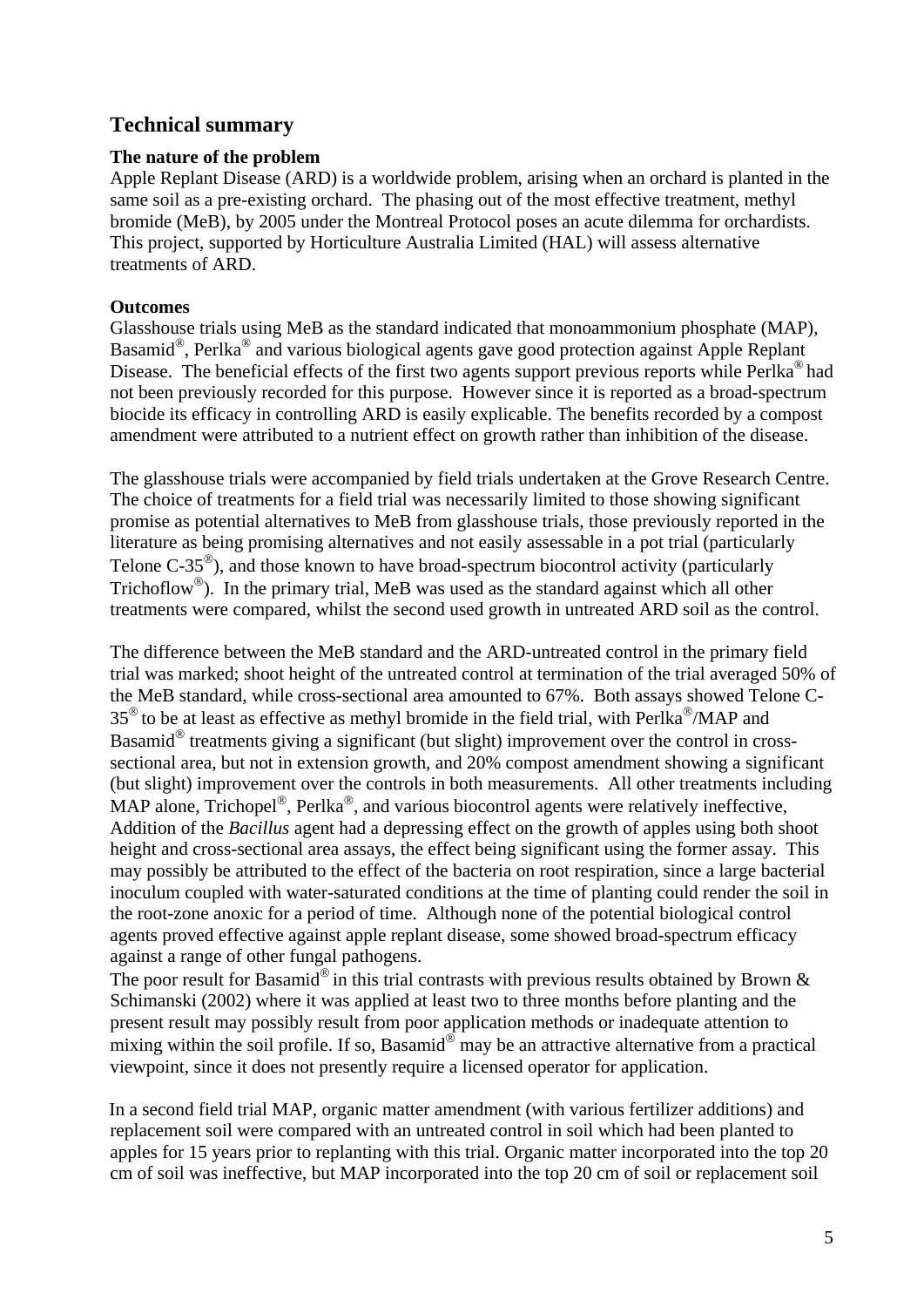in the planting hole both resulted in near twofold increases in extension and radial growth measured after two seasons. Leaf analysis for macro and micronutrients showed most elements in all treatments to be marginal to adequate by accepted standards and there were was no evidence to indicate that the observed growth responses were associated with any nutritional effect. While the positive effect of MAP was supported by glasshouse experiments its benefits did not compare with those provided by MeB or Telone  $C-35^{\circ}$  in the trial described above. However MAP does not have the major beneficial effect of broad-spectrum weed control exhibited by the fumigants. Indeed MAP appears to promote growth of competing weeds and this may account for the failure of the treatment in the first field trial.

#### **Recommendations**

This study has confirmed Telone C-35<sup>®</sup> as a viable alternative to MeB for treating apple replant disease in replacement orchards. No other treatment came close to MeB or Telone C-35® in effectiveness against the disease. Converting to Telone C-35® has the advantage of using the same equipment and similar field management as MeB, so contractors and growers are able to begin using it without any big change to current methods.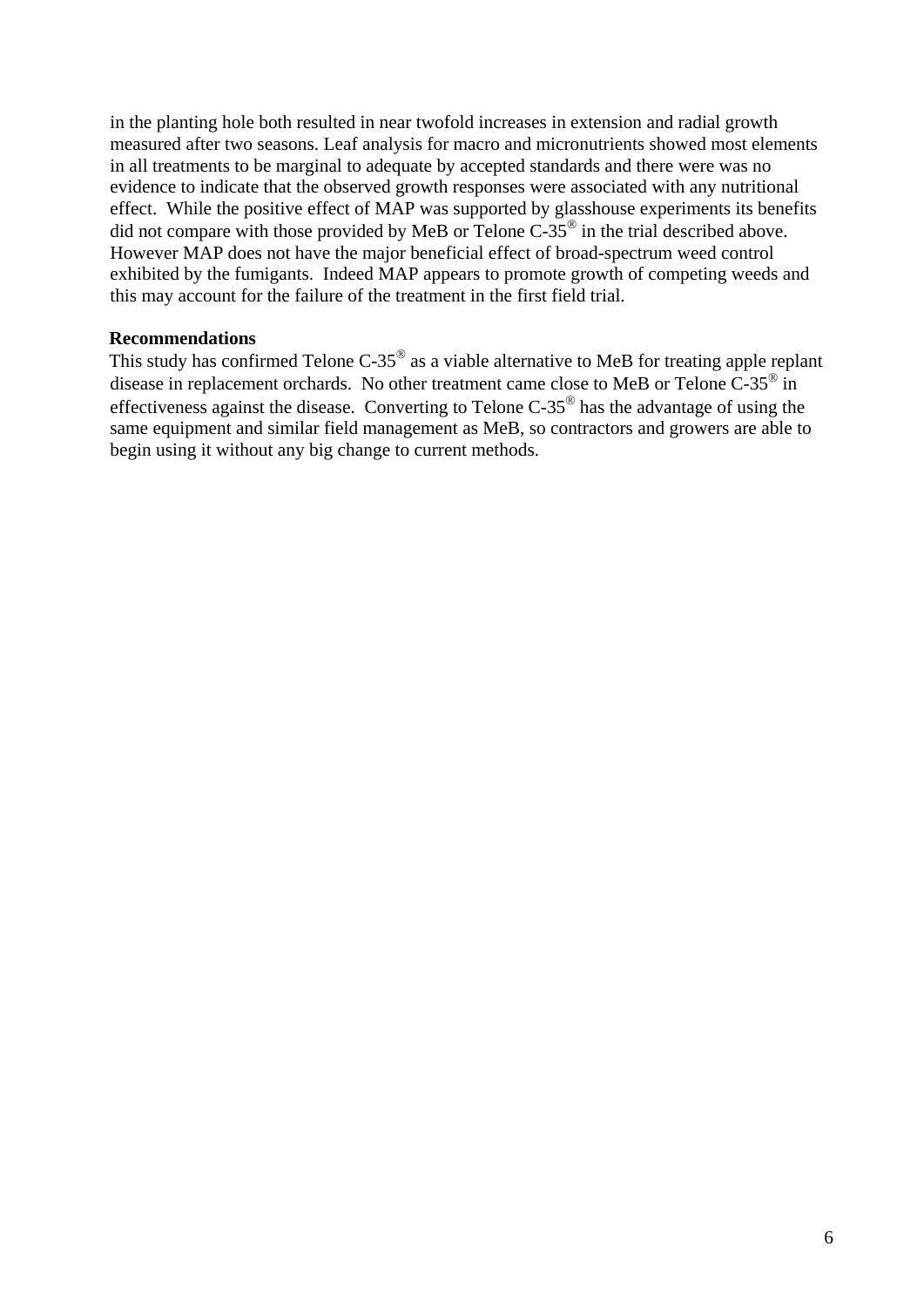#### **A REVIEW OF LITERATURE ON APPLE REPLANT DISEASE, ITS CAUSES AND REMEDIAL TREATMENTS**

#### **(N.B. At the time of submission of this Report to HAL, this review had not been published elsewhere)**

## **1. General Introduction**

Apple Replant Disease (ARD) is the description applied to the characteristic failure to thrive when apple trees are replanted into ground previously planted in apples. Symptoms usually become evident in the first year after planting (1) and include stunting, shortened internodes, rosetted leaves, 'witches broom' appearance (2), shortened orchard life, browning of infected roots (3, 4) and small root systems with many, poorly-functioning, fibrous roots (5). Such trees grow unevenly (5), remain stunted (5a) and bear low-quality and low-yield fruit 2-3 years later than normal (6). Young trees appear to be more vulnerable to damage than older trees and the above-ground symptoms are less obvious and more difficult to diagnose on established trees (2).

ARD is reported wherever apples are grown, and the causes appear to be both diverse and differing from region to region. The problem of ARD has become acute with the phasing out of perhaps the most effective treatment, methyl bromide (MeB), by 2005 under the Montreal Protocol because of its ozone-depleting properties. It has been claimed that a 25% loss in production efficiency across California's 2.2 million acres of tree and vine crops will occur should no viable replacement be found for MeB (1). Economic analysis in Washington State showed that ARD can turn potentially profitable projects into non-economic ones, and that losspotentials were very significant, requiring the attention of orchard managers and professional advisors (7). In the case of apple varieties having average market value it was not economically viable to plant without first fixing the ARD problem (8).

Terms used for ARD include 'replant problem' and 'replant disorder' (2). Disorders of unknown cause were termed *specific* replant diseases by Pitcher *et al.* (1966) (9) and characterized 'by the severely reduced rate of shoot and root growth of the second planting of a given species following the same or closely related species on the same site'. The meaning of this terminology has since become muddied by e.g. Colbran, 1970 (10) who used **'***specific***'** ARD as a disease of heavy soils in Europe, the condition being to a marked degree specific to apples, in contrast to *specific ARD in Australia* meaning disease attributed to unknown organisms and controlled by fumigation. Incorrect use of fertilizers, poor soil structure, and poor drainage were identified among other (*non-specific*) reasons for replant disease. Campbell (2000) (11) added further confusion with '*special*' ARD, this being the primary cause of ARD in heavier basaltic soils of Orange and Batlow (NSW), and characterised in the negative by it not being caused by nematodes, fungi or bacteria. Brown et al. (2000) (6) concluded that *non-specific* ARD was usually associated with nematode attack and could be controlled by application of a nematicide prior to planting. Other causes of non-specific ARD identified included soil degradation, pH problems or the presence of toxic compounds such as herbicides, heavy metals and biological products. In contrast *specific ARD* was restricted to the disease resulting from replanting in soil where an apple orchard existed previously. Szczygiel & Zep (1998) (12) give a breakdown of ARD into *specific***,** *unspecific* **(sic) or** *mixed***.** If plant growth improved as well after drying as it did after steaming or formalin treatment, the disease was determined as *unspecific*. '*Specific*' ARD was applied to cases where growth improved after steaming or formalin treatment only, and '*mixed*' was applied to growth improvement following both steaming and formalin treatments and also after drying, but to a lesser degree. Nematodes were strongly associated with the 'unspecific' or 'mixed' replant diseases. From this description it might be assumed the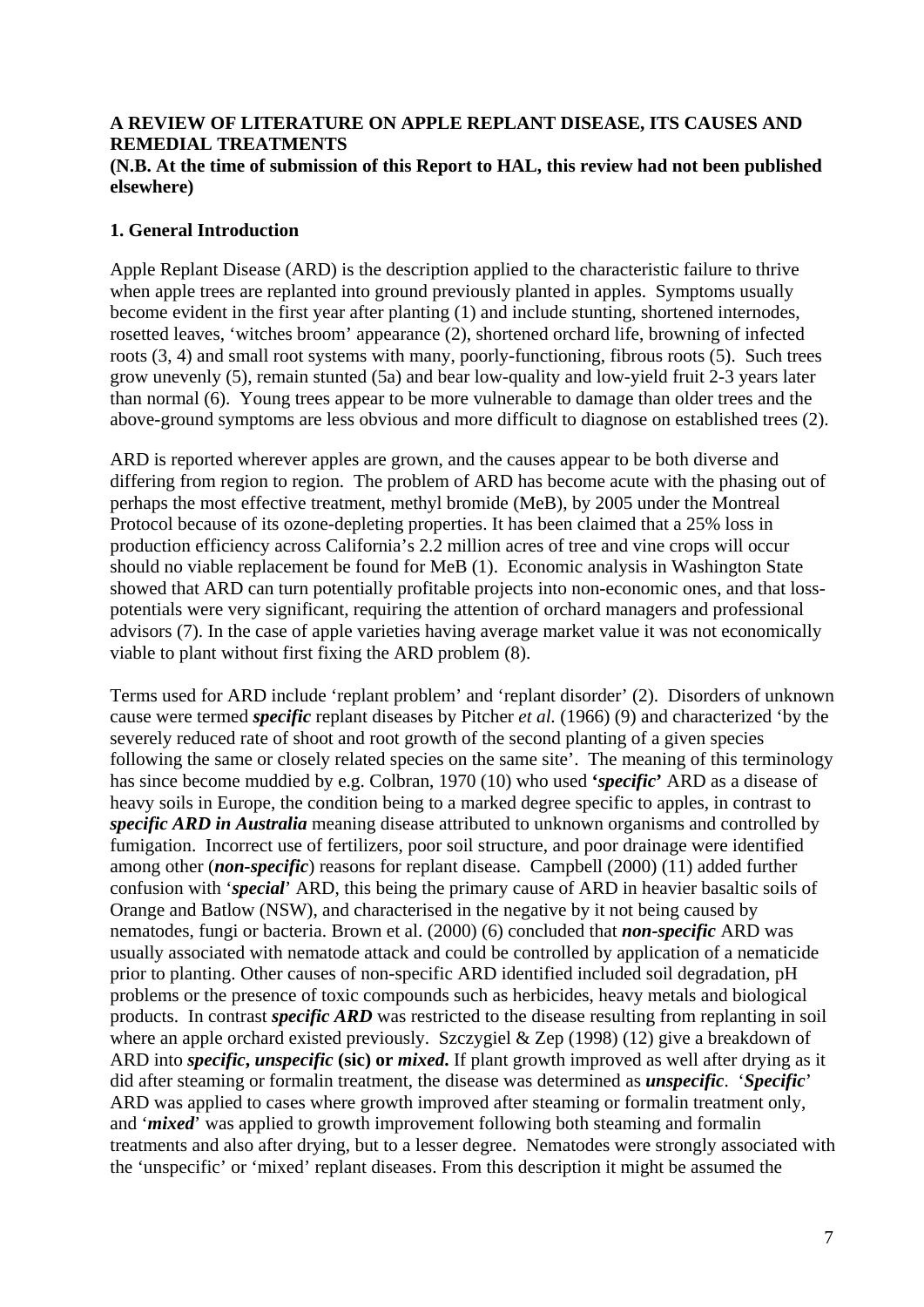'specific' relates to biological cause, but not nematodes. Physical factors of disease did not feature in this system (12).

*Since the distinction particularly of specific, special, and non-specific is blurred by varied interpretations such terminology is best dropped, with the disease being restricted to the definition given in the first paragraph and characterized descriptively if the cause is known (e.g. 'ARD attributable to nematode attack').* 

#### **2. Background Australian research leading to the present investigation**

Colbran (1970) (10) noted that the reasons for many of the failures of apple-plantings in oldorchard soils in the Stanthorpe district (Queensland) were not clearly understood, although nematodes were implicated in many of the incidences. He reported that a nematicide gave similar regrowth responses to MeB in these soils, also reporting that growers ameliorated the problem by replacing soil at the planting site with virgin soil. Other agents stated to be effective were chloropicrin, methylisothiocyanate and Telone plus chloropicrin. A cover crop of sorghum-sudan grass hybrid was recommended when replanting orchards, (cowpeas, rye corn or lupins were not recommended as possibly increasing the severity of the problem), followed by deep ploughing, discing, and fumigation with nematicide which was to be left three weeks before tine-raking the soil deeply at least twice before planting. It was noted that some of the broadspectrum biocides such as MeB and chloropicrin gave better results than the nematicide alone, but the cost of these was sometimes prohibitive. A bioassay of need for treatment was available at that time.

Campbell (2000) (11) in monitoring a trial at Orange of Delicious on MM 106 found (among other things noted elsewhere) that spelling the land for three years (rather than two) resulted in improved fruit production relative to other treatments (Basamid, high lime rates, high nitrogen rates).

Research on Tasmanian orchards undertaken by Brown et al. (2000) (6) resulted in the following conclusions:

- Pot trial studies confirmed that non-specific ARD (due to nematodes) was present in about half the orchards studied in Tasmania. Specific ARD (attributed to causes other than nematodes and restricted to ex-apple orchard soils) was found to be more common than non-specific ARD and was present in all Southern Tasmania (Huon Valley) soils examined that had a history of apple production. The disease resulted (on average) in a 50% reduction in growth rate of replanted apple rootstocks. Growers were also cautioned about replanting apple orchards to other crops such as cherries that may also be affected. The nematode *Pratylenchus penetrans* was found to be present in high numbers in a number of paddocks to be planted in fruit crops, indicating that such sites should be checked for nematode populations prior to tree planting.
- Sterilizing soil having no history of prior apple planting had no beneficial effect on subsequent apple replants.
- A limited response to nematicides was noted for 40% of the orchards examined, indicating nematodes to be a significant component of ARD.
- Effective fumigant treatments included chloropicrin and Dazomet [the active ingredient in Basamid which breaks down in soil to form methyl isothiocyanate (MITC)], with evidence that the fertilizer monoammonium phosphate (MAP) may also provide benefit.
- All soils from Southern Tasmanian apple-orchard sites tested responded to sterilization, indicating a biological cause. The fungicides Shirlan, Metalaxyl and Thiram were ineffective in pot trials, indicating the cause of ARD in these sites to be non-fungal. Introduction of the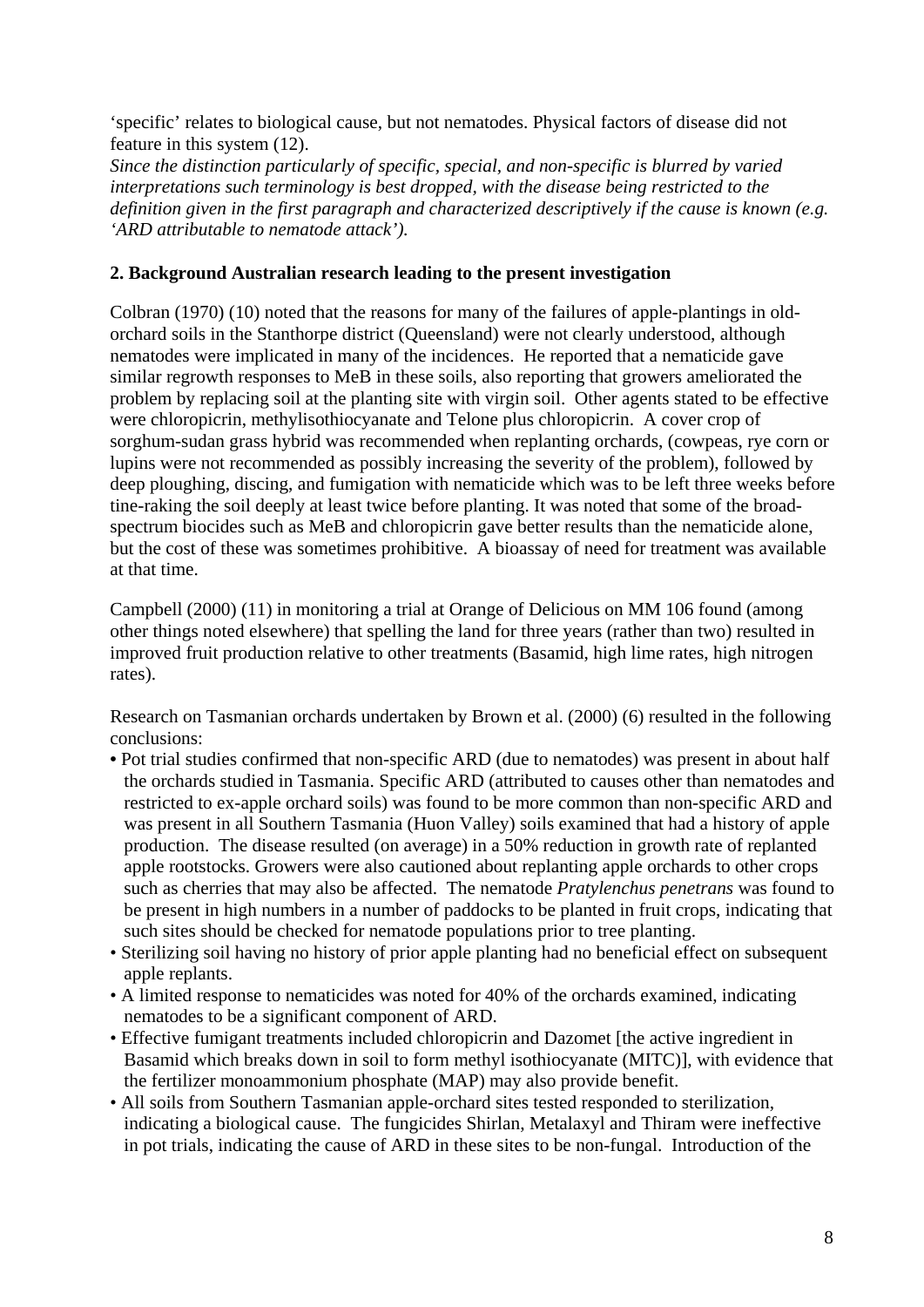anti-bacterial antibiotic streptomycin to pots was at least as effective as soil sterilization, indicating bacteria to be the primary cause of ARD in Southern Tasmania.

• Pot trials indicated that the biocontrol fungus, *Trichoderma*, or addition of calcium hydroxide, MAP or MAP plus nematicide had potential to reduce the impact of ARD. Streptomycin and mycorrhiza additions were also indicated to be beneficial for trees planted in sterile soil. Quantity of irrigation water was not a factor in the trials.

Brown & Schimanski (2002a) (13) reported that Dazomet was effective against ARD but not always reported as reliable. This was attributed to the liquid penetration of MITC, which is not as effective as the furmigant treatments and very dependent upon soil moisture conditions. It was contended that properly applied (under field capacity moisture conditions) Basamid should be effective in the control of ARD.

In other trials reported by the authors, chloropicrin was seen to be highly effective while Thiram was ineffective.

In a subsequent report on a field trial at two Tasmanian locations after two years trial Brown & Schimanski (2002b) (14) found that Basamid treatment of ARD soils led to apple yields almost as high as those from the MeB-treatment, and the quality of the fruit was reported to be as good as, or better than fruit from the MeB-treated soils.

## **3. Global Incidence of ARD**

ARD is reported wherever apples are grown, and at least half the pome-fruit orchards are growing on soils with replant problems. ARD has been reported in 61% of 244 examined orchards in Poland (12), in 85% of replant orchards in Italy (15) or in 100% of apple-replant soils in Tasmania (7). Campbell (2000) (11) reported the incidence in Australian soils to be particularly common in a heavy basaltic soils, more frequent in light than heavy soils, and more frequent in neutral to slightly acidic soil than in acidic soils. The problem is particularly associated with soils that have carried apples for extended periods, but have been recorded in soils within three years of establishing an orchard on virgin soil (5).

Aerial multispectral imagery has become widely utilized for the detection of plant diseases including ARD in Washington State (16). It is claimed that the advent of the digital camera coupled with computer analysis should markedly increase the use of this methodology for scientific purposes.

#### **4. Causative agents associated with ARD**

The primary causes of ARD appear to be different in different regions, and different with different plants. Comparison of replant diseases of apples and roses found that the causative pathogenic agents were different (17), and remedial treatments which are effective against e.g. pear replant disease in Oregon (phosphorus addition) were different from those known to be dependable in California (1). In a review of the topic, McKenry (1999) (1) concluded that although nematodes, fungi, actinomycetes and other bacteria were possible contributors to ARD, none *per se* was the single cause; rather each was an important component of the disease.

Brown et al. (2000) (6) among others, considered the cause to be multi-faceted and never fully characterized. As examples of the multi-faceted nature of ARD, the causative agents in New York replant-orchards have been identified as including nematodes (*Pratylenchus penetrans*), parasitic fungi, bacteria and other soil-borne microorganisms. Complicating abiotic factors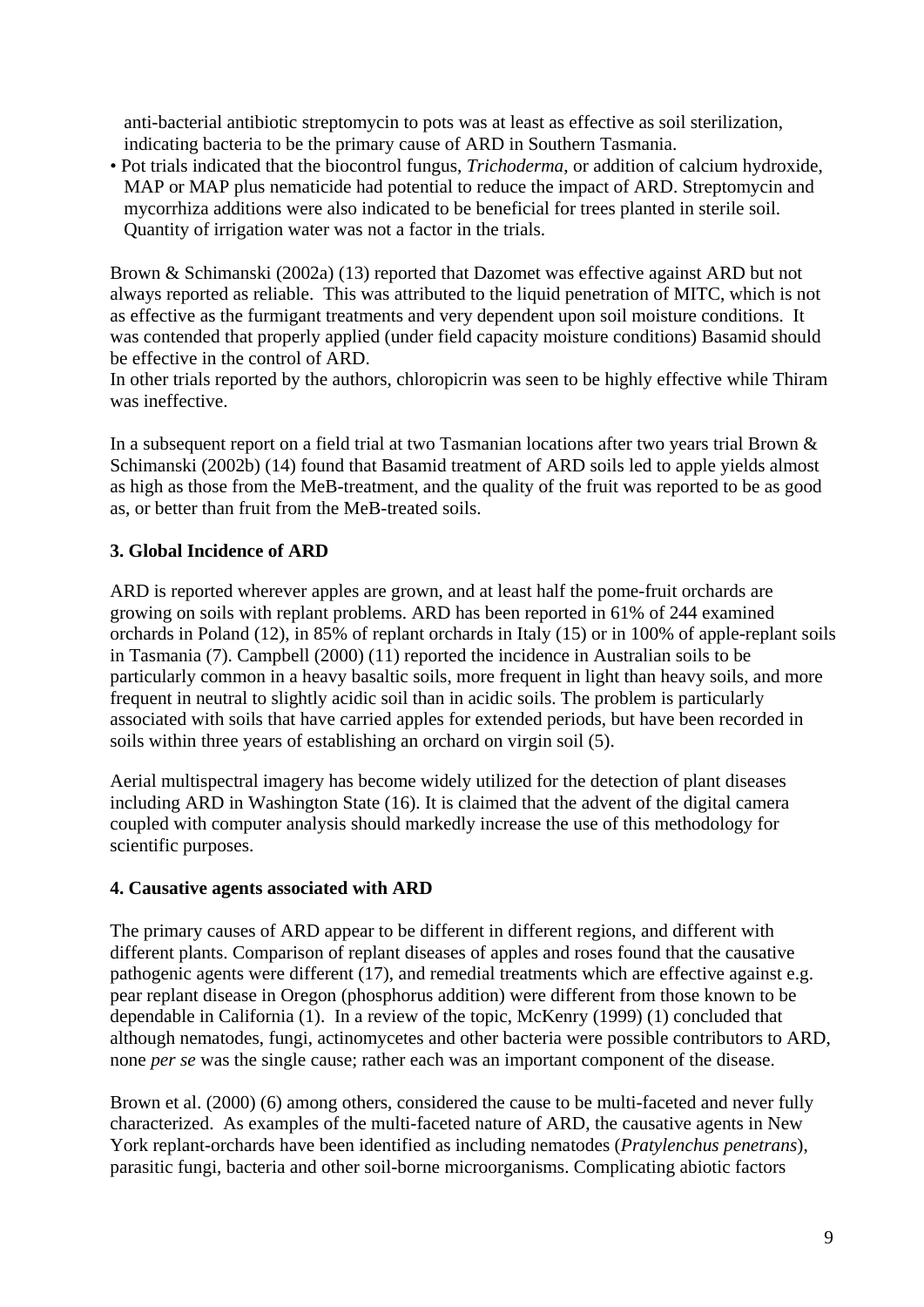included unbalanced or inadequate nutrient availability, impaired soil structure, loss of organic matter, herbicide residues, impervious soil layers and other, site-specific problems (2). A contrasting situation was apparent in Washington State soils, where *Pratylenchus penetrans* numbers were below the damage threshold level in eight of nine orchards surveyed and bacteria were not implicated in the disease, which was attributed to fungi, particularly of the genera *Cylindrocarpon destructans, Phythophthora cactorum, Pythium spp*. and *Rhizoctonia solani*  (18). An interesting thought by Brown et al. (2000) (6) was that instead of being primary pathogens, pathogenic fungal genera commonly associated with ARD could possibly be secondary invaders rather than the causal agents.

It is not surprising that interactions between different causative agents have been reported, as in the case of ARD attributed to *Phytophthora cactorum* and *P. nicotianae* and/or the nematode *P. penetrans*, with enhanced pathogenicity observed where the fungi and nematodes were found together (19).

## *Summarised reports on the causative agents of ARD*

#### **4a. Physical factors**

Low soil pH, poor irrigation practices, arsenic spray residues in the soil, soil compaction, nutrient deficiencies, and selection of an inappropriate orchard system (5a, 20) Low soil fertility (ARD can be ameliorated by adding NPK) (4, 22)

Zinc deficiency (23)

Low temperatures (Cherry trees affected by ARD are reported to be more susceptible to cold injury)  $(2)$ 

Soil type. ARD was more frequent in light sandy soil than heavy soils in Poland, while growth improvement following control measures was reported to be better in light rather than heavy soils (12). It was also more frequent in neutral or slightly acidic soils than in more strongly acid soils (12).

## **4b. Microbial agents**

McKenry (1) noted that researchers in many countries have pointed to nematodes, actinomycetes, fungi and certain other bacteria as the greatest possible contributors to replant disease.

## **4b i. Fungi**

Fungi have been strongly implicated as causal agents of ARD, these and nematodes being most frequently associated with this disease in reports.

*The following fungi have been implicated by various authors as associated with ARD of apples, often in consortia with others:* 

*Alternaria sp.* (2) *Cylindrocarpon destructans* (=Nectria radicicola) (4, 18, 26, 27), *C. lucidum* (2, 34a) *Cylindrocarpon spp.* (2, 34a) *Dematophora necatrix* (=*Rosellinia cecatrix*) (28, 29) *Fusarium oxysporum* (28, 29), *F. tricinctum* (4, 26) *Fusarium spp.* (2) *Gilmaniella sp.* (2) *Mortierella sp.* (30) *Papulospora spp.* (2) *Penicillium spp*. (2, 31) *Peniophora sacrata* (*Phanerochaete sacrata*) (32) *Phytophthora cactorum* (18, 19, 27) *Phytophthora cambivora* (19)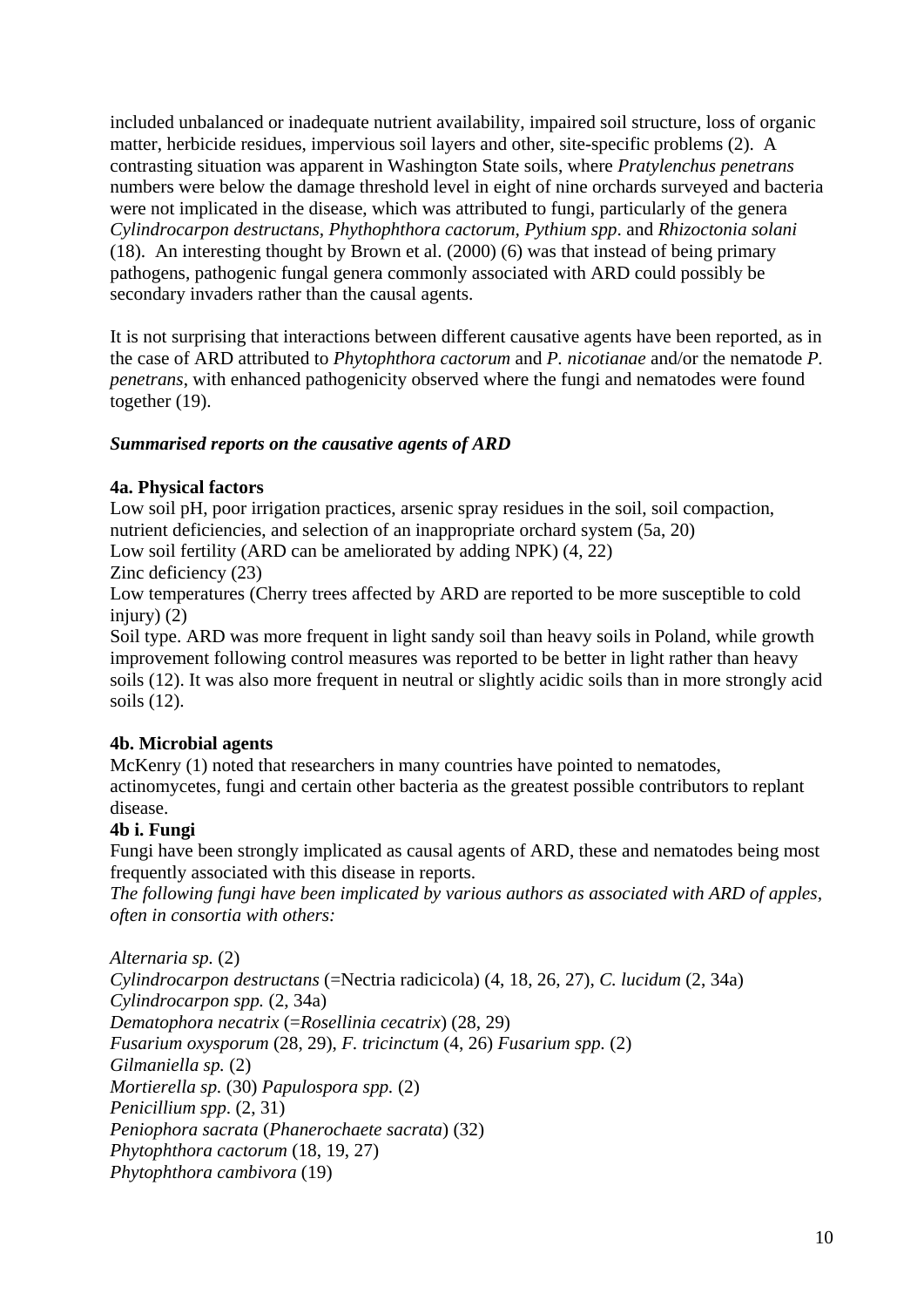*P. cinnamomi* (19) *Phytophthora spp.* (2, 28, 29, 33a) *Pythium ultimum* (19), *P. irregulare* (2, 34a), *Pythium spp.* (4, 18, 26, 27, 28, 33a, 34a) *Rhizoctonia solani* (18, 24, 27), *Rhizoctonia* sp. (2, 33a) *Torulomyces lagena* (30) *Trichoderma hamatum* (30), *Trichoderma* sp. (2)

#### **4b ii. Nematodes**

Poor tree establishment coupled with extensive and possibly severe root damage is often associated with nematode attack (2). The species *Criconemella xenoplax*, *Meloidogyne chitwoodi*, *M. hapla*, *Xiphinema americanum*, *Pratylenchus jordanensis,* and *P. neglectus* have been intermittently reported, whereas *Pratylenchus penetrans* appears to be the species reported most frequently and globally in association with ARD (Nyczepir and Halbrendt 1993) (35). Initial population of 15/100 g soil are considered necessary for growth reduction, while 25 to 150/100 cc soil are considered damaging but can vary depending on soil texture, climate, and additional pathogens (35). The attribution of ARD to nematodes can be achieved either by a determination of high nematode populations in the vicinity of roots, or by comparison of reaction to nematicides relative to broad spectrum biocides and fungicides (2).

The geographic variability of nematodes as a primary cause of ARD has been noted previously. Nematodes (*Pratylenchus penetrans*) are reported to be the primary cause of 'non-specific' ARD in Polish soils (12), in the Beijing region, China (37) and an important component of the complex causing replant disease in cherry and apple orchards of New York (2). In a study of 244 apple orchards in Poland, Szczygiel & Zep (1998) (12) confirmed the root lesion nematode, *Pratylenchus penetrans* to be the cause of 'unspecific' ARD. This species was also higher in numbers in 'mixed' ARD infections.

In the Granite Belt of Queensland (4, 26) nematodes (*Pratylenchus penetrans* and *P. jordanensis*) were identified as being among the primary agents of ARD, and these nematodes were also reported from another two sites in Applethorpe, Queensland. Campbell (1999) (33) also noted these species to be prevalent in NSW orchard soils. Brown et al. (2000) (6) reported nematodes in all Tasmanian apple orchards examined, but found that only 40% of replant soils responded in a limited way to nematicides and *Pratylenchus* sp. were considered to be of minor significance in Tasmanian orchard soils.

#### **4b iii. Bacteria**

Actinomycetes in particular have been positively associated with ARD by numerous workers (2, 34, 35a, 36, 38, 39, 41) and appear to damage rootlets, reducing the ability of plants to take up water and nutrients (35a). Symptoms appear early (within two weeks of planting) and are significant after six weeks, with infection of the plant rootlet epidermis and cortex leading to rapid decay (41). However the plants were reported to recover from the infection, a report contrasting with others of ARD in the field.

Otto, Winkler & Szabo (1993) (38) demonstrated a first peak of infection in young apple rootlets approximately five weeks after planting, to be followed by an apparent decrease in infestation that paralleled stagnation in growth. Pathogenic actinomycetes isolated from apple roots have been reported to inhibit a range of apple tree species (five were assessed) by 50% or more, regardless of species-type (17). Light & electron microscopy of seedling-tissue grown in ARD soil showed actinomycetes to dominate colonization of cortical cells, with fungal hyphae and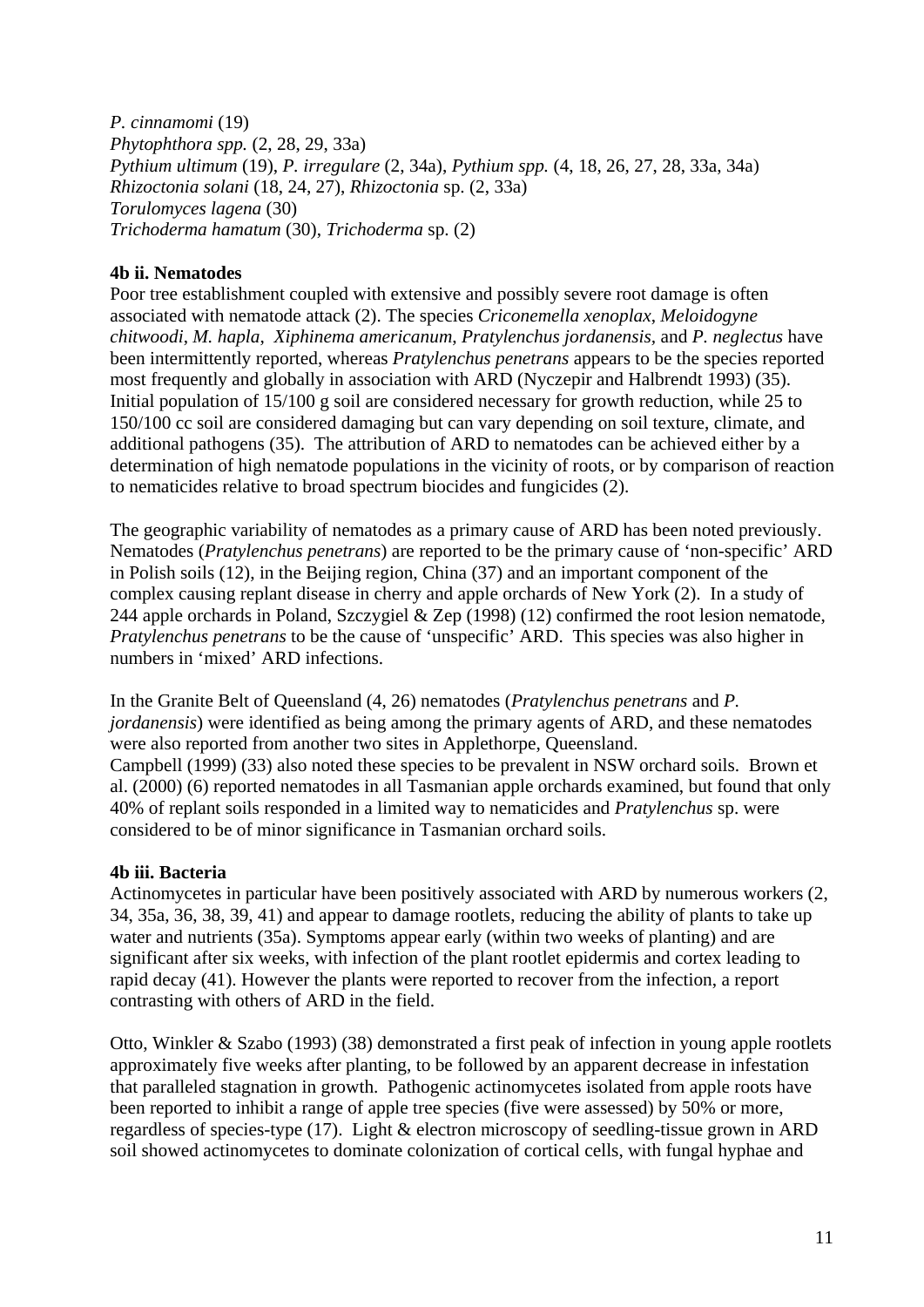nematodes also being occasionally observed in these tissues (34). Actinomycete infection caused large-scale anomalies of the cell wall with demonstrated ability to penetrate to the cell lumen.

The only report of any other bacterial association with ARD (21) claims that the infection leads to a specialization of enzyme systems of the rhizosphere microbiota, with their conversion from being non-pathogens to parasitism. This may simply be a microbial attack on already damaged tissue, as occurs with other infection processes.

#### **4c. Other biotic factors**

*Freedom* from weeds has been reported to assist the ARD process, although this contrasts with other reports below (21)

#### **5. Prevention and treatment of Apple Replant Disease**

It is generally deemed important that prior to establishing an orchard a grower should undertake a soil analysis to rectify nutrient or pH imbalances (32, 43, 44) and determine counts of nematodes, especially in sandy soils, with nematicide treatment if numbers are high (32, 43). Assay for other causative agents (fungi, bacteria) are probably not likely to shed light on the problem (this reviewer's view).

Soil fertility is particularly important, with seedlings growing best in replant soils with appropriate N, P, K, Ca and Mg levels (26, 32, 43, 44). Also recommended is the removal of weeds using a broad-spectrum herbicide and the remediation of poor drainage (43, 44).

Removal of old root material from replant soils (ripping to 45cm) has been reported as essential (43). However deep ripping of soil as part of preparation of land must be used cautiously, since disturbed soil is prone to erosion and there may be a risk of bringing salt to the surface. Also newer apple varieties are relatively shallow-rooting. Use of an excavator with grab attachment to extract the tree and major root system may be a better option than either deep ripping or using a bulldozer to remove the existing trees.

The soil should ideally be tested for ARD in a pot trial (32), comparison being made with growth in similar soil having no history of apple planting. Since the 1960's the practice for controlling ARD in California include soil ripping, backhoeing of individual tree sites, soil trenching or slip ploughing coupled with soil fumigation. This two-punch treatment is reported to be effective in over 95% of instances (1). Excavation of ARD soil and replacement with fresh soil has been shown to be effective after three years trial (45).

Rootstock choice may be made for nematode-resistant varieties (32, 46). Addition of sawdust (old, not fresh) or straw mulch (1m wide, 7-10cm deep along the row of trees) has been recommended (11, 32), but growers need to be cautious about the creation of nutrient-imbalance inherent in addition of high-carbon, low-nitrogen materials in bulk. Planting of new trees into a potting soil in the field has been reported to be beneficial (47), as has planting two-year-old nursery trees, which were claimed to be more vigorous than grafted trees or trees from dormant buds (48). Interplanting of new trees between the rows of the previous trees was found to be effective after two years, but not significantly so after three years (45).

The problem of replant disease in trees and vines has been examined in detail by McKenry (2000) (1), with assessments of the field performance of over 150 potential alternatives to MeB. He predicts that following loss of MeB there will be a shift in California to Teldone, probably in combination with MITC-liberating compounds or chloropicrin. Without MeB McKenry claims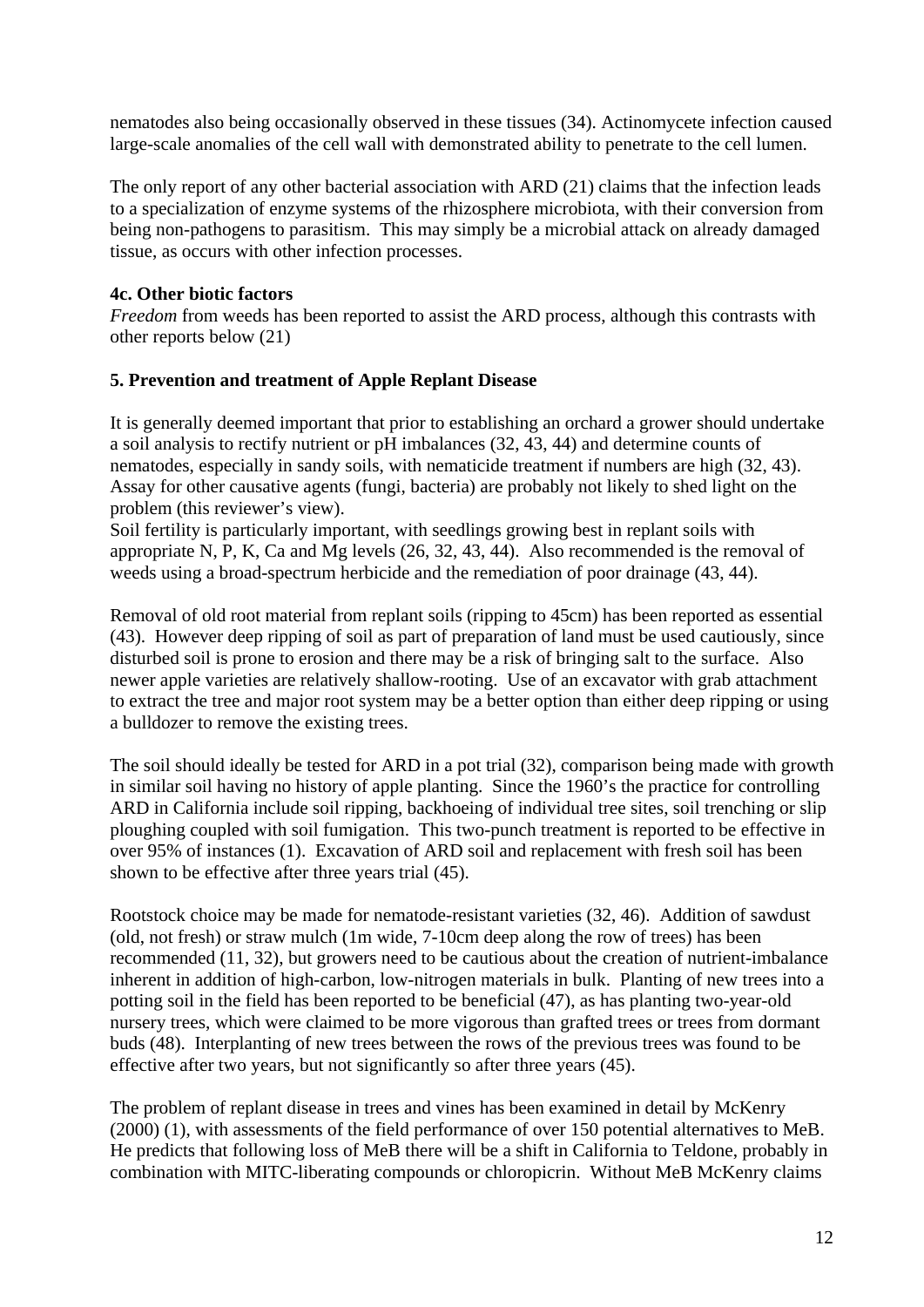there will also be a shift to longer fallow periods and combinations of narrow-spectrum treatments to solve components of the replant problem, these requiring accurate knowledge of their limitations as well as accurate diagnosis of the specific problem. This will add great complexity to the task of replanting into old-orchard soil. 'Mistakes in proper assessment of the replant problem can greatly reduce production efficiency of the grower, frequently for the life of the new planting' (1). McKenry proposes management methodologies including trunk treatments with systemic 'herbicides' (sic; microbiocides?) and use of transported non-replantproblem soil. Depending on conditions and equipment availability, some low-volatility biocides were also delivered effectively to target pests using new techniques.

#### **Review of treatments for ARD soils**

#### *5a. Fallowing, crop rotation, cover crops and mulches*

Nematode (*Pratylenchus jordanensis*) populations have been reportedly reduced if apple-replant soil was left fallow for three months, but better results are likely to be obtained if the soil remained fallow for 12 months (49) or in fallow or rotation for 2-3 years (11). Often crop rotation or cover crops are used in combination with other treatments. For example, Stirling et al. (1995) (49) suggested that a combination of early removal of the previous orchard, incorporation of animal manure or a green manure crop with urea, choice of appropriate rootstock and maintenance of a layer of organic mulch around trees would provide protection against lesion nematodes without fumigants. These researchers found that after five years trees mulched with sawdust or sawdust and manure had the lowest nematode populations and produced apple yields as good as, or better than, MeB, although MeB was the only treatment to reduce nematode populations at planting to very low levels.

#### *5b. Cover crops/green manure crops/mulches that have been reported as effective against ARD*

#### **5b i. Nematodes as the primary cause:**

A wide variety of cover-crops have been found to be beneficial for inhibiting nematodes *viz*. … Marigolds (*Tagetes patula* cv. Sparky) against *P. penetrans* in New York soils (2) Forage sorghum (49), and oats (a wild type of *Avena sativa* cv. Saia) against unidentified nematodes (2). Oats were found to be the most effective of a large number of plants assessed; marigolds were as effective as steam pasteurization in the field, but other cover crops were incapable of preventing the rebound of nematode populations within six weeks of treatment (2). *Tagetes patula* cv. Harmony against *P. penetrans* and fungal species of *Pythium* (50) *Festuca rubra* and *Agrostis alba*; against *P. penetrans* (50)

*Brassica napus* against *P. neglectus* (45, 49, 51) Brassicas are known to release isothiocyanates on decomposition producing high levels of glucosinolates. Although causing an *increase* in nematode populations while growing with sorghum, these populations were reduced substantially when the crop was ploughed in with urea (49).

Indian Mustard (*Brassica juncea*) against *Pratylenchus penetrans* and *P. projectus* (52). Sudan grass, annual ryegrass or tall fescue (as green manure crops) against unidentified nematodes (43). Recommended use was for 1-2 seasons before replanting in apples. Cover crops (canola, Karoo, lupin, field pea, faba bean, canola) have been shown to be effective against nematode root-diseases of crops such as cereals (e.g. 51), hence would probably be effective against ARD where nematodes were the dominant causative agent. Between-tree herbicide strips was recommended to reduce weed competition and presence of alternate hosts for nematodes. Clovers and buckwheat also should be excluded from orchard covers, as these are excellent nematode hosts (52).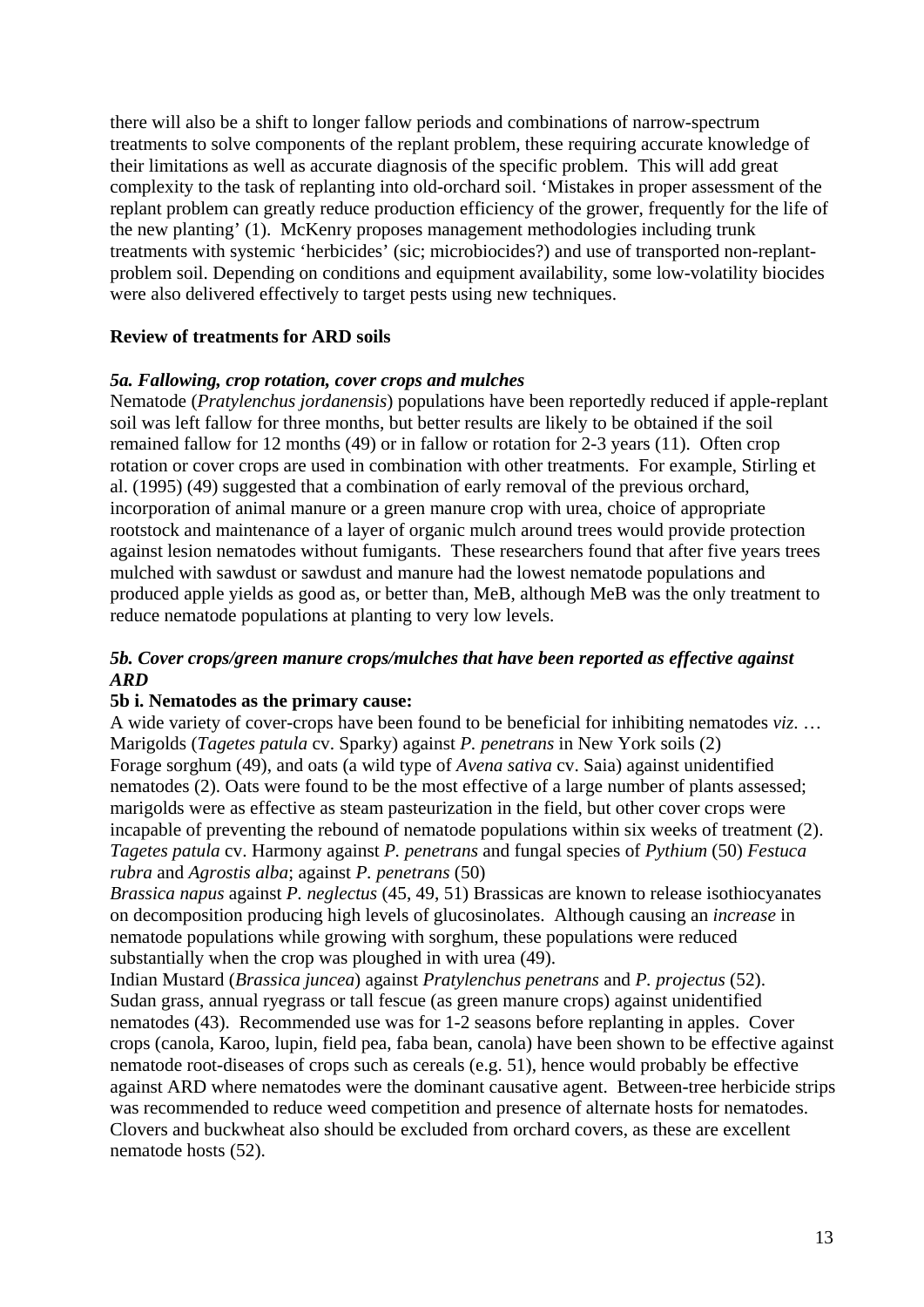#### **5b ii. Fungi as the primary cause:**

Wheat (but only a winter variety, 'Eltan') was found to be effective against fungal ARD attack, planting in 3 x 3 week cycles (5). It was also noted that soil planted in Elan suppressed *Rhizoctonia solani* root rot of apples (5). Mulches in general are reported to be effective against fungal replant diseases.

#### **5b iii. Unidentified cause:**

**Green manure crops** of hemp, millet or cowpea (especially if covered with plastic), of sunflower & legumes (54) and of wheat and fodder beet (as well as other herbaceous species) (55) have been reported to be at least temporarily effective against ARD. Likewise, **mulches** of decomposed bark (56), biohumus/compost (56, 57), straw, straw with dynamic lifter,straw with MAP or sawdust (old, not fresh) (11), composts inoculated with specific biocontrol agents (58), or addition of **peat** (59, 60) has been reported to be effective against ARD.

The experience gained from the treatment of root diseases of other crops (including break crops) is relevant to ARD. For example nematode-resistant crops are known to include field peas, triticale and lupin, though different responses are noted for *P. neglectus* and *P. thornei*. Lentils, medic and sub-clover are reported to be moderately resistant. *Allium* is of note as it produces diallyl disulfide, a trigger for germination of sclerotes (61, 62). The possible incorporation of 'biofumigation' crops to control fungi using *Brassica*, *Artemisia*, or canola spp. is also widely reported (e.g. 63, 64, 65, 66, 67, 68, 69). Thompson et al., (68) noted that poor growth of wheat can follow a canola crop, this being attributed to poor VAM colonisation in soils deficient in P and Zn. 'Tarping' soil after incorporating biofumigants such as *Brassica* (64) as part of an integrated pest management control is possibly beneficial.

#### *5c. Selection of resistant tree species*

Assessment of rootstock-resistance to ARD appears piecemeal (or confidential) since there is very little information available on controlled trials. The potential remains for the active selection of tree varieties for resistance to nematodes, since it is noted that resistance of wheat to the cereal-cyst nematode was achieved by selection (70). Campbell (1999) (33) has reviewed the situation in Australasia, claiming that MM.106 (a preferred rootstock for new land) had insufficient vigour for replant soils. She further reported (citing earlier studies) that Northern Spy rootstocks were sensitive to ARD and that M. 12 and M. 793 were reported to be resistant in some regions. The scions of Delicious and Golden Delicious were sensitive relative to Cox or Laxton Superb, although it is noted that sensitivities of scion varieties is also variable. Engel et al., (1994) (48) reported that two-year-old nursery trees growing on M9 rootstock were more vigorous in ARD soil than one-year old grafts or trees from dormant buds, and theses rootstocks were recommended for replant soil at a higher than normal density of 3.0 x 1.0 m. Merton 799 rootstock was reported by Stirling et al. (1995) (49) to be resistant to *Pratylenchus jordanensis* in field experiments at Applethorpe, Queensland.

In areas where *Phytophthora* was a problem, M.793 had more vigour than MM.106 and has been used successfully in NZ, with commercial application in India (Stephen Wilson, School of Agricultural Science, University of Tasmania *pers. comm*). Success has been reported locally with M.7, M.9 and M.26 rootstocks. Because rootstock 793 leads to a large tree cover, a dwarfing interstock variety such as M9 may be added to provide optimal tree size (Stephen Wilson, *pers. comm*).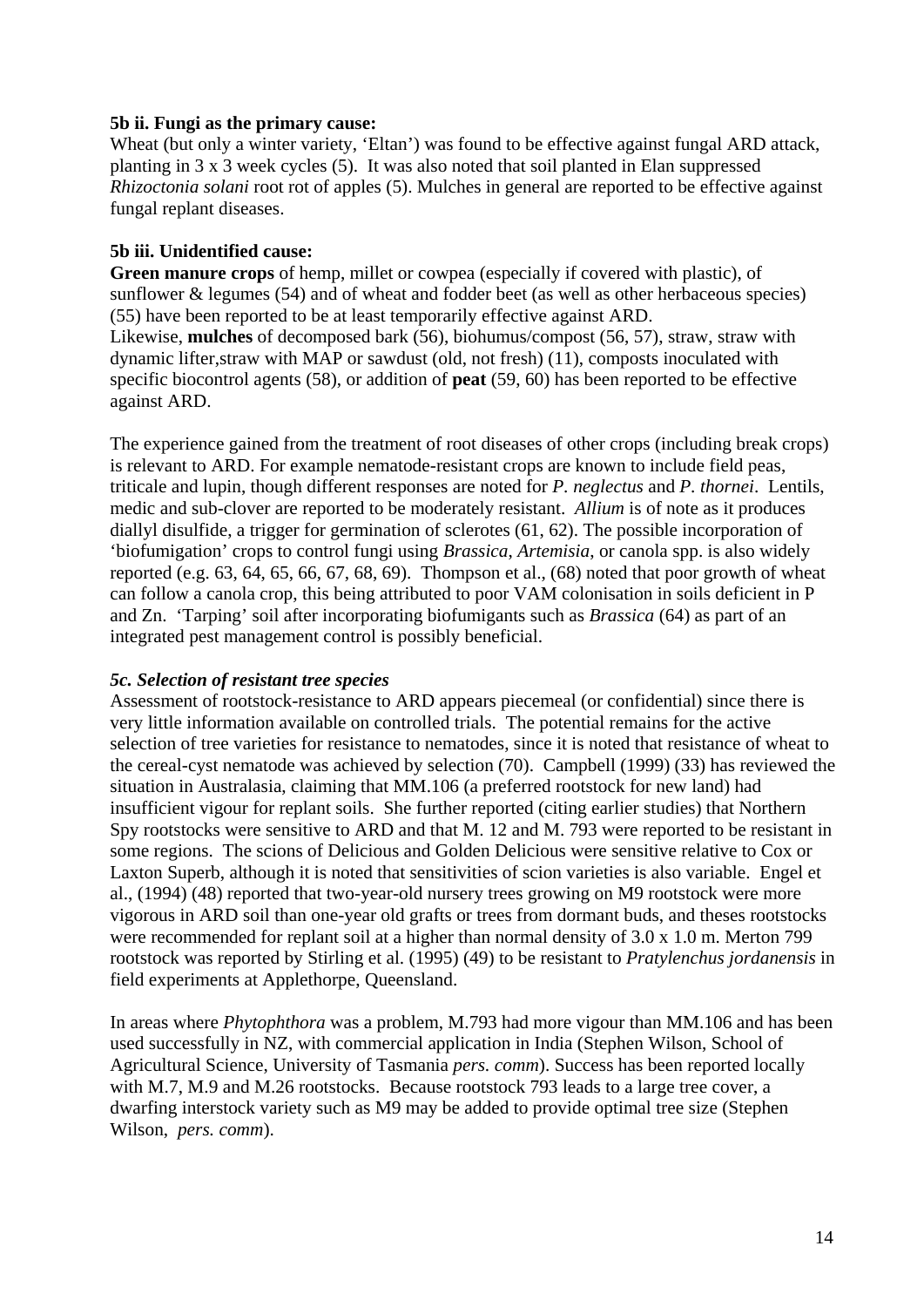In the case of ARD attributed to actinomycetes, Szabo (1999) (17) concluded that rootstock selection (five species of *Malus* were examined) had little effect on the severity of the disease, and that there was little chance of solving the problem of ARD by breeding. The possibility of inducing resistance in seedlings to fungi by application of e.g. β-aminobutyric acid, dichloroisonicotinic acid or salicylic acid (71) could be investigated.

## *5d. Chemical treatments*

#### **5d i. Specific Nematicides**

**Dichloropropene and 1,2-dichloropropane** as separate treatments are reported to increase trunk circumference and fruit yield (72) in ARD soils. The mixed **nematicides** (2) (D-D) treatment of a N.Y. soil gave even better effectiveness than a broad-spectrum treatment with steam or chloropicrin, reducing *P. penetrans* populations in roots and soil over a two year period, or (in one study) maintaining good tree growth and yield response over the seven years of monitoring. Investigation of ARD in the Granite Belt of Australia indicated nematodes as an important component of the disease, since the nematicide fenamiphos gave consistently good results (4), as has ethylene dibromide and MeB in nematode-infested soils in Applethorpe, Queensland (49).

Vorlex® [1,3-dichloropropene (1,3-D) plus methyl-isothiocyanate], has been aimed specifically against nematodes. Treated trees in New York were 68-90% larger than untreated trees after two years, with the effectiveness being apparent for six years. Dichloropropene alone was less effective (2).

#### **5d ii. Non-specific (broad-spectrum) chemical treatments or treatments known to be effective against fungal agents of ARD**

Prior to 1990 Telone (1,3-D) (**dichloropropene**) was the preferred fumigant in the USA, but this use was suspended in 1990, leading to the takeover by MeB (1). MeB has since become the standard against which other treatments are compared and has invariably been among the most effective chemical control agents tested where these are compared.

The commercial agents **Dazomet**®**, Basamid**®**, Vapam**® **(= metham sodium)** are all agents of **methyl isothiocyanate** release. They are effective once incorporated into soil by drilling, ploughing (15) and wetting. Brown & Schimanski (2002) (13) noted that MITC is active in the aqueous phase and not in the soil air spaces, hence it is essential that the soil be near saturation capacity when the material is used. The occasional reports of failure of this agent may be attributed to insufficient wetting of the soil.

**Chloropicrin**® is reported to be very effective (2, 72) to outstanding (73) against ARD. The best treatment with this agent was found as a combination of MeB (70%) and chloropicrin 30% (72), a treatment that will not be permitted from 2005 due to the ban on MeB. In this regard, Porter & Mercado (74) have noted that with the phase-out of MeB, alternative fumigants such as **chloropicrin mixed with dichloropropene (Telone C35)**, methyl isothionate products (Basamid and Metham) applied with chloropicrin and new products such as methyl iodide, or propargyl bromide appear set to become important as soil fumigants.

**Difenconozole**® and **Metalaxyl**® were effective in inhibiting fungal ARD in nine orchards in Washington; **Fludioxinil**<sup>®</sup> was effective in two soils (5) and a combination of **Metalaxyl** + **Flutolanil** was effective in one soil (45). Growth improvement of up to 40% was noted for individual fungicide treatments. Although generally effective, resistance to **Metalaxyl**® by one *Pythium* population was observed (5).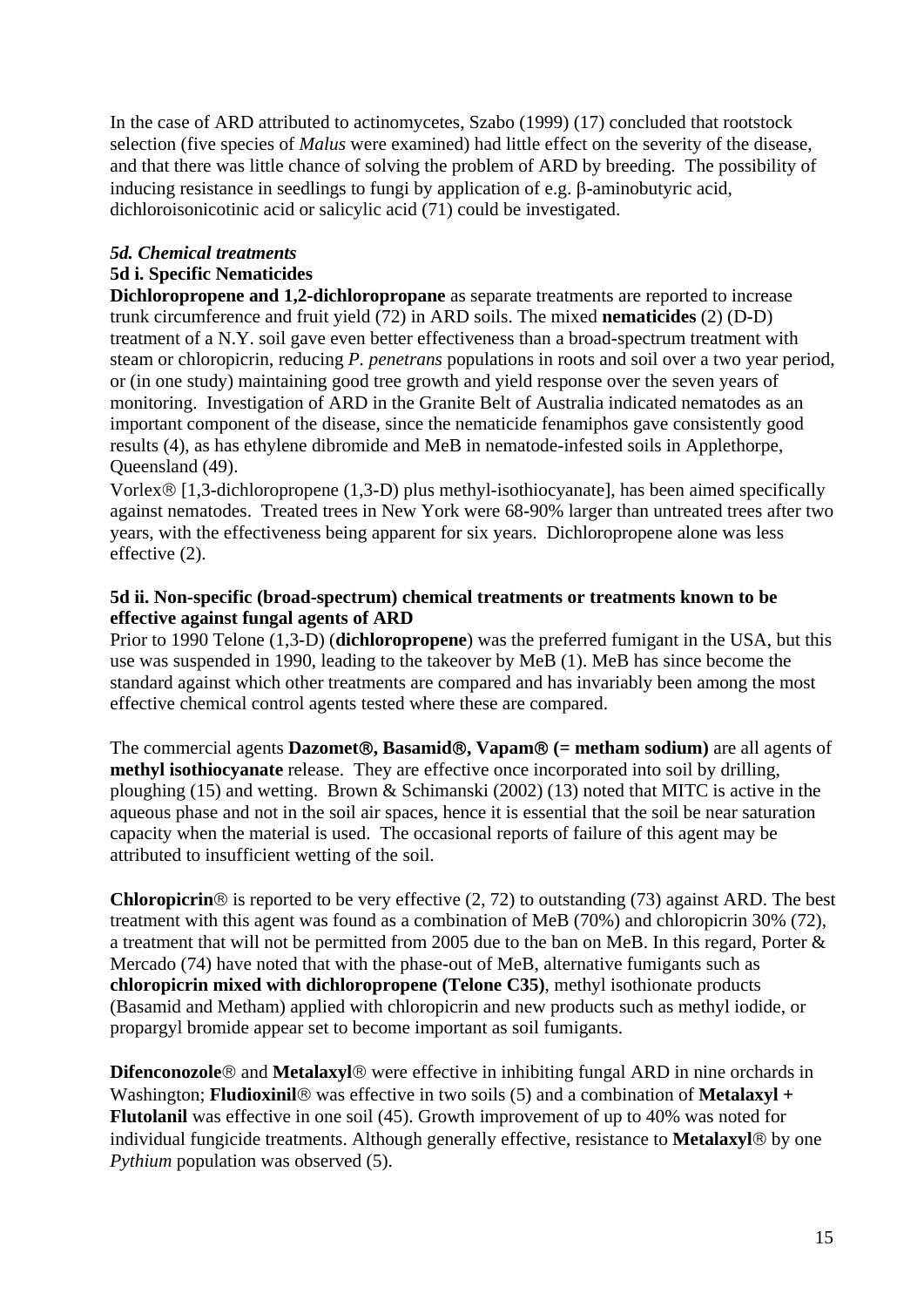Other agents such as calcium cyanimide (53) have been reported to be effective against pathogenic soil fungi and nematodes, but as yet unproven against ARD.

#### **5d iii. Commercial chemicals reported as effective against ARD, either separately or in combination:**

Captan®  $(56)$ Carbendazim® (Bavistin®) (28) Chloropicrin® (2, 72) Dichloropropane-dichloropropene (2, 72, 73) dichloropropene + methyl-isothiocyanate (Vorlex®)  $(2)$ Difenconazole® (5, 27) Ethylene dibromide (49) Fenamiphos® (4) Fludioxinil® (5, 27) Formaldehyde (25, 28, 29, 56, 75) Fosetyl® as Aliette® (56) Metalaxyl<sup>®</sup> (5, 27)  $Metalaxyl + Flutolanil (45)$ Metham-sodium® (=Vapam®) (1, 15, 73, 76, 77) Reported to give inconsistent results; it is not a true fumigant and is a poor root-penetrant) (1). MeB (45, 49, 57, 73, 76) Methyl isothiocyanate (MITC) and related agents (Dazomet®, Basamid®) (13, 15, 72, 73, 77). Streptomycin (specifically against bacterial infection) (6) Telone (1,3-D) (dichloropropene) (1) Telone C-35®, containing 65% 1,3 dichloropropene and 35% chloropicrin (6).

## **5d iv. Other chemical treatments reported to be effective**

**Addition of fertilizers:** N & P (11, 78); NPK [where the soil was high (pH 8.7) giving a K deficiency] (79); Multiple N-applications as  $NH<sub>4</sub>NO<sub>3</sub>$  (80); Slow release NPK fertilizers Dynamic Lifter®, Langley® tablets and Neuteboom® (33); MAP, (6, 11, 56, 57, 60, 81, 82, 83, 84, 85). Addition was primarily to soil, but foliar spray is also effective (84). Generally nutrient addition is effective by promoting the general health of the plant, but addition of N and P has also been reported to stimulate biocontrol bacteria in the rhizosphere (78).

**Activated charcoal** (reducing ethylene content) (57)

Lime in combination with fumigation (60)

Burning of old cherry trees with incorporation of **charcoal** into the soil resulted in 42% increased growth of new trees (trunk circumference) after 7 years relative to controls, or by 46% when nutrients addition was combined with burning/incorporation (2). Since ash has an alkaline pH, its addition may be equivalent to adding lime. Ash has the added advantage of the provision of potassium to a new crop. Temperatures of burning were insufficient to kill nematodes in the soil, leaving as a possible explanation the binding of toxic compounds by charcoal. Other treatments including addition of plant nutrients, nematicide treatment and fertilizer plus nematicide were much less effective.

#### *5e. Physical treatments*

**Pasteurisation/steam sterilization** has been widely used for treatment of ARD, both for field and glasshouse soils (3, 5, 6, 21, 25, 27, 33a, 56, 80, 81, 86). In the Granite Belt of Queensland pasteurisation of soil was more effective than treatment with fenamiphos (anti-nematode), indicating agents other than nematodes to be involved (26).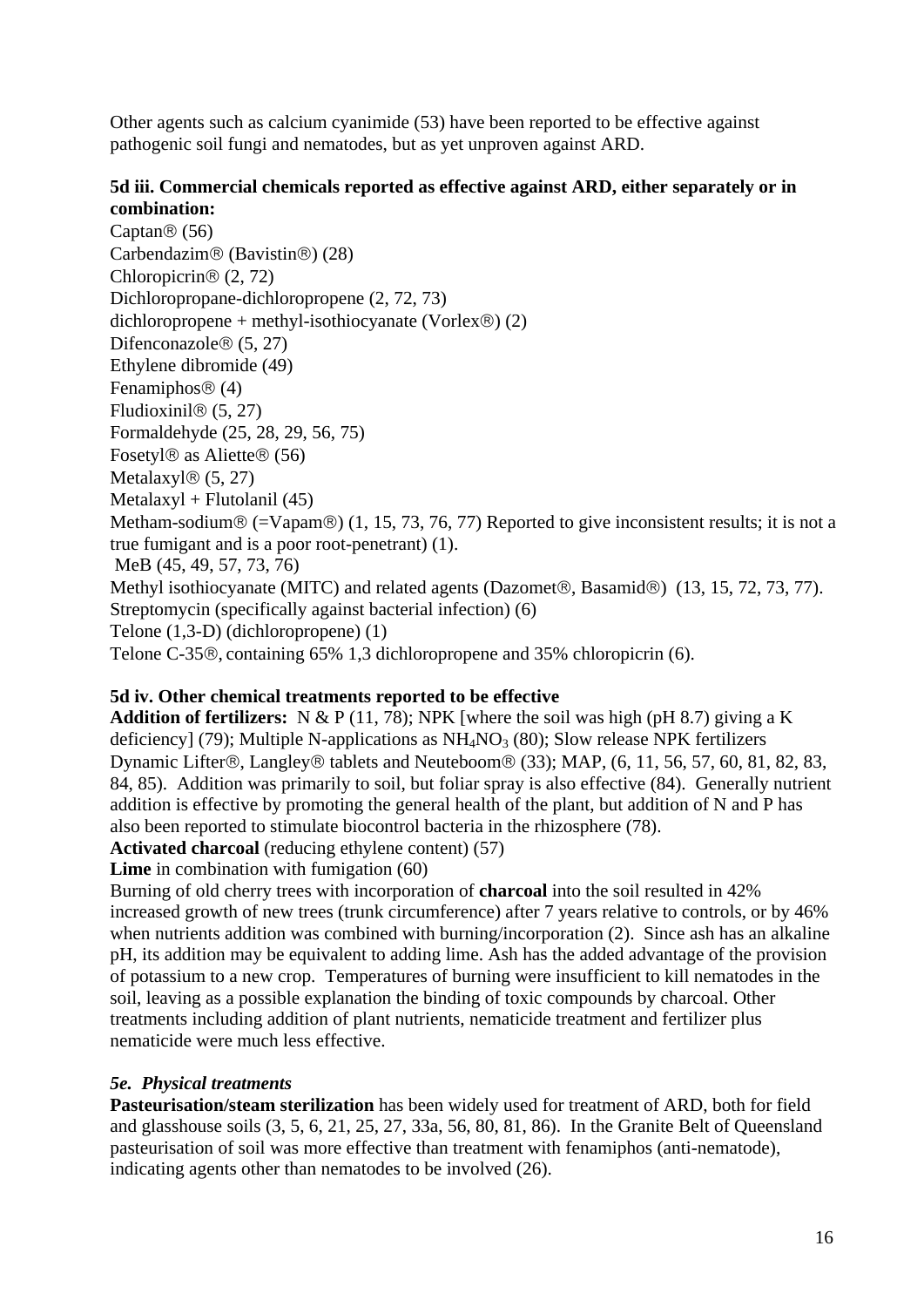#### **Air drying** (only moderately successful) (25) **Irrigation** (59)

**Solarisation** (45, 49, 72, 87). Although solarisation has been reported to be effective in protecting plants grown in ARD soils after one year (45, 87) it was found by Gur et al. (1991) (72) to be much less effective than double fumigation with chloropicrin followed by MeB, and by Stirling et al., (1995) (49) to be relatively ineffective against nematodes in the field.

# *5f. Biological control*

The biological control of soilborne plant pathogens has received considerable attention in recent years. It has been the subject of a review by various authors in 'Principles and Practice of Managing Soilborne plant pathogens' (Hall, 1996) (88), and has been the topic of papers in plant pathology proceedings such as the Second Australasian Soilborne Disease Symposium in Lorne, Victoria (2001) and the  $8<sup>th</sup>$  International Congress of Plant Pathology (2003) (89). The mechanisms of bacterial biological control of plant pathogens have also been reviewed by Glick et al. (1999) (90).

Although the biological control of ARD has not been specifically addressed in the literature, it would appear that there are reasonable grounds for future success of such control. Since the broader treatment is beyond this review, a restricted account will be given to demonstrate the potential of biological control of ARD. For example Sarathchandra, et al., (2001) (91), reported a variety of rhizosphere bacteria that control nematode populations; Stewart et al., (2001 (61), reported using *Trichoderma haziarnum* for protection of onions; Kurtboke (2001) (92) reported using actinomycetes against *Botrytis cinerea* and Wakelin, et al. (2001) (93) reported using *Paenobacillus polymyxa* against fungal root rot of peas. Kerry & Evans (1996) (94) in a review of management methods for plant parasitic nematodes give a more cautious appraisal for the biological control of nematodes, noting that although some fungi and bacteria have been commercialised, none has proved successful, with the control being inconsistent or requiring impracticable application rates.

Commercially available agents of biological control of diseases or damage of apples/pome fruits include AQ10® (*Ampelomyces quisqualis*) (USA EPA approved), for treatment of powdery mildew, Aspire® (*Candida oleophila*) and Bio-save 10LP® (*Pseudomonas syringae*) for treatment of *Botrytis* and *Penicillium* attack, BlightBan® (*Ps fluorescens*) for protection against frost damage, and Serenade® (*Bacillus subtilis*) for treatment of early blight, late blight, brown rot and fire blight, and Trichopel® (*Trichoderma hazianum* and *T. viride*) active against a broad range of fungal root pathogens. Essential to the commercial utilization of a biocontrol agent is its survival in storage for significant periods of time. While this aspect has not been examined in relation to agents active against ARD, considerable information is available on carrier formulations for these organisms. For example, Amer & Uthede (2000) (95) reported that *Pseudomonas putida* survived well in vermiculite, kaolin and bacterial broth, although only the first two had no detrimental effect on seedling germination. Storage of effective biocontrol agents that produce spores (especially *Bacillus* spp.) is not a problem, other organisms can be protected using freeze-drying in the presence of e.g. trehalose (5%) or sucrose (10%). Non-fat skimmed milk was found to be the best rehydrating medium, while commercial preparations of fungal hyphae can be made by spray drying in skimmed milk. The demonstration of methods allowing the high-biomass, low-cost growth of agents of biological control in compost holds considerable promise for the future (Ramona and Line, 2001) (96).

# **5f i. Fungal agents of biological control**

Non-mycorrhizal agents of control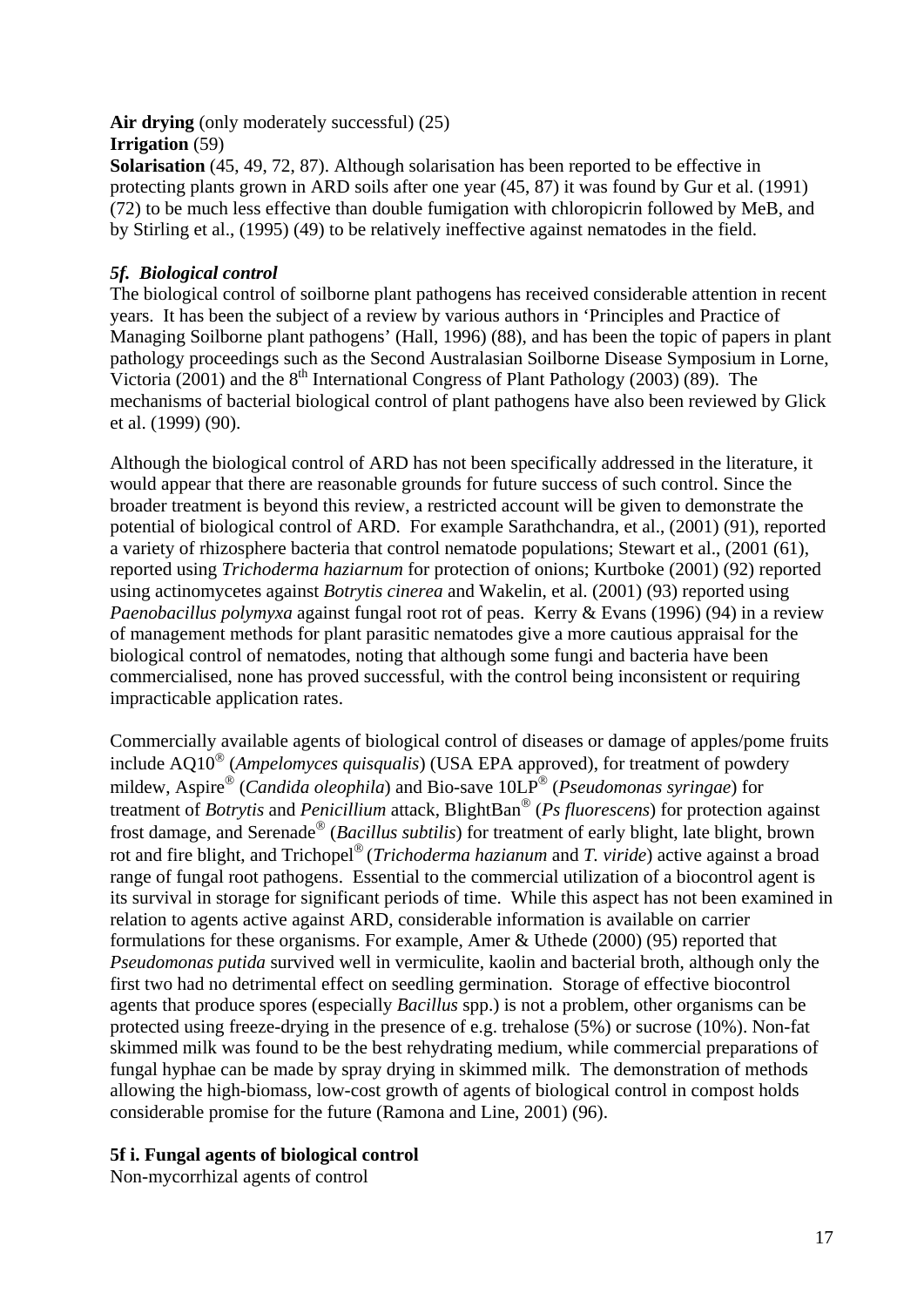Central to this discussion are recent reviews in the book 'The Mycota. A comprehensive treatise on fungi as experimental systems for basic and applied research' Volume 4 (Wicklow & Soderstrom, 1997) (97), with relevant chapters by Jeffries on mycoparasitism (pp 149-164); by Chet, Inbar & Hadar on fungal antagonists and mycoparasites (pp165-184) and by by Kerry & Jaffee on fungi as agents for the control of plant parasitic nematodes (pp203-218). Though these reviews are general rather than specifically related to ARD, the pathogens and antagonists discussed are frequently the same as those relating to ARD. Jefferies reported that the use of mycoparasitism as a method for biological control is in its infancy, although it is suggested that it will become increasingly important in the development of integrated systems of plant disease control. Sometimes the result of mycoparasitism is simply a delayed onset of infection, but this can be sufficient to allow seedlings to overcome the short period of their susceptibility to damping-off diseases. Molecular engineering of various chitinases within a specific parasite has been mooted as having potential for improving plant protection, a procedure that would need to be considered very carefully given the potential for increasing the host range to include unintended fungi that are beneficial to the plant.

A number of nematophagous fungi have shown promise as biocontrol agents, although there is a problem that some countries have banned the release of non-indigenous organisms. The words of Kerry and Jaffee (1997) warrant repeating:

'There is still a need for a critical evaluation of the potential of biocontrol agents for plant parasitic nematodes in commercial cropping situations and their integration with existing production systems. Too often, agents have been released without knowledge of their biology and ecology, and their use has been limited because nematode control was often poor and inconsistent. Also, few attempts have been made to monitor the activity of agents after their release and so there is no understanding of the reasons for poor control. … If fungi are to be exploited for nematode control by growers, their selection and development must be based on sound science and their use carefully targeted to ensure commercial interest'. (97 p216).

#### Mycorrhizal agents of control

Vesicular arbuscular (VA) mycorrhizae are frequently associated with protection of the host plant against pathogen attack. VA mycorrhizae have been shown to have differing effects on the plant/rhizosphere/pathogen relationship, although the relationship is generally reported to be stimulatory to antagonists of plant pathogens and inhibitory to the pathogens. For example, conidial germination of *Trichoderma harzianum* and growth of *Pseudomonas chlororaphis* was stimulated by the presence of *Glomus intraradices* while the growth of the pathogen *Clavibacter michiganensis* and conidial germination of *Fusarium oxysporum* was reduced (98). Undoubtedly differing results reported on interactions between VA fungi and other microorganisms can be attributed to differing VA fungi and soil conditions (98). Apple rootstock generally spend one year in a stool bed and one year in a nursery bed prior to transplanting in the orchard, where plants are known to be generally mycorrhizal. Therefore Gamiet and Berch (1987) (99) examined the mycorrhizal status of rootstocks from stool or nursery beds, to find that between 3% (MM 106) and 34% (M 2) of plants from stool beds had been colonized by VAM, the colonization being dependent on type of rootstock (the lowest incidence being for MM 106, the highest for M 2 and M 7 rootstocks).

Assessment of mycorrhizae as agents of biological control of pathogens is confounded by their beneficial effects on apple seedlings resulting from the increased uptake of phosphorus, calcium, magnesium, zinc and copper (100).In a study on the effects of phosphate fertilization and inoculation of apple and plum rootstocks, Fortuna *et al.* (1996) (101) concluded that mycorrhizal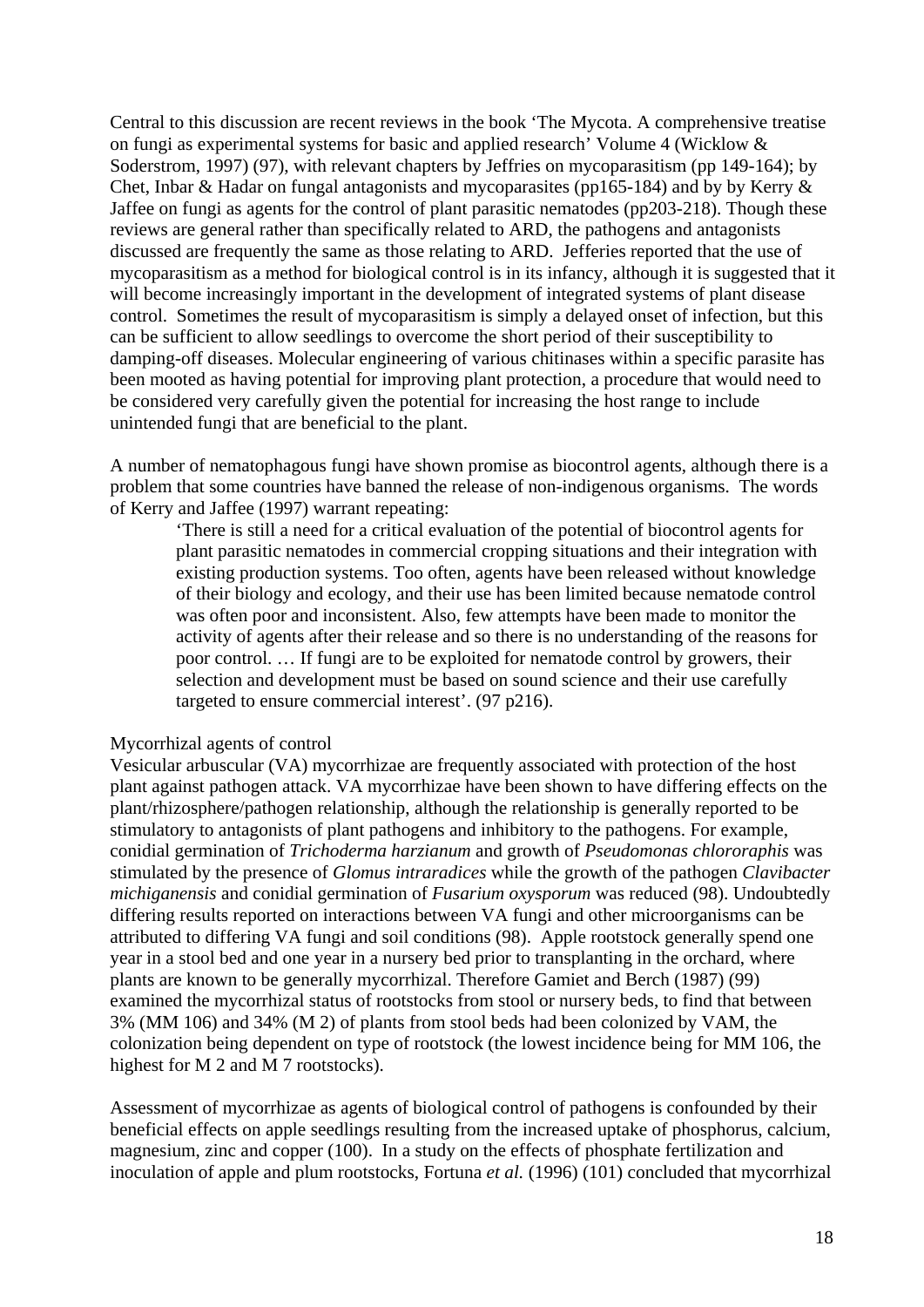inoculation could overcome blocked apical growth and allowed for reduced chemical inputs, especially of P. Likewise Mei *et al.* (2001) (102) showed that VAM infection significantly increased apple seedling growth and P content, although curiously when P was applied, Fe content of seedlings decreased while Zn and Cu levels increased. Such benefit may be limited to P-deficient soils, since Gnekow & Marschner (1989) (103) reported that apple plants (one year old, M26) inoculated with *Glomus macrocarpon* had significantly increased growth only at the lowest rate of P application (20mg P/kg soil). However it was conceded that in high-P soils the plants may profit from the uptake of Zn and Cu. Likewise, *Glomus intraradices* alone or in combination with other agents was reported to be beneficial to apple growth and yield in British Columbian orchards for over six years (104). The optimal root length of apple rootstock M.25 for effective infection by *Glomus* strain A6 (*in vitro*) was reported to be 0.1-1.5cm, corresponding to the beginning of root elongation and such inoculation was claimed to enhancement of both the growth and survival of plants after transplantation to the field (105).

Despite the above reports of non-specific benefits of VA mycorrhizal inocula, there are a number of reports that these mycorrhizae will also directly antagonize pathogens associated with ARD. An inoculum of *G. fasciculatum* or *G. macrocarpum* has been suggested to be inhibitory to nematodes in apple replant soils (75), depending on soil type. Similarly *Glomus mosseae* has been reported to inhibit *Pratylenchus vulnus* attack of apple rootstock in glasshouse investigations. Root colonisation by *G. mosseae* was not affected by the presence of nematodes and addition of phosphate to non-mycorrhizal controls had little effect on plant growth, eliminating this element as a factor in the plant health (106). The abundance of nitrogen fixing *Azospirillum* (which likewise showed antagonism against fungal pathogens) also increased in the presence of the *Glomus* spp., leading to the suggestion that the colony-forming unit ratio of nitrogen-fixing bacteria to that of phytotoxic fungi could be used as an indicator of degree of ARD and that the use of some VAM fungi could replace chemical treatment of soil against ARD (39).

*Glomus* sp. D13 and *G. intraradices* were reported as effective in increasing the total shoot length and the number of shoots per rootstock planted in ARD-soil (107). It is also reported that *Glomus etunicatum* was successful in inhibiting ARD in the first six months of growth, but only when apple seedlings were grown for the first three weeks in a sterile substrate (sand-soil-peat) (108). Protection of plants inoculated with VA mycorrhizae and placed directly into ARD soil was negligible after a six-month period.

#### **5f ii. Bacterial agents of biocontrol**

There have been a number of promising reports of biological control of ARD using bacterial inocula, although some come from greenhouse trials (5, 30, 78). These however provide useful preliminary assistance for screening purposes prior to field trials of the most effective agents.

#### **Glasshouse trials …**

*Pseudomonas putida* and *Ps fluorescens* were found to be effective in protecting seedlings previously soaked in these bacterial inocula before planting in ARD-prone soil (109). *Bacillus subtilis* (BACT-1 & EBW-4) applied as a soil drench increased apple (McIntosh seedlings) plant height in pasteurised, fertilized (esp. P) ARD soil (30). *Agrobacterium radiobacter* was found to reduce plant death and improve growth compared with controls, it being suggested that this bacterium changes the composition of the rhizosphere microbiota by outcompeting 'micromycetes' (fungi imperfecti) (110). Catska and Hudska (1993b) (111) further reported that *A. radiobacter* inhibited pathogenic fungi and eliminated ARD both *in vitro* and *in vivo*.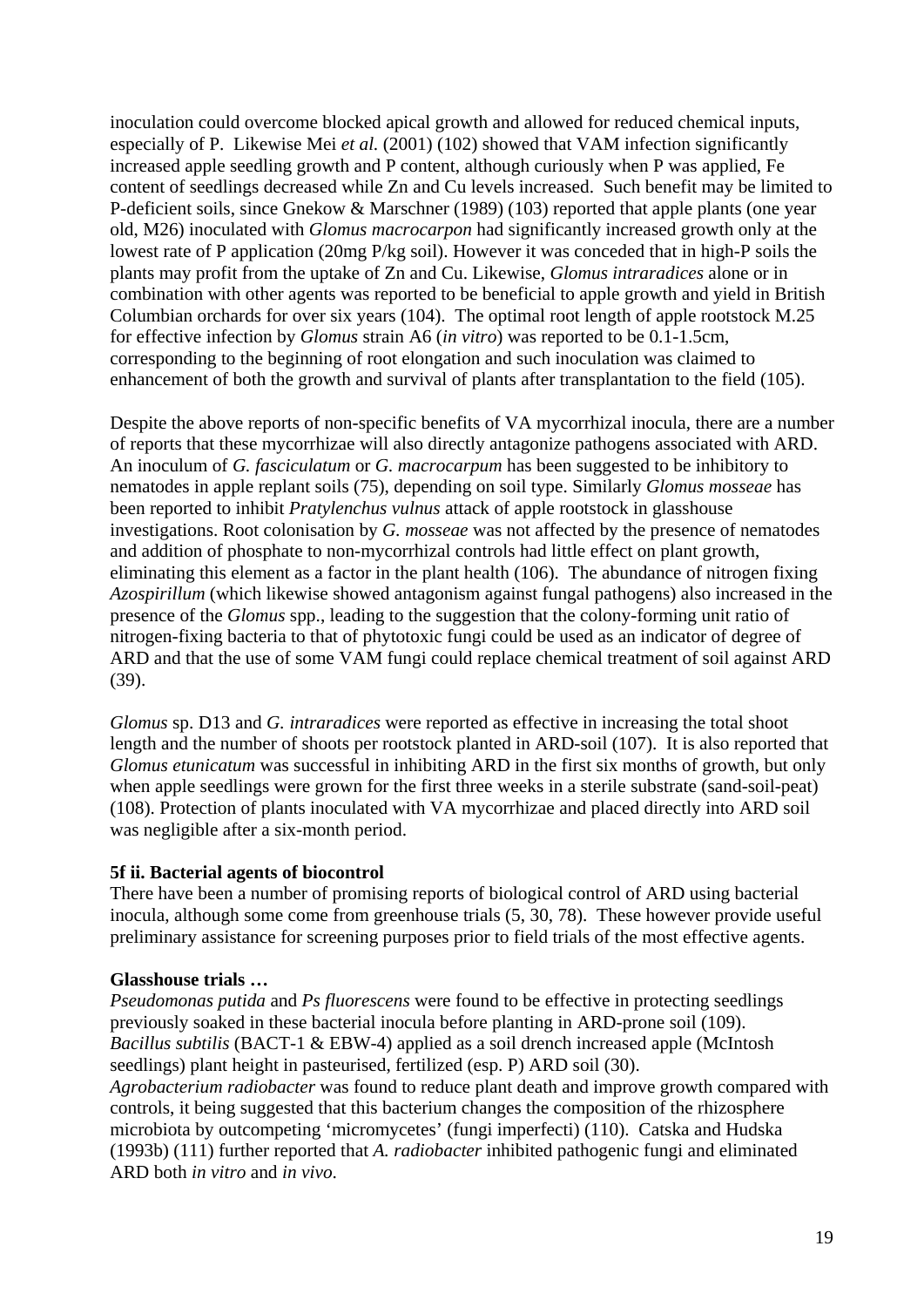#### **Field trials …**

A long-term trial of various treatments (including dip-treating seedlings in suspensions of various biological control agents) has been undertaken in British Columbia, using Gala trees on M. 9 rootstock, planted in ARD soil. *Enterobacter aerogenes* strain B-8 in combination with MAP was effective at one of two sites after one year (alone the bacterium was ineffective), and the *Bacillus subtilis* strains BACT-1, EBW-4 and B-10 were also reported as effective at one of the two sites (Utkhede and Li, 1989 (60). A follow-up of this trial after six years revealed that *Glomus intraradices* and the *combination* of *Enterobacter strain* B-8 (now identified as *E. agglomerans*) and EBW-4 had continued to significantly increase fruit yield, tree trunk growth and reduce infection by *Phytophthora cactorum* and *Pythium ultimum* (104).

In a further trial of McIntosh trees on M. 26 rootstock using various agents of biocontrol of ARD, 9/23 strains of *B. subtilis* isolates were reported to be effective after three years (81), but only *B. subtilis* strain EBW4 was consistently reported to be effective after three years (Utkhede (1993) (112) and five years (113) of trial. The combination of this bacterium with methamsodium fumigation, peat or NPK fertilizers were also effective, but not as consistently as the application of the bacterium alone. After five years, none of the bacterial agents was found to be effective, while *B. subtilis* B-10 in combination with MAP actually reduced young tree growth and yield (Utkhede and Smith, 1993 (82). *B. subtilis* EBW4 alone was again found effective in increasing the growth of Jonagold on M. 9 rootstock planted in replant soil from an old cherry orchard after three years of field trial (114).

Field trials for the control of plant pathogenic nematodes (not necessarily those associated with ARD) have been proposed using the bacterium *Pasteuria penetrans*, with a focus on integrated control using *P. penetrans* in combination with crop rotation, cover cropping, specific soil amendments and selection for host resistance (115). However its integrated use with other means of control appears essential for success, and its commercial development will depend on the development of a simple method of mass production (94).

#### **5f iii. Insect agents of biocontrol**

The mite *Tyrophagus putrescentiae* will graze preferentially on some pathogenic fungi allowing increased growth of beneficial nitrogen-fixing *Azospirillum*. Inoculation of apple seedlings with mites under glasshouse conditions (together with *Penicillium claviforme*) prevented experimental induction of ARD (31).

#### *5g. Integrated control*

Unfortunately the term 'integrated control' means different things to different agencies; to those involved with chemical treatments, it means combining different chemicals, perhaps at different times to obtain optimal pathogen control, to biologists it generally means the combining of biological with selected or reduced chemical control. The use of integrated management of ARD in the latter is mentioned in a number of the above reports, and its use in other plant diseases is noted (61, 116).

#### *6. Ineffective* **treatments or treatments that stimulate the disease agents**

Ineffective treatments could be attributable to target biota being different in different soils and that some treatments could have been applied at inappropriate rates or times. It is noted however that statistically it is not possible to demonstrate 'no effect' and any such conclusion based on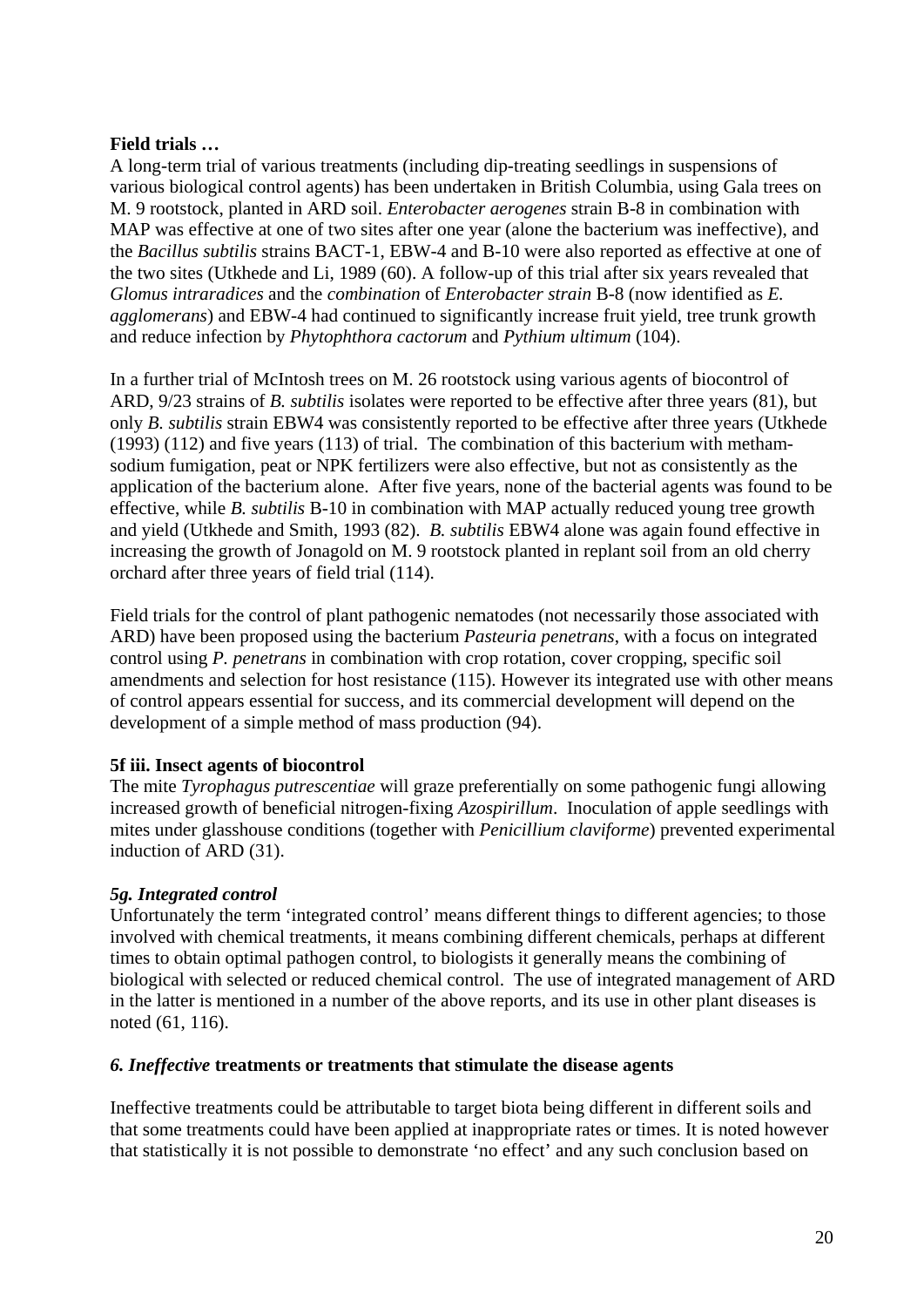tree growth is limited by the conduct of the trial, with confounding factors being e.g. weed competition or crop management deficiencies.

Reports of ineffective treatments … Ammonium nitrate (117) Ammonium phosphate (87, 117) *Bacillus subtilis* BACT-1 and B-10 biological control agents after two years in the field (82) Basamid (33) *Brassica campestris* (50) (populations of both *P. penetrans* nematodes and *Pythium* fungi were substantially *increased* following treatment) Burning of trees on the plantation site (ineffective against nematodes) (2) Chloramphenicol (17) Composts (three types tested as 1:4 mixes in soil) (47) Difenconazole (against fungal pathogens) (45) *Enterobacter aerogenes* B-8 (60) (a potential biological control agent, after two years in the field) Fallowing land for two years (11) (three years was effective) Formalin (33) High N levels (33) Humic acid (45) Magnesium limestone (56) Mancozeb (112) Metam-sodium (112) Microjet and drip irrigation cf. sprinkler irrigation (117) 1-naphthylacetic acid and benzylaminopurine (42), both of which *promoted* infection by actinomycetes Nematicides (6, 16) NPK fertilizer (56, 112) Peat (112) Phosphite addition (5a) *Pseudomonas putida*2C8 (45), a biological control agent against fungal pathogens, assessed after three years in the field Shirlan, metalaxyl and thiram (6) *Trichoderma harzianum* (Rootshield®) after three years in the field (45) *Trichoderma* sp. in the field (6) (a strain showing promise in pot trials) Inter-row planting of trees (72) (rather than planting on the site of uprooted trees).

## **7. Evolving research methods and prospects for further study**

Mai et al., (1994) (2) noted that trends of research on ARD have been towards alternatives to chemical nematicides and broad-spectrum biocides, such as development of resistant rootstocks, biological control measures, nematode-resistant cover crops and the integration of ARD controls within comprehensive management strategies. Little has changed in these priorities to the present time, except that they are placed against a backdrop of increased environmental concerns relating to continued chemical use of biocides on agricultural crops.

Relatively new methodologies such as fluorescent antibody techniques, *in-situ* hybridization, Randomly Amplified Polymorphic DNA (RAPD) analysis, or targeted PCR fingerprinting (118) could readily be applied to the present topic, particularly allowing the detection of pathogens or the tracking of biological control agents released to the field (119). While not specifically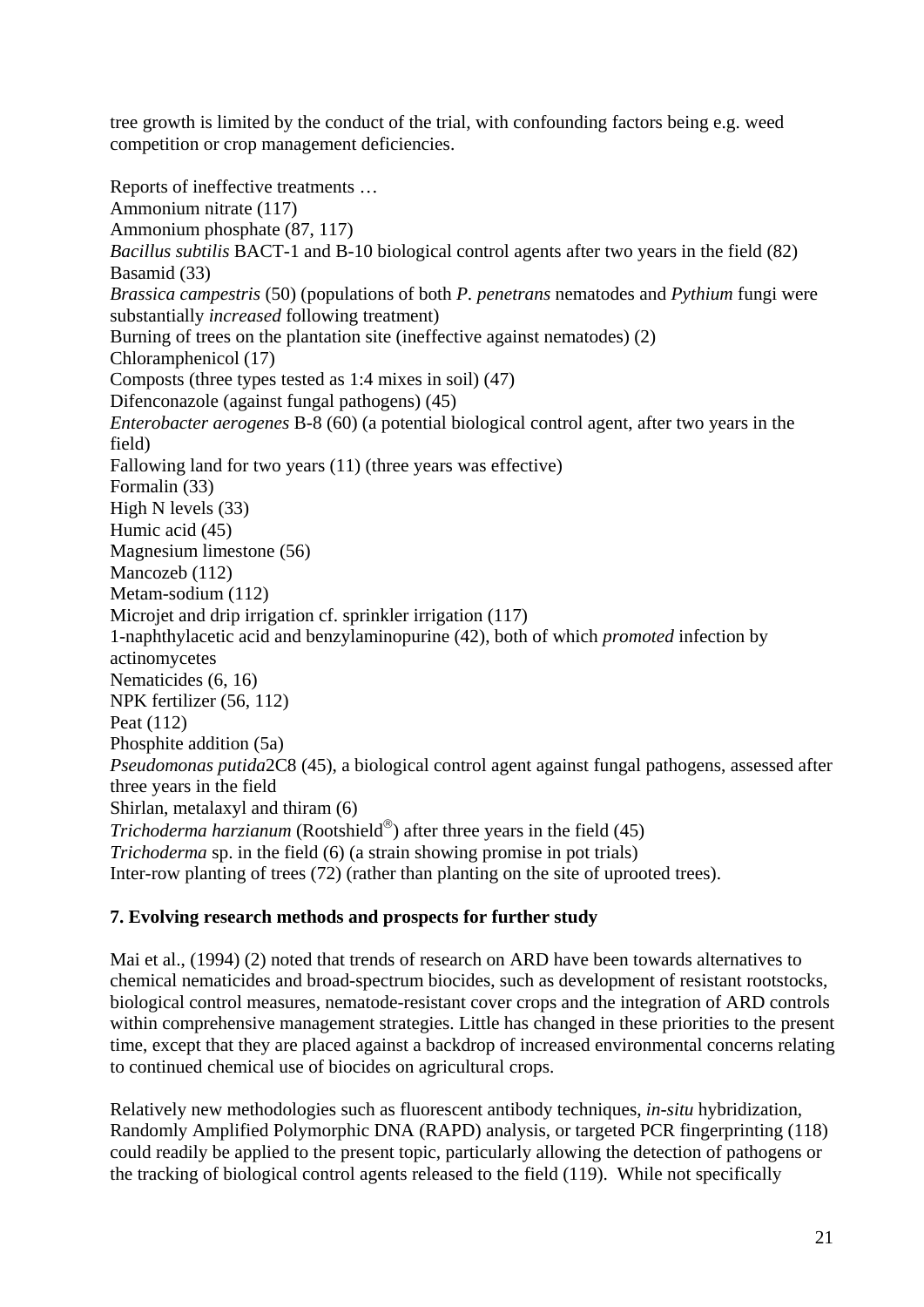relating to ARD, Mukerji et al (1999) (120) discusses innovative concepts including microbial agents of weed and insect control, use of mycorrhizae in the control of plant pathogens, protoplast fusion and the role of tissue culture in disease control, genetic manipulation of antagonistic *Fusarium* spp. and application of lux-gene technology in disease control. It is noted that molecular- or fluorescent-tagged probes are commercially available against some of the fungi implicated in ARD as well as against *Pratylenchus* spp (121, 122, 123). These could be very useful for rapid disease-risk assessment, which is seen to be an important aspect in ARD. The substrate-induced respiration assay, mentioned by Herdina et al. (2001) (124) as a good indicator of disease incidence is simple, sensitive and rapid.

The possibility of producing VAM fungal inocula (*Glomus etunicatum, G. intraradices* and other *Glomus spp*) using an aeroponic system [living roots plus nutrients (125)] or on glass beads (126) also provides the potential for large-scale production of beneficial VAM. In this regard, germination of the VAM spores (*Glomus mosseae*) has been obtained on sphagnum peat, composted pine bark and composted olive pumice resulting in subsequent host colonization (127).

## **8. Educational packages**

A package on the biological and physical factors associated with ARD in Washington State was developed as one of a variety of teaching methods for growers having different backgrounds (128). Resulting from the dissemination of these packages was an improved acceptance of soil fumigation as a management tool, easier introduction of fumigants other than MeB, increased recognition of soil physical, chemical and moisture problems, reduced reliance on seedling rootstocks with an increased use of dwarfing precocious rootstocks, better apple tree growth and production in ARD soils and a more optimistic view of sustainability in older orchard districts (128).

#### **References**

- 1 McKenry V (1999). The replant problem and its management. www.uckac.edu/nematode/Default.asp Viewed October 2004.
- 2 Mai WF, Merwin IA and Abawi GS (1994). Diagnosis, etiology and management of replant disorders in New York cherry and apple orchards. Acta Horticulturae, 363 33-41.
- 3 Byun JK, Lee DH, Kwon HJ and Lee CU (1999). Use of the biological test with *Malus prunifolia* seedlings to diagnose the replant disease of old apple orchards. Journal of the Korean Society for Horticultural Science, 40 349-351.
- 4 Dullahide SR, Stirling GR, Nikulin A and Stirling AM (1994). The role of nematodes, fungi, bacteria, and abiotic factors in the etiology of apple replant problems in the Granite Belt of Queensland. Australian Journal of Experimental Agriculture, 34 1177-1182.
- 5 Anon (1998). Apple replant: Treating the cause, not the symptoms. http://www.ars.usda.gov/is/np/mba/july98/apple.htm Viewed December 2004.
- 5a Potter D (1999). Specific apple replant disease the search for solutions. The Orchardist, August 1999 p75.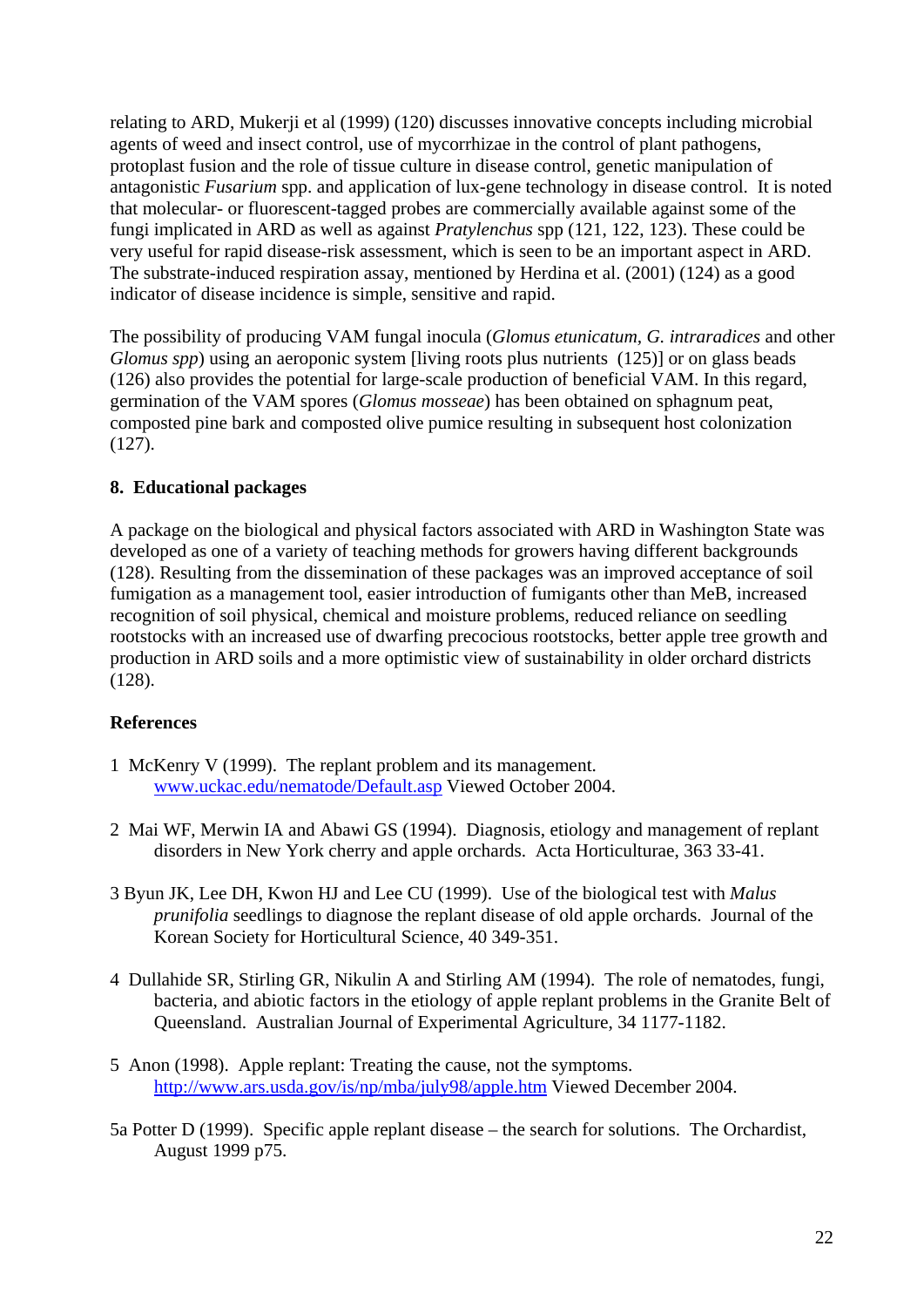- 6 Brown GS, Smith SB, Gibson L, Kitchener A, Potter K, Jennings D and Schimanski L (2000). A study of apple replant syndrome. HRDC Final Report. Project Number AP 97005.
- 7 Geldart HG (1994). The impact of replant problem on the economics of high density apple plantings. Acta Horticuluturae, 363 11-18.
- 8 Peterson AB and Hinman H ( 1994). The economics of replanting apple orchards in Washington State. Acta Horticulturae, 363 19-23.
- 9 Pitcher RS, Way DW and Savory BM (1966). Specific replant diseases of apple and cherry and their control by soil fumigation. Journal of Horticultural Science, 41 379-396.
- 10 Colbran RC (1970). Replanting apple orchards. Advisory leaflet no 1051, Division of Plant Industry; Department of Primary Industries.
- 11 Campbell JE (2000). Replant strategies for apples. Pome Fruit Australia, April 2000 p 13.
- 12 Szczygiel A and Zepp AL (1998). An occurrence and importance of apple replant disease in Polish orchards. Acta Horticulturae, 477 99-102.
- 13 Brown G and Schimanski L (2002a). New weapon to combat apple replant disease. Pome Fruit Australia, May 2002 pp 10-12.
- 14 Brown G and Schimanski, L (2002b). Combat apple replant disease. Pome Fruit Australia June/July p 9.
- 15 Otto G and Winkler H (1993). Soil fumigation for controlling replant problems in apple orchards. Acta Horticulturae, 324 91-95.
- 16 Ribeiro OK, Crabtree CG, Henriksen EB and Utkhede RS (1994). Possible role of multispectral imagery for the detection of stress vectors in apple replant situations. Acta Horticulturae, 363 169-174.
- 17 Szabo, K (1999). Investigations into the specificity of specific replant diseases and possibilities to overcome it. 1. Are the replant diseases of rose and apple caused by the same pathogen? Journal of Plant diseases and protection, 106 237-243.
- 18 Mazzola M (1998). Elucidation of the microbial complex having a causal role in the development of apple replant disease in Washington. Phytopathology, 88 930-938.
- 19 Utkhede RS, Smith EM and Palmer R (1992). Effect of root rot fungi and root-lesion nematodes on the growth of young apple trees grown in apple replant disease soil. Journal of Plant diseases and protection, 99 414-419.
- 20 Willett M, Smith TJ, Peterson AB, Hinman H et al. (1994). Growing profitable apple orchards in replant sites: an interdisciplinary team approach in Washington State. HortTechnology 4 175-180.
- 21 Aldea V and Utkhede R (1998). Role of microorganisms in rhizosphere for determining 'soil sickness' in fruit culture. Acta Horticulturae, 477 67-73.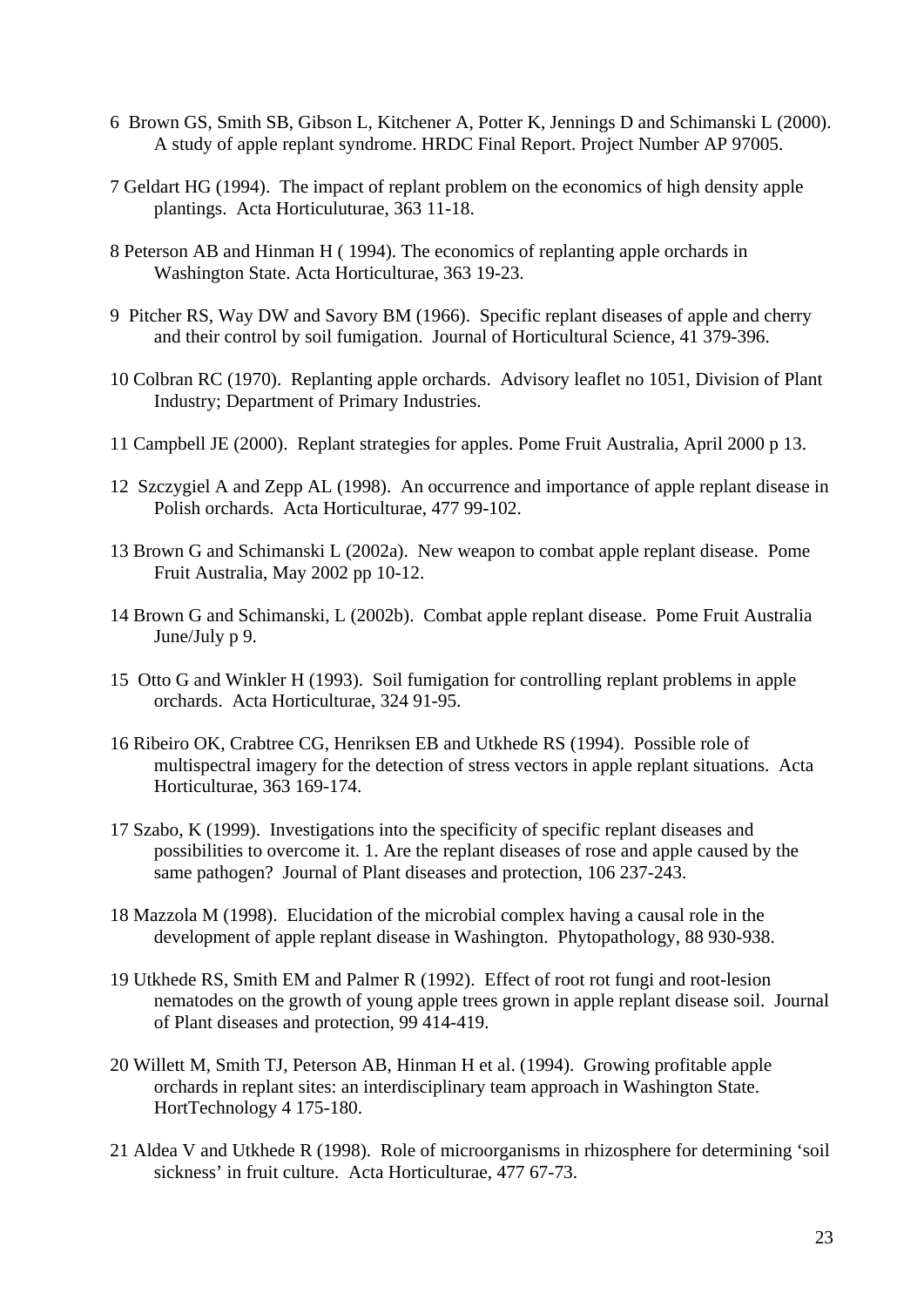- 22 Moyls AL and Hocking RP (1994). *In situ* soil steaming for the control of apple replant disease. Applied Engineering in Agriculture, 10 59-63.
- 23 Pons F (1996). Zinc is often an under-exposed element. Fruitteelt-Den-Haag, 86 14-15.
- 24 Mazzola M (1997). Identification and pathogenicity of *Rhizoctonia* spp. isolated from apple roots and orchard soils. Phytopathology, 87 582-587.
- 25 Szczygiel A and Zepp AL (1993). Preliminary study on the occurrence of replant disease in apple orchards in Poland. Acta Horticulturae, 324 81-84.
- 26 Dullahide SR, Stirling GR, Nikulin A and Stirling AM (1994). The role of nematodes, fungi, bacteria, and abiotic factors in the etiology of apple replant problems in the Granite Belt of Queensland. Australian Journal of Experimental Agriculture, 34 1177-82.
- 27 Mazzola M (1998). Elucidation of the microbial complex having a causal role in the development of apple replant disease in Washington. Phytopathogy, 88 930-938.
- 28 Kumar R, Pandey JC, Verma BL and Kumar R (1998). Chemical control of replant disease of apple. Recent Horticulture, 4 64-68.
- 29 Raj K, Pandey JC, Verma BL and Kumar R (1996). Chemical control of replant disease of apple Recent Horticulture 3 134-138.
- 30 Utkhede RS and Li TSC (1989). Evaluation of *Bacillus subtilis* for potential control of apple replant disease. Journal of Phytopathology, 126 305-312.
- 31 Catska V, Smrz J, Vancura V and Kunc F (1989). Relationships between soil mites and microorganisms in apple seedling rhizosphere. *In:* Interrelationships between microorganisms and plants in soil. Proceedings of an International Symposium, Liblice, Czechoslovakia, ed. by Vancura V and Kunc F June 1987, pp 377-382.
- 32 Taylor JB (1981). The selection of Aotea apple rootstocks for resistance to woolly aphis and to root canker, a decline and replant disease caused by basidiomycete fungi. NZ Journal of Agricultural Research, 24 373-377.
- 33 Campbell JE (1999). Improving replant strategies for apples. HRDC Final Report. Horticultural Research and Development Corporation, NSW.
- 33a Mazzola M (1999). Transformation of soil microbial community structure and *Rhizoctonia*suppressive potential in response to apple roots. Phytophathology, 89 920-927.
- 34 Szabo K, Winkler H, Petzold H, Marwitz R and Utkhede R (1998). Evidence for the pathogenicity of Actinomycetes in rootlets of apple seedlings from soils conducive to specific apple replant disease. Acta Horticulturae, 477 55-65.
- 34a Braun PG (1995). Effects of *Cylindrocarpon* and *Pythium* species on apple seedlings and potential role in apple replant disease. Canadian Journal of Plant Pathology, 17 336-341.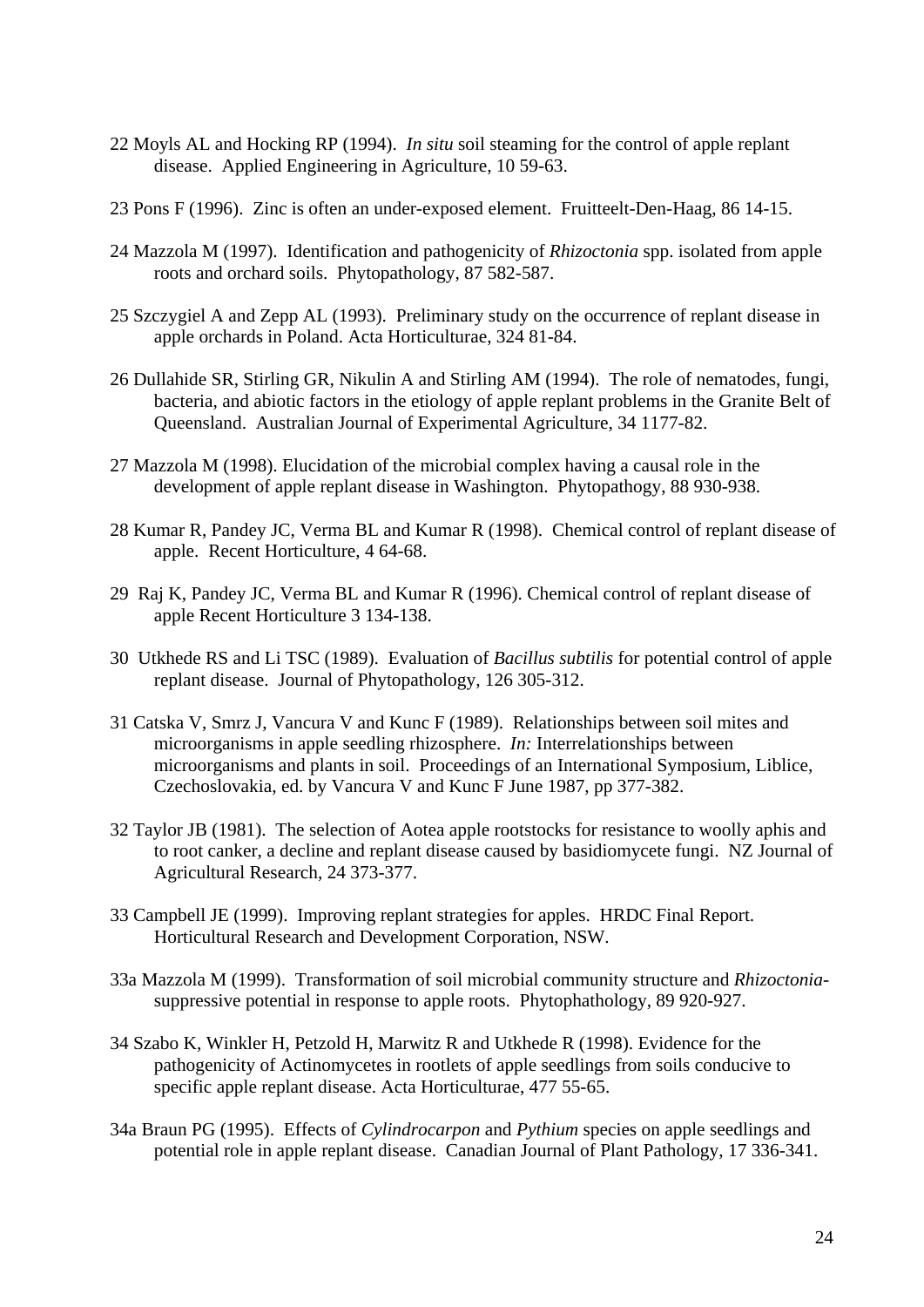- 35 Nycziper AP and Halbrendt, JM (1993). Nematode pests of deciduous fruit and nut trees. *In:* Plant Parasitic Nematodes in Temperate Agriculture. CAB International, Wallingford, England ed. by Evans, K., Trudgill, DL and Webster JM, pp 381-425.
- 35a Szczygiel A, Zepp AL and Utkhede R (1993). Contribution to the mode of action of root pathogenic Actinomycetes in connection with specific apple replant disease (SARD). Zentralblatt fur Mikrobiologie, 148 477-481.
- 36 Otto G, Winkler H, Szabo K and Utkhede RS (1994). Proof of actinomycetes in rootlets of species of Rosaceae from a SARD soil – a contribution to the specificity of replant diseases. Acta Horticulturae, 363 43-48.
- 37 Hao YJ, Zhai H and Wang SH (1998). Study on the pathogenesis of *Trichodorus nanjingensis* to *Malus baccata*. Journal of Fruit Science, 15 26-29.
- 38 Otto G, Winkler H and Szabo K (1993). Investigation on the course of infestation of rootlets of apple seedlings by root pathogenic Actinomycetes in soils with specific apple replant disease. Zentralblatt fur Mikrobioologie, 148 467-476.
- 39 Catska V (1994). Interrelationships between vesicular arbuscular mycorrhiza and rhizosphere microflora in apple replant disease. Biologia Plantarum, 36 99-104.
- 40 Winkler H and Szabo K (1995). Filamentous bacteria cause specific replant disease. Gartenbaumagazin, 4 34-35.
- 41 Otto G and Winkler H (1993). Colonization of rootlets of apple seedlings from replant soils by actinomycetes and endotrophic mycorrhiza. Acta Horticulturae, 324, 53-59.
- 42 Otto G, Winkler H and Szabo K (1994). Influence of growth regulators on the infection of rootlets of apple seedlings in SARD soils by actinomycetes. Acta Horticulturae, 363, 101- 107.
- 43 Stiles WC (1986). Renovate old orchard sites. Fruit Grower, January 1986 pp 26-29.
- 44 Jotic P (1999). Apple orchard design and development. HRDC Project AP 98022, Intensive Apple Growing Systems – Industry and DPIWE Demonstration Planting Technology Transfer Program.
- 45 Mazzola M, Granatstein DM, Elfving DC and Mullinix MK (2002). Field evaluation of nonfumigant measures for the control of apple replant disease. http://csanr.wsu.edu/programs/Proceedings.pdf Viewed December 2004.
- 46 Huysamer M and Barritt BH (1997). Integrating cultivar, rootstock and environment in the export-driven South African deciduous fruit industry. Acta Horticulturae, 451 755-760.
- 47 Daemen E (1995). The use of compost in fruit production.  $47<sup>th</sup>$  Int. Symposium on crop protection , Gent, Belgium May 1995 pp 349-350.
- 48 Engel G, Schmitz HE, Heinrichs P and Sonntag J (1994). Comparison of pruning methods in a replanted apple orchard. Erwerbsobstbau, 36 88-92.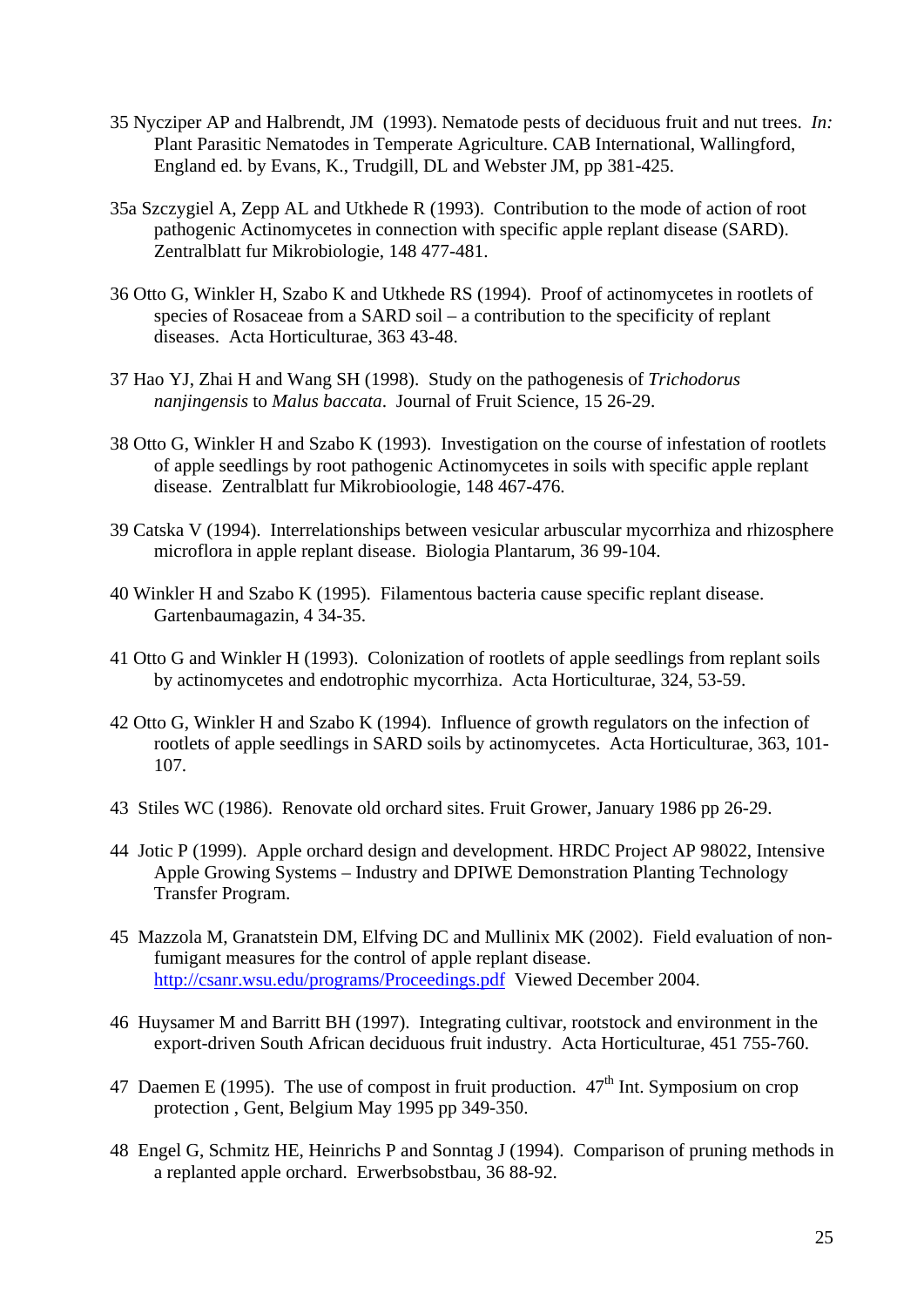- 49 Stirling GR, Dullahide SR and Nikulin A (1995). Management of lesion nematode (*Pratylenchus jordanensis*) on replanted apple trees. Australian Journal of Experimental Agriculture, 35 247-258.
- 50 Edwards L, Vrain T and Utkhede RS (1994). Effect of antagonistic plants on apple replant disease. Acta Horticulturae, 363 135-140
- 51 Sharma SB, Kelly S and Loughman R (2001). Rotational crops influence densities of *Pratylenchus neglectus* in Western Australia. *In:* Porter IJ Ed. Proceedings of the Second Australasian Soilborne Diseases Symposium, Lorne Victoria, 2001 p97. ISBN: 0 7311 8170 0
- 52 Carter K (2003). Nematode management. http://www.gov.on.ca/OMAFRA/english/crops/facts/nematode.htm#action Viewed March 2005.
- 53 Cathcart J (2001). A model for integrated soil management based upon calcium cyanimide. *In:* Porter IJ Ed. Proceedings of the Second Australasian Soilborne Diseases Symposium, Lorne Victoria, 2001 pp 107-109. ISBN: 0 7311 8170 0
- 54 Pitacco A, Tonutti P, Mantinger H and Stainer R (1994). Effect of green manure and fumigation on replant problem in apple: a spatial analysis. Gartenbauwissenschaft, 59 53- 57.
- 55 Hudska G and Kloutvorova L (1989). The effect of interim crops on exhausted soil after apple orchards. Vedecke Prace Ovocnarske, 12 59-67.
- 56 Szczygiel A, Zepp AL and Utkhede R. (1998). Results of pot experiments on control of apple replant disease. Acta Horticulturae, 477 103-106.
- 57 Gur A, Luzzati J and Katan J, Utkhede R and Veghelyi K (1998). Alternatives for soil fumigation in combating apple replant disease. Acta Horticulturae, 477 107-113.
- 58 De Ceuster, TJJ and Hoitink, HAJ (1999). Prospects for composts and biocontrol agents as substitutes for methyl bromide in biological control of plant diseases. Compost Science and Utilization, 7 6-15.
- 59 Dencker I and Hansen P (1995). Effects of plant and soil factors on growth of young apple and blackcurrant plants. Acta Agriculturae Scandanavica; Section B, Soil and Plant Science, 45 73-77.
- 60 Utkhede RS and Li TSC (1989). Chemical and biological treatments for control of apple replant disease in British Columbia. Canadian Journal of Plant Pathology, 11 143-147.
- 61 Stewart A, Tyson JL, Fullerton RA and Elliott GS (2001). Integrated disease management of onion white rot in New Zealand. *In:* Porter IJ Ed. Proceedings of the Second Australasian Soilborne Diseases Symposium, Lorne Victoria, 2001 pp 105-106. ISBN: 0 7311 8170 0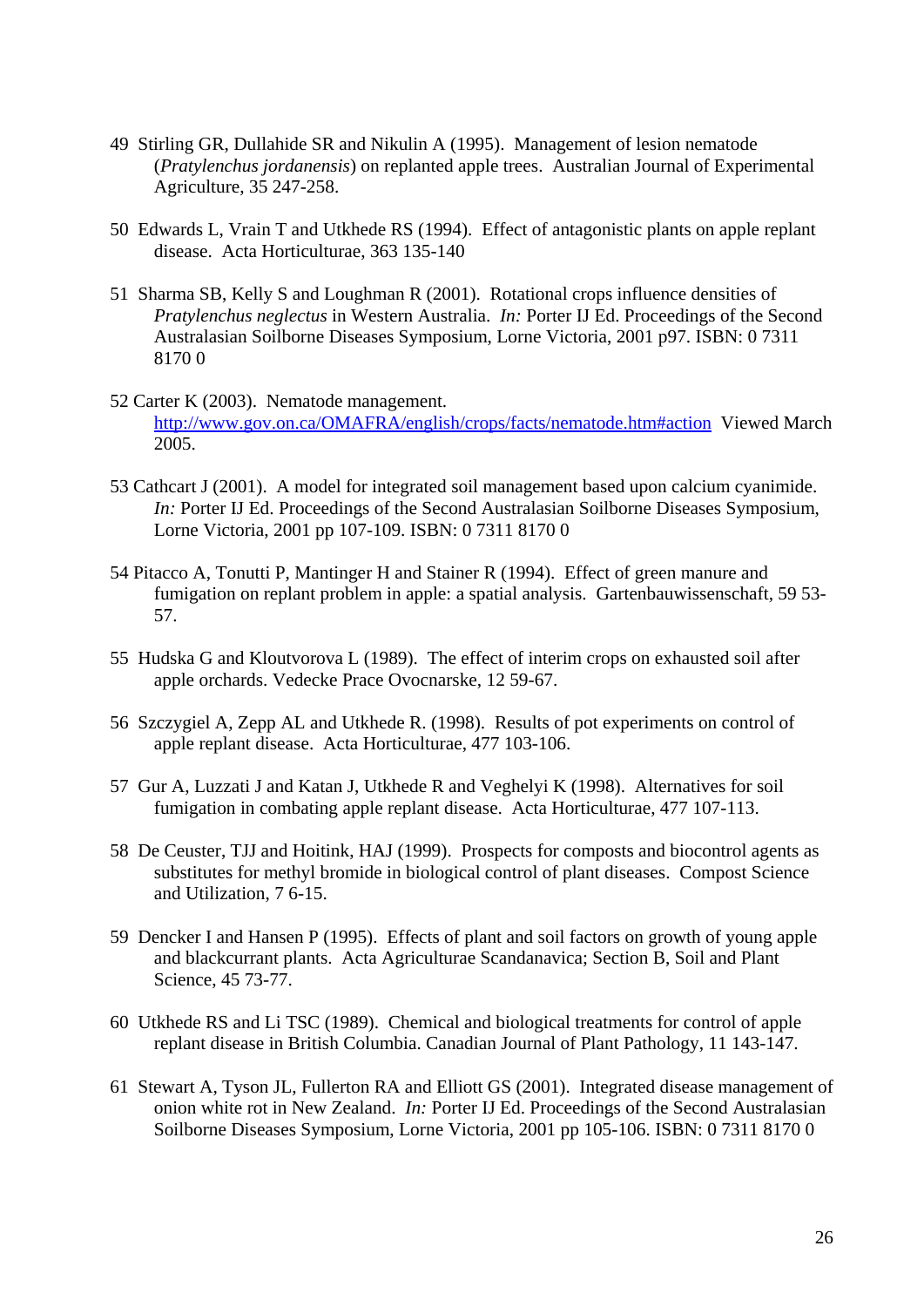- 62 MacManus GPV, Davis RD, Bell KL and Kopittke RA (2001). Germination stimulant diallyl disulfide (DADS) suppresses onion white rot in the Lockyer Valley. *In:* Porter IJ Ed. Proceedings of the Second Australasian Soilborne Diseases Symposium, Lorne Victoria, 2001 pp 117-118. ISBN: 0 7311 8170 0
- 63 Potter MJ, Vanstone VA, Davies KA and Rathjen AJ (2001). Glucosinolates in canola. A path to resistance as well as biofumigation? *In:* Porter IJ Ed. Proceedings of the Second Australasian Soilborne Diseases Symposium, Lorne Victoria, 2001 p61. ISBN: 0 7311 8170 0
- 64 Mattner SW (2001). The role of allelopathy in the control of soilborne diseases. *In:* Porter IJ Ed. Proceedings of the Second Australasian Soilborne Diseases Symposium, Lorne Victoria, 2001 pp 139-140. ISBN: 0 7311 8170 0
- 65 Matthiessen JN, Kirkegaard JA, Morra MJ and Warton B (2001). Taking biofumigation research beyond the empirical – towards linking isothiocyanate release and presence in soil to pesticidal efficacy. *In:* Porter IJ Ed. Proceedings of the Second Australasian Soilborne Diseases Symposium, Lorne Victoria, 2001 pp 144-145. ISBN: 0 7311 8170 0
- 66 Bianco V, Mattner SW, Nicholls JW, Allen D, Porter IJ and Shanks AL (2001). Factors that influence the ability of biofumigants to suppress fungal pathogens of strawberry. *In:* Porter IJ Ed. Proceedings of the Second Australasian Soilborne Diseases Symposium, Lorne Victoria, 2001 pp 146-147. ISBN: 0 7311 8170 0
- 67 Harding RB and Wicks TJ (2001). Effects of incorporating brassica and cereal cover crop residues on soil populations of *Verticillium dahliae*. *In:* Porter IJ Ed. Proceedings of the Second Australasian Soilborne Diseases Symposium, Lorne Victoria, 2001 pp 148-149. ISBN: 0 7311 8170 0
- 68 Thompson JP, Owen KJ and Clewett TG (2001). Pre-cropping with canola decreases vesicular-arbuscular mycorrhiza and growth of wheat in a low phosphorus soil. *In:* Porter IJ Ed. Proceedings of the Second Australasian Soilborne Diseases Symposium, Lorne Victoria, 2001 pp 150-151. ISBN: 0 7311 8170 0
- 69 Harding RB and Wicks TJ (2001). *In vitro* suppression of soilborne potato pathogens by volatiles released from brassica residues. *In:* Porter IJ Ed. Proceedings of the Second Australasian Soilborne Diseases Symposium, Lorne Victoria, 2001 pp 159-160. ISBN: 0 7311 8170 0
- 70 Nicol JM and Rivoal R (2001). Development of AUS4930 a source of resistance against both root lesion nematode (*Pratylenchus thornei*) and the cereal cyst nematode (CCN) complex for global breeding. *In:* Porter IJ Ed. Proceedings of the Second Australasian Soilborne Diseases Symposium, Lorne Victoria, 2001 pp 67-68. ISBN: 0 7311 8170 0
- 71 Biton R, Bauder A, Ovadia A and Cohen Y (2001). Inudced resistance against *Fusarium oxysporum* f.sp. *melonis* in melon plants in response to β-aminobutyric acid. *In:* Porter IJ Ed. Proceedings of the Second Australasian Soilborne Diseases Symposium, Lorne Victoria, 2001 pp 71-72. ISBN: 0 7311 8170 0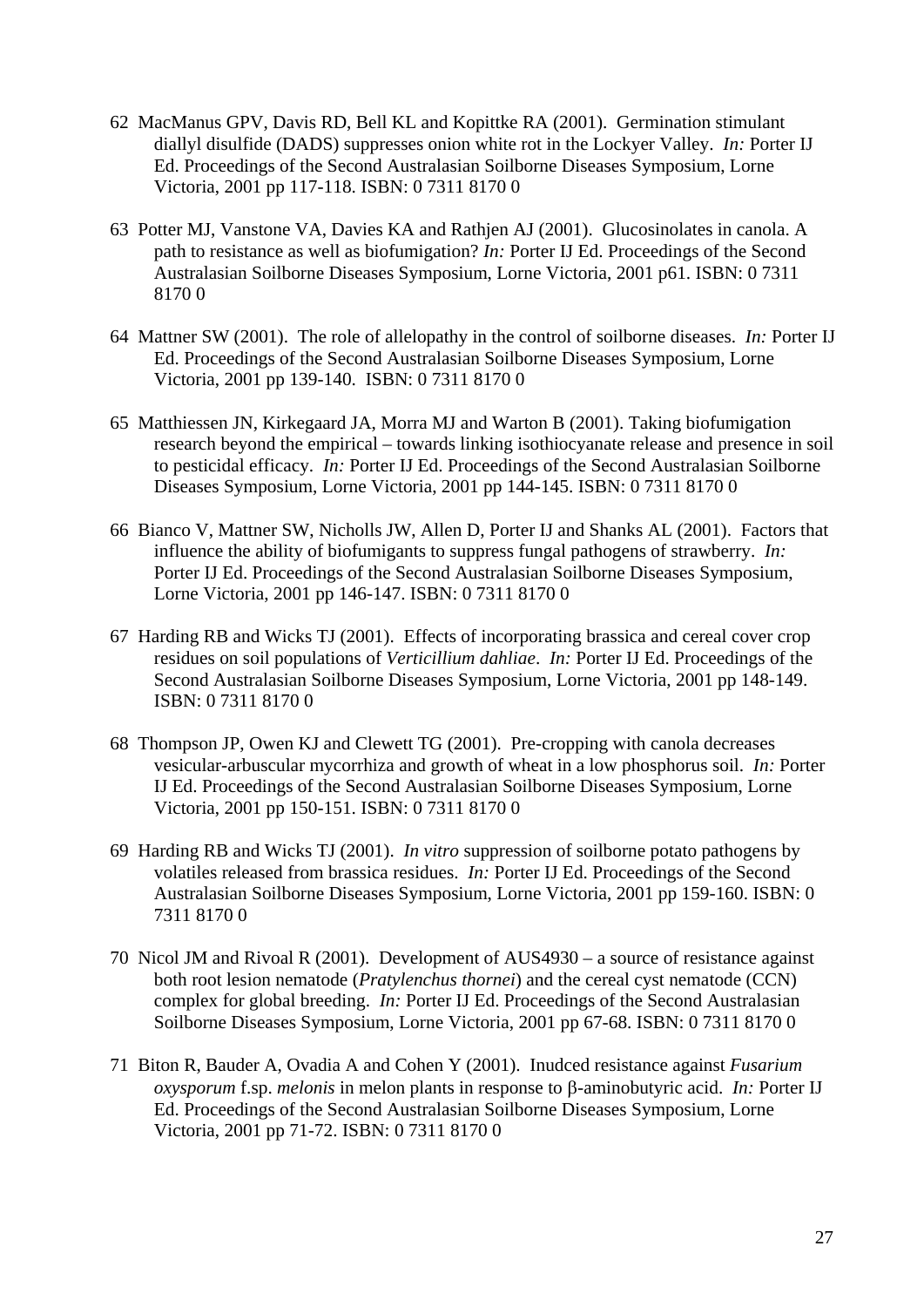- 72 Gur A, Cohen Y, Katan J and Barkai Z (1991). Preplant application of soil fumigants and solarization for treating replant diseases of peaches and apples. Scientia Horticulturae, 45 215-224.
- 73 Hafez SA and Fallahi E (1997). Alternatives to methyl bromide for nematode management in orchard and row crops. http://mbao.org/1997airc/006hafez.pdf Viewed February 2005.
- 74 Porter IJ and Mercado C (2001). Impact of the methyl bromide phase out on soil disinfestation practices in developed and developing countries. *In:* Porter IJ Ed. Proceedings of the Second Australasian Soilborne Diseases Symposium, Lorne Victoria, 2001 pp 79-80. ISBN: 0 7311 8170 0
- 75 Xue BY, Yao SR and Utkhede R. (1998). Studies on replant problems of apple and peach. Acta Horticulturae, 477 83-88.
- 76 Smith TJ ( 1993). Successful management of orchard replant disease in Washington. Compact Fruit Tree, 26 53-56.
- 77 Warner G (1997). Mild replant disease problem can last a lifetime. Good Fruit Grower March 1997, p14.
- 78 Utkhede RS and Smith EM (1991). Effects of nitrogen and phosphorus on the growth of microorganisms associated with apple replant disease and on apple seedlings grown in soil infested with these microorganisms. Journal of Phytopathology, 132 1-11.
- 79 Neilsen GH, Hogue EJ, Braid J and Utkhede RS (1994). Fertigation experiments with apple seedlings in old orchard soil. Acta Horticulturae, 363 83-91.
- 80 Parchomchuk P, Neilsen GH, Hogue EJ and Utkhede RS (1994). Apple tree growth response to N fertigation of replant soil: comparison of greenhouse pot tests and field results. Acta Horticulturae, 363 65-73.
- 81 Utkhede RS (1999). Biological treatments to increase apple tree growth in replant problem soil. Allelopathy Journal, 6 63-68.
- 82 Utkhede RS and Smith EM (1993). Evaluation of monoammonium phosphate and bacterial strains to increase tree growth and fruit yield in apple replant problem soil. Plant and Soil, 157 115-120.
- 83 Utkhede RS and Smith EM (1994). Development of biological control of apple replant disease. Acta Horticulturae, 363 129-134.
- 84 Neilsen GH, Hogue EJ and Yorston J (1990). Response of fruit trees to phosphorus fertilization. Acta Horticulturae, 274 347-360.
- 85 Anon (1988). Monoammonium phosphate is good apple replant tool. Goodfruit Grower, 39 No. 15, Aug 15.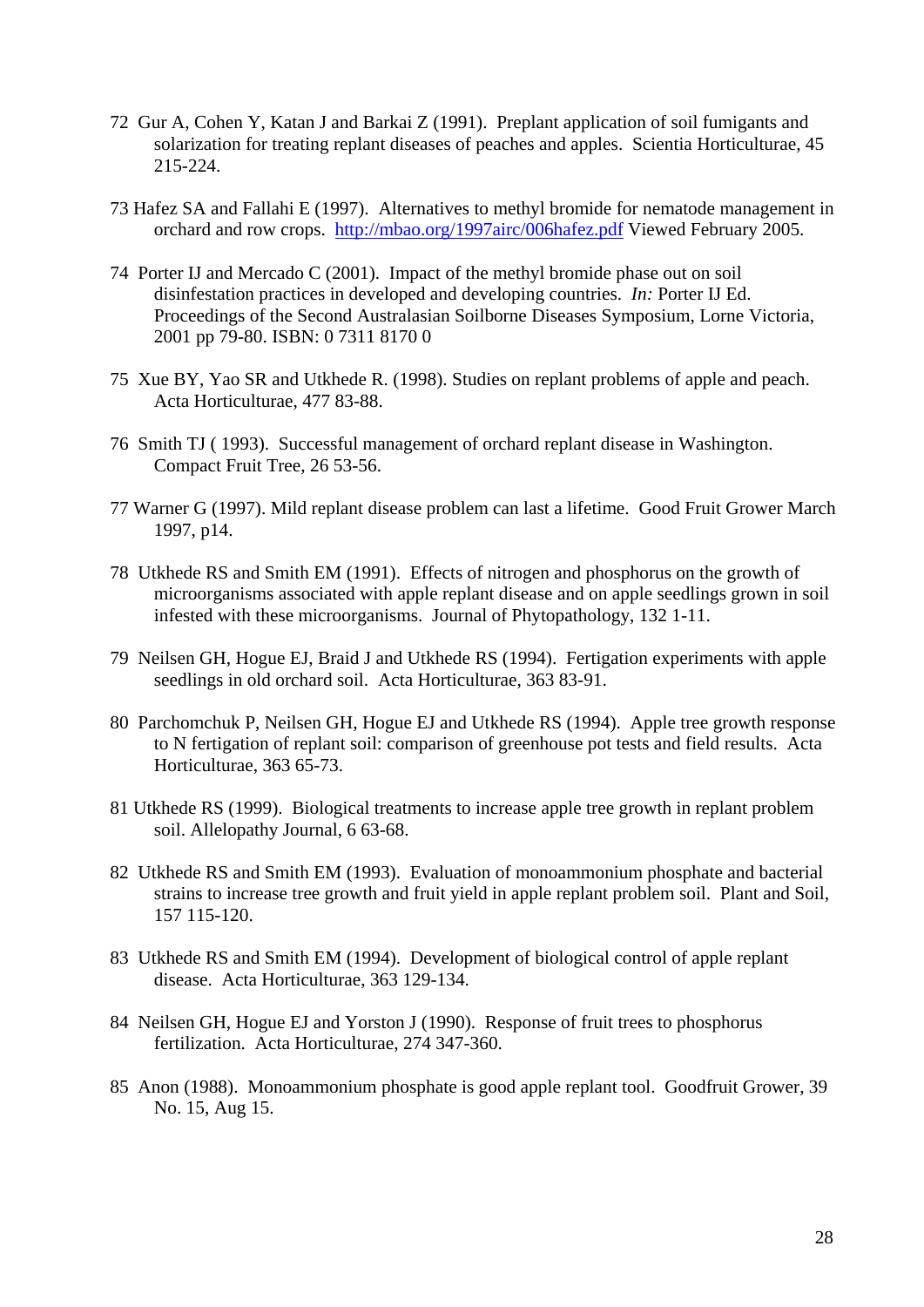- 86 Moyls AL, Hocking RP, Neilsen GH and Hogue EJ ( 1994). Apple tree growth response in greenhouse pot tests using heat-treated replant soil versus orchard replanted trees with in situ heated soil. Acta Horticulturae, 363 57-64.
- 87 Olszewski T, Bartosiewicz, B Jakubczyk (1998). Effect of soil recultivation treatments on growth, yield and leaf mineral content of 'Jonagold' apples. *In:* Ecological aspects of nutrition and alternatives for herbicides in horticulture. Ed. by Lata B, Sadowski A and Whitehead P. Warsaw, Poland pp 57-58.
- 88 Hall R (ed) (1996). Principles and practice of managing soilborne plant pathogens. The American Phytopathology Society. ISBN 0 89054 223 6
- 89 Anon (2003). 8<sup>th</sup> International Congress of Plant Pathology. Solving problems in the real world. Volume 2. Christchurch NZ, February 2003 . ISBN 086476 151-1
- 90 Glick BR, Patten CL, Holguin G, Penrose DM Eds. (1999). Biochemical and genetic mechanisms used by plant growth promoting bacteria. Imperial College Press, London.
- 91 Sarathchandra SU, Watson RN, Waipara NW, Bell ND, Davis L, Burch G and Cox NR (2001). Rhizobacteria to improve white clover growth and suppress nematodes. *In:* Porter IJ Ed. Proceedings of the Second Australasian Soilborne Diseases Symposium, Lorne Victoria, 2001 pp 95-96. ISBN: 0 7311 8170 0
- 92 Kurtböke DI (2001). Australian actinomycetes; an unexhausted source for biological control applications. *In:* Porter IJ Ed. Proceedings of the Second Australasian Soilborne Diseases Symposium, Lorne Victoria, 2001 p 143. ISBN: 0 7311 8170 0
- 93 Wakelin SA, Walter M, Jaspers M and Stewart A (2001). Biological control of *Aphanomyces euteiches* using spore-forming bacteria. *In:* Porter IJ Ed. Proceedings of the Second Australasian Soilborne Diseases Symposium, Lorne Victoria, 2001 pp 141-142. ISBN: 0 7311 8170 0
- 94 Kerry BR and Evans K (1996). New strategies for the management of plant parasitic nematodes. *In:* Principles and Practice of managing Soilborne Plant Pathogens Chapter 7 pp. 134-152. Ed. Hall R, The American Phytological Society, St. Paul Minnesota pp 134- 152.
- 95 Amer GA and Utkhede RS (2000). Development of formulations of biological agents for management of root rot of lettuce and cucumber. Canadian Journal of Microbiology, 46 809-816.
- 96 Ramona Y and Line M (2001). Utilization of compost for the low-cost production of microbial inhibitors of plant pathogens. WasteMinz  $13<sup>th</sup>$  Annual Conference Workshops  $\&$ Trade exhibition, Christchurch, NZ. 31 Oct-2 Nov, 2001. Conference Proceedings pp 251- 257.
- 97 Wicklow DT and Soderstrom BE Eds (1997). The Mycota. A comprehensive treatise on fungi as experimental systems for basic and applied research. Volume 4: Environmental and microbial relationships. Springer, N.Y. 1997.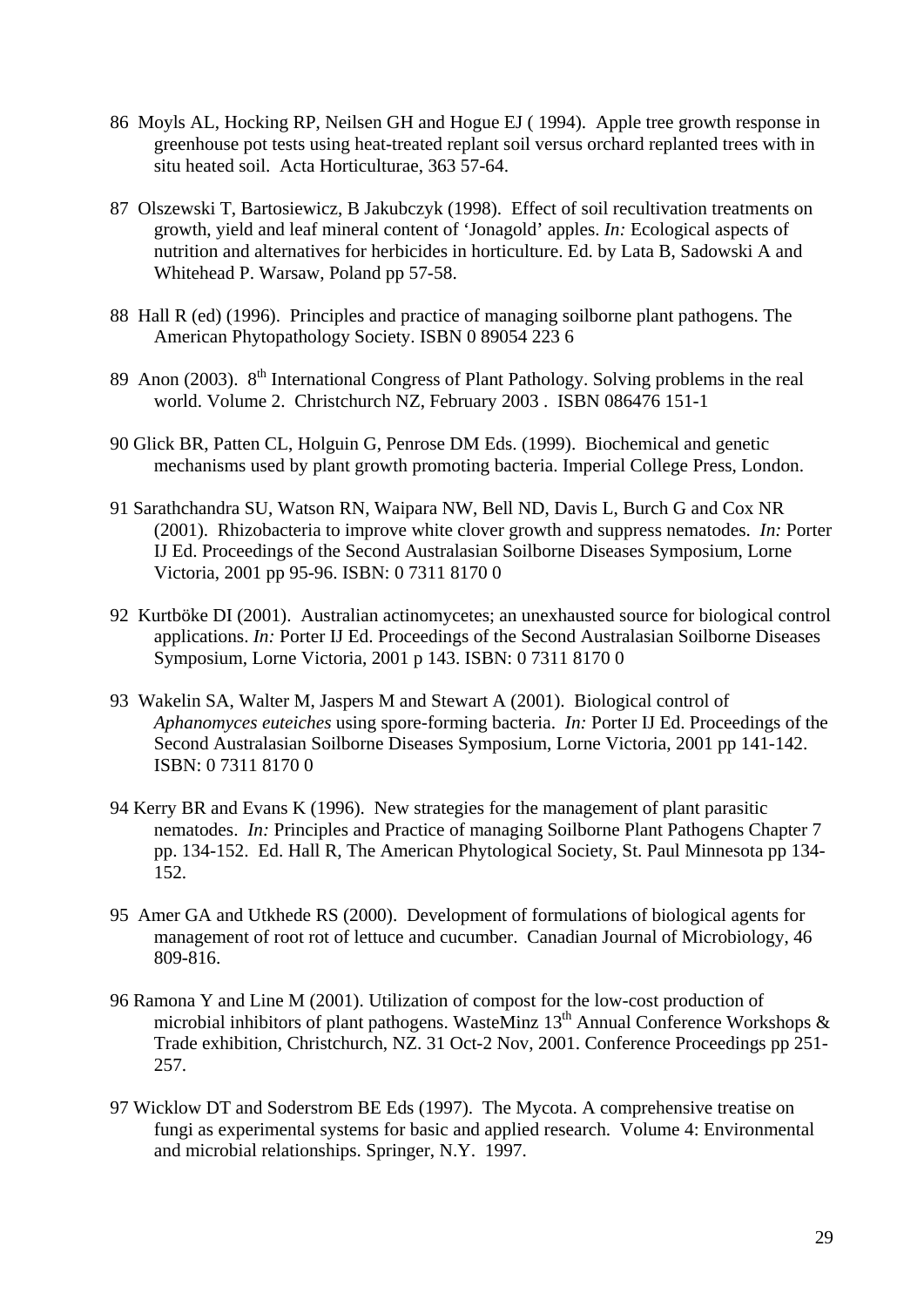- 98 Filion M, St Arnaud, M and Fortin JA (1999). Direct interaction between the arbuscular mycorrhizal fungus *Glomus intraradices* and different rhizosphere microorganisms. New Phytology, 141 525-533.
- 99 Gamiet S and Berch SM (1987). Mycorrhizal status of apple rootstocks from stool beds. Proceedings of the 7<sup>th</sup> North American Conference on Mycorrhizae, 3-8<sup>th</sup> May, 1987. *In:* Mycorrhizae in the next decade, edited by Sylvia DM and Hung LL.
- 100 Venter MW and Thomas HJ (1993). Effect of mycorrhiza on the dry mass and mineral content of deciduous fruits. Deciduous Fruit Grower, 43 142-145.
- 101 Fortuna P, Citernesi AS, Morini S, Vitagliano C and Giovannetti M (1996). Influence of arbuscular mycorrhizae and phosphate fertilization on shoot apical growth of micropropagated apple and plum rootstocks. Tree Physiology, 16 757-763.
- 102 Wang CM, Han ZH, Li XL and Xu F (2001). Effects of phosphorus levels and VA mycorrhizae on growth and mineral contents of apple seedlings. Acta Horticulturae Sinica, 28 1-6.
- 103 Gnekow MA and Marschner H (1989). Role of VA-mycorrhiza in growth and mineral nutrition of apple (*Malus pumila* var domestica) rootstock cuttings. Plant and Soil, 119 285-293.
- 104 Utkhede RS and Smith EM (2000). Impact of chemical, biological and cultural treatments on the growth and yield of apple in replant-disease soil. Australasian Plant Pathology, 29 129-136.
- 105 Sbrana C, Giovannetti M and Vitagliano C (1995). The effect of mycorrhizal infection on survival and growth renewal of micropropagated fruit rootstocks. Mycorrhiza, 5 153-156.
- 106 Pinochet J, Camprubi A and Calvet C (1993). Effects of the root-lesion nematode *Pratylenchus vulnus* and the mycorrhizal fungus *Glomus mosseae* on the growth of EMLA-26 apple rootstock. Mycorrhiza, 4 79-83.
- 107 Taube-Baab H and Baltruschat H (1993). Effect of vesicular-arbuscular mycorrhizal fungi on the growth of young apple trees in apple replant disease soil. Journal of Plant diseases and protection (German), 100 474-481.
- 108 Catska V and Taube-Baab H (1994). Biological control of replant problems. Acta Horticulturae, 363 115-120.
- 109 Biro B, Magyar K, Varady G, Kecskes M and Utkhede R (1998). Specific replant disease reduced by PGPR rhizobacteria on apple seedlings. Acta Horticulturae, 477 75-81.
- 110 Catska V and Hudska G (1993). Use of *Agrobacterium radiobacter* for biological control of apple replant disease. Acta Horticulturae, 324 67-72.
- 111 Catska V and Hudska G (1993). Use of *Agrobacterium radiobacter* for biological control of apple replant disease. http://www.actahort.org/books/324/324\_7.htm Viewed December, 2004.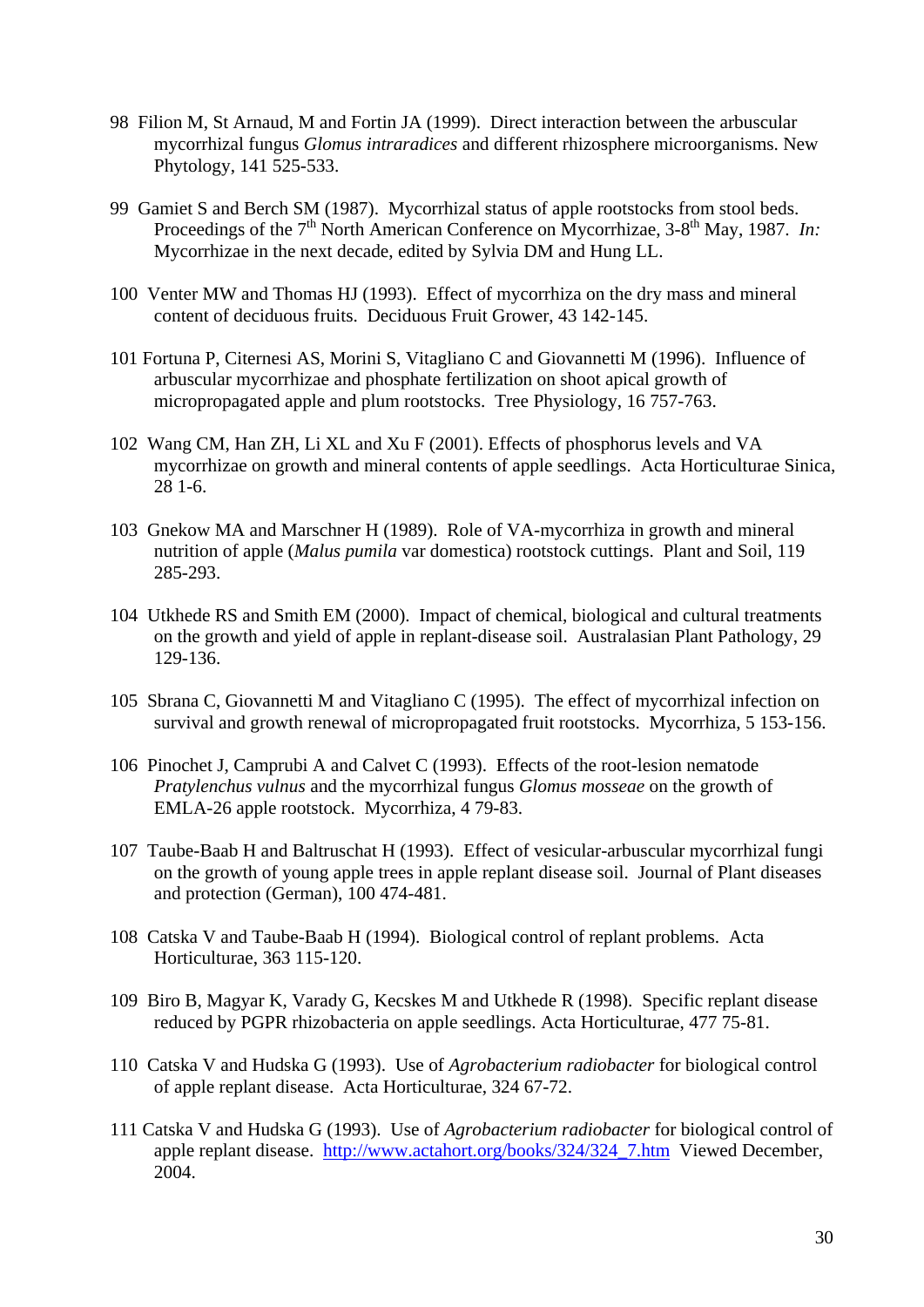- 112 Utkhede RS (1993). Biological control of apple replant disease. Acta Horticulturae, 324 47-52.
- 113 Utkhede RS and Smith EM (1992). Promotion of apple tree growth and fruit production by the EBW-4 strain of *Bacillus subtilis* in apple replant disease soil. Canadian Journal of Microbiology, 38 1270-1273.
- 114 Utkhede RS and Smith EM (1993). Biological treatment for planting apple trees in soil previously planted with cherry trees in the Kootenay valley of British Columbia. Soil Biology and Biochemistry, 25 1689-1692.
- 115 Anon (2004). Alternative management systems for plant-parasitic nematodes in horticultural and field crops. Project NE-Temp841. http://www.caes.state.ct.us/CoopRegionalResearchProject/NE1019/ProjectOutlineNE1019. htm Viewed February 2005.
- 116 Stirling G, Griffin D, Ophel-Keller K, Artlett G, Monsour C and Winch J (2001). Improved prediction methods for soilborne diseases of tomato. *In:* Porter IJ Ed. Proceedings of the Second Australasian Soilborne Diseases Symposium, Lorne Victoria, 2001 pp 11-12. ISBN: 0 7311 8170 0
- 117 Utkhede RS, Utkhede R and Veghelyi K (1998). Influence of cultural practices on the growth and yield of young apple trees planted in replant disease soil. Acta Horticulturae, 477 27-38.
- 118 Vijay G, Alok A and Satyanarayana T (1997). Randomly amplified polymorphic DNA using the M13 core sequence of the vesicular-arbuscular mycorrhizal fungi *Gigaspora margarita* and *Gigaspora gigantea*. Canadian Journal of Microbiology, 43 795-798.
- 119 Perret X and BroughtonWJ (1998). Rapid identification of *Rhizobium* strains by targeted PCR fingerprinting. Plant & Soil, 204 21-34.
- 120 Mukerji KG, Chamola BP and Upadhyay RK Eds (1999). Biotechnological approaches in biocontrol of plant pathogens. Kluwer Academic/Plenum Publishers New York.
- 121 Hollaway GJ, Ophel-Keller K, Taylor SP, Burns R and McKay A. (2001). Comparison of methods for the quantification of root lesion nematodes. *In:* Porter IJ Ed. Proceedings of the Second Australasian Soilborne Diseases Symposium, Lorne Victoria, 2001 pp 9-10. ISBN: 0 7311 8170 0
- 122 Davoren, CW, Roget DK, Gupta VVSR, Ophel-Keller K and McKay A (2001). Cereal root disease in the low rainfall mallee. In: Porter IJ Ed. Proceedings of the Second Australasian Soilborne Diseases Symposium, Lorne Victoria, 2001 pp 13-14. ISBN: 0 7311 8170 0
- 123 Ophel-Keller K and McKay A (2001). Root disease testing service: delivery and commercialisation. *In:* Porter IJ Ed. Proceedings of the Second Australasian Soilborne Diseases Symposium, Lorne Victoria, 2001 pp 17-18. ISBN: 0 7311 8170 0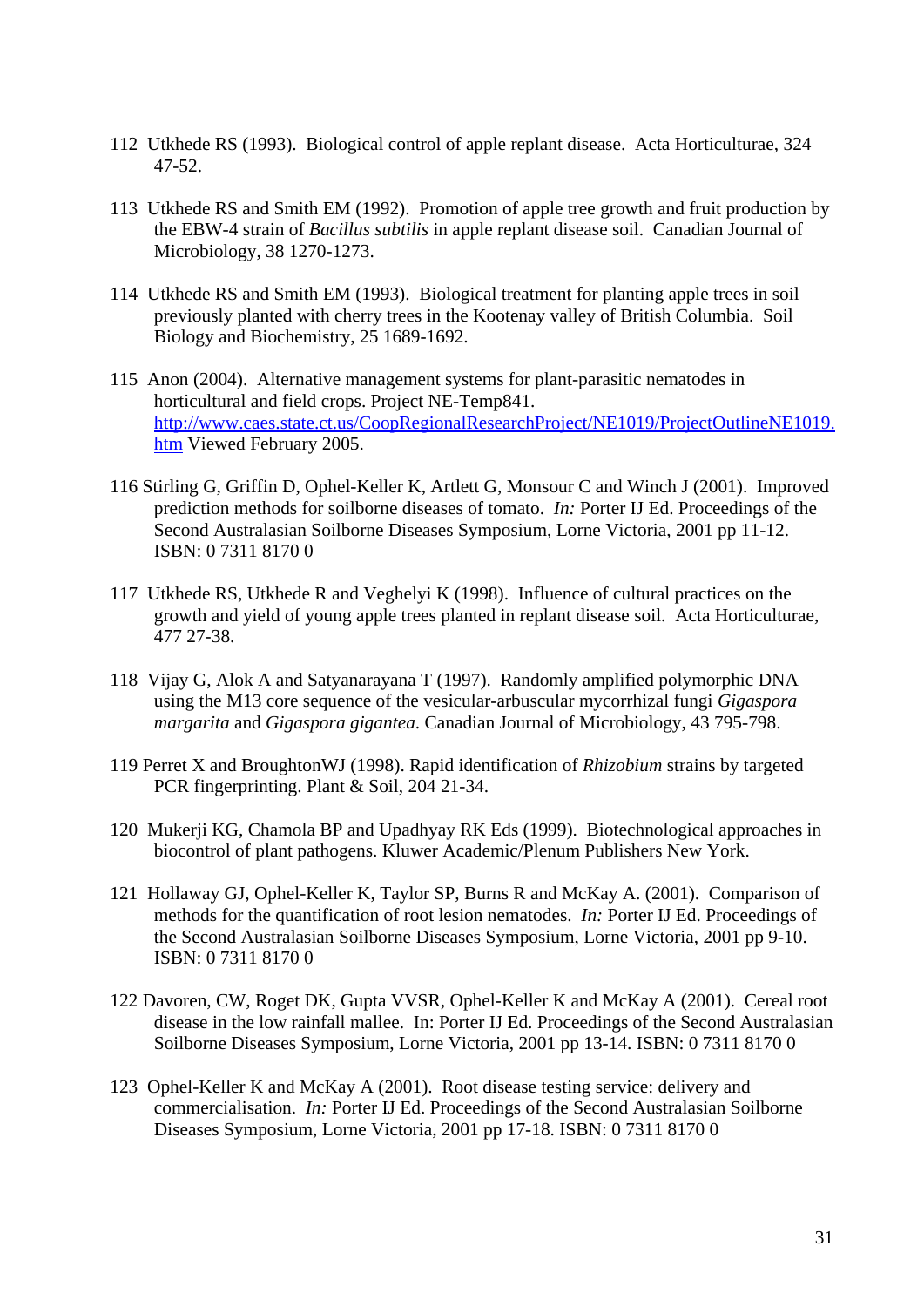- 124 Herdina, Roget DK, Coppi JA and Gupta VVSR (2001) Investigation of the mechanisms of disease suppression in soil using DNA techniques. *In:* Porter IJ Ed. Proceedings of the Second Australasian Soilborne Diseases Symposium, Lorne Victoria, 2001 pp 88-89. ISBN: 0 7311 8170 0
- 125 De Souza ES, Burity HA, Santo AC and Da Silva MLRB (1996). Alternative for arbuscular mycorrhizal fungi inoculum production in aeroponic culture. Pesquisa Agropecuaria Brasileira, 31 153-158.
- 126 Redecker D, Thierfelder H and Werner D (1995). A new cultivation system for arbuscular mycorrhizal fungi on glass beads. Angewandte Botanik, 69 189-191.
- 127 Calvet C, Estaun V and Camprubi A (1993). Germination, early mycelial growth and infectivity of a vesicular-arbuscular mycorrhizal fungus in organic substrates. Symbiosis Rehovot, 14 405-411.
- 128 Willett M, Smith TJ, Peterson AB, Hinman H, Stevens RG, Ley T and Tvergyak P (1994). A successful apple replant educational program in Washington State. Acta Horticulturae, 363 153-159.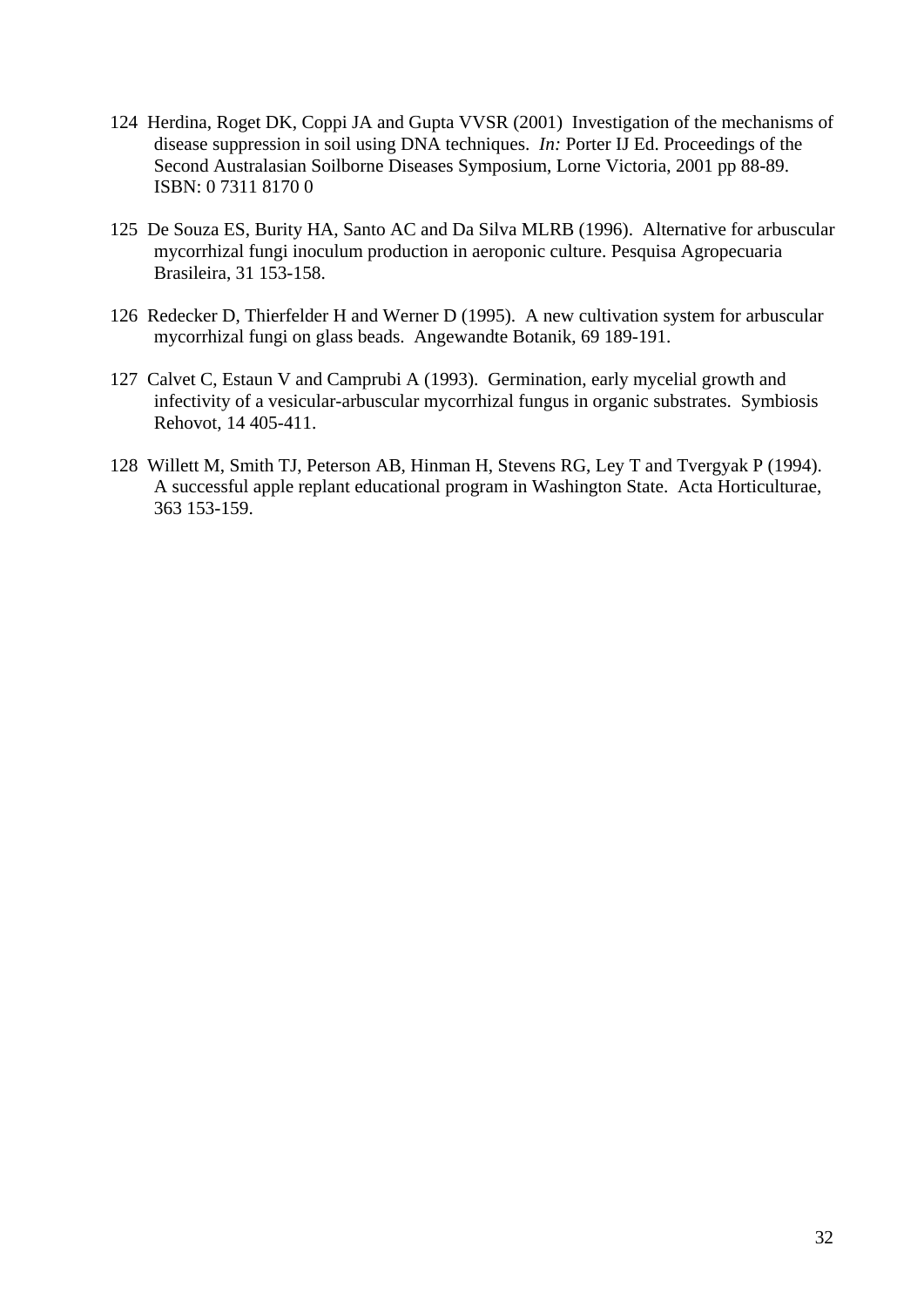# **Experimental Results and Discussion**

# **1. GLASSHOUSE ASSESSMENT OF SELECTED TREATMENTS Introduction**

A review of the literature, including previous work undertaken in Tasmanian orchards, indicated several treatments of ARD deserving investigation in the glasshouse as a prelude to selection of treatments to assess in a field trial.

## **Methods in common to all pot trials**

Topsoil  $(0 - 15 \text{ cm})$  used in all of the pot trials was collected from a recently grubbed orchard at the Grove Research Station in southern Tasmania. This area had been planted with a mixed variety orchard for the previous 15 years. The soil was a low fertility duplex, originally classified as Huon Loam and currently classified as a brown sodsol (Wilson, et al. 2004). Field trials were subsequently conducted at the same location. Plant material was removed from the soil using a coarse sieve and the soil was then mixed with perlite 70:30 v/v to provide an air filled porosity of approximately 13% (Australian Standard AS 3743, 1996). A sample of soil/perlite mix was pasteurised at 58  $^{\circ}$ C (54 – 66  $^{\circ}$ C range) for 40 minutes and then fan cooled for 20 minutes to provide a control non-ARD treatment. A further unpasteurised sample was included to provide a control ARD treatment.

The rootstocks used in these trails were MM102, MM 106 (a semi-dwarfing variety), or Bud 9 (a dwarfing variety very susceptible to apple replant). Rootstocks were ungrafted and had been lifted from commercial stoolbeds prior to cool-storage for 30 days prior to use. Unless stated otherwise rootstocks were planting one per 3.5L x 20 cm round pots and pruned to 40 cm high immediately after potting.

Irrigation was applied daily using porous mats under pots with a commercial fertilizer solution 'Peters Excel Hi N'. Pest and disease sprays were applied as required. Trunk circumferences were measured 15 cm above soil level at planting and at the end of the first growing season. At the latter time the following measurements were taken: trunk circumference, shoot number, extension growth, leaf number, leaf area and root volume. For the organic matter and Trichopel<sup>®</sup> trials root hydraulic conductivity was also measured using the method described by Nair (2003). Root and soil samples were collected at the termination of the trial to isolate potential biocontrol agents. Statistical analysis was carried out using the General Linear Models package in SPSS, following an arcsine square root transformation of data. Least significant differences were calculated using the method of Steel and Torrie (1981). Unless otherwise noted significant differences are at  $P < 0.05$ .

#### **1.1 Fumigation Trial**

A trial was undertaken of four commercial fumigants of interest and two control treatments, with five replicates of each. Treatments were:

Nil treatment control Telone  $C35^{\circ}$  at  $50g/m^3$  (8 ml/30L soil) MeB at  $500g/m^3$  (7 ml/30L soil) Chloropicrin at  $50g/m<sup>3</sup>$  (8 ml/30L soil) Metham<sup>®</sup> at 630 ml/1,000L (20 ml/30L soil) Steam pasteurisation control.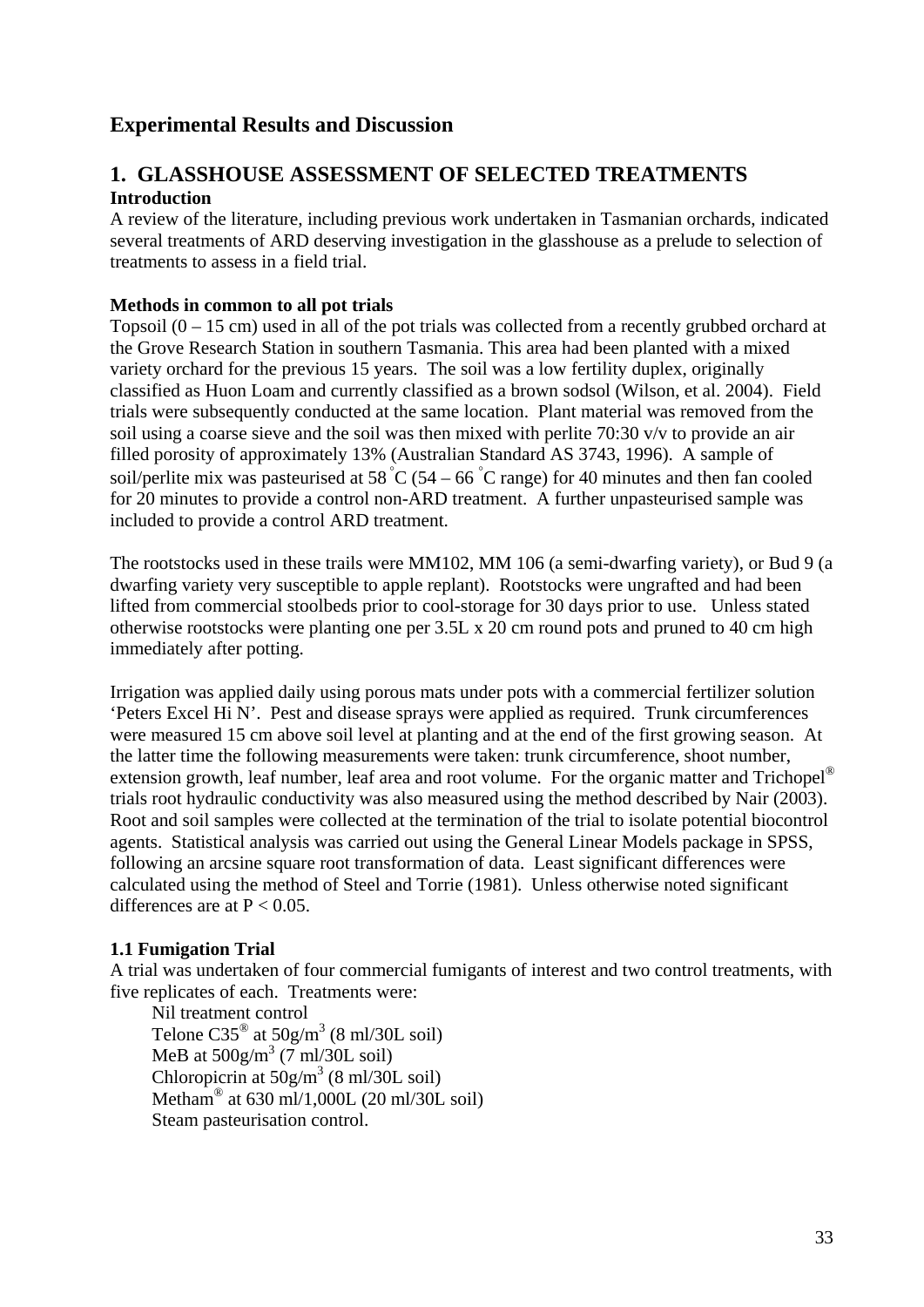Fumigation was conducted on the 19<sup>th</sup> October 2001; 30L quantities of soil were treated in plastic bags then sealed and stored at ambient air temperatures of  $11^{\circ}C - 27^{\circ}C$ . The treatment with Telone  $C35^{\circ}$  was kept sealed for one week, all other treatments were sealed for three days. All treatments were left open to the air for a minimum of one week before use. Treatments were arranged in a randomised block design. The trial was planted on the  $1<sup>st</sup>$  November 2001 and harvested on the  $19<sup>th</sup>$  April 2002.

#### **Results and Discussion**

The results of this trial are given in Table 1.1.1 and soil analyses after treatments but before planting are given in the Appendix (Table 1.1.1a). Fumigation with MeB, Telone C35® and chloropicrin all produced significant increases in extension growth relative to untreated controls, while Telone  $C35^{\circ}$  and chloropicrin also produced significant (P < 0.015) increases in cross sectional area. MeB, Metham® and steam pasteurisation produced neither significant increases in extension growth or cross sectional area.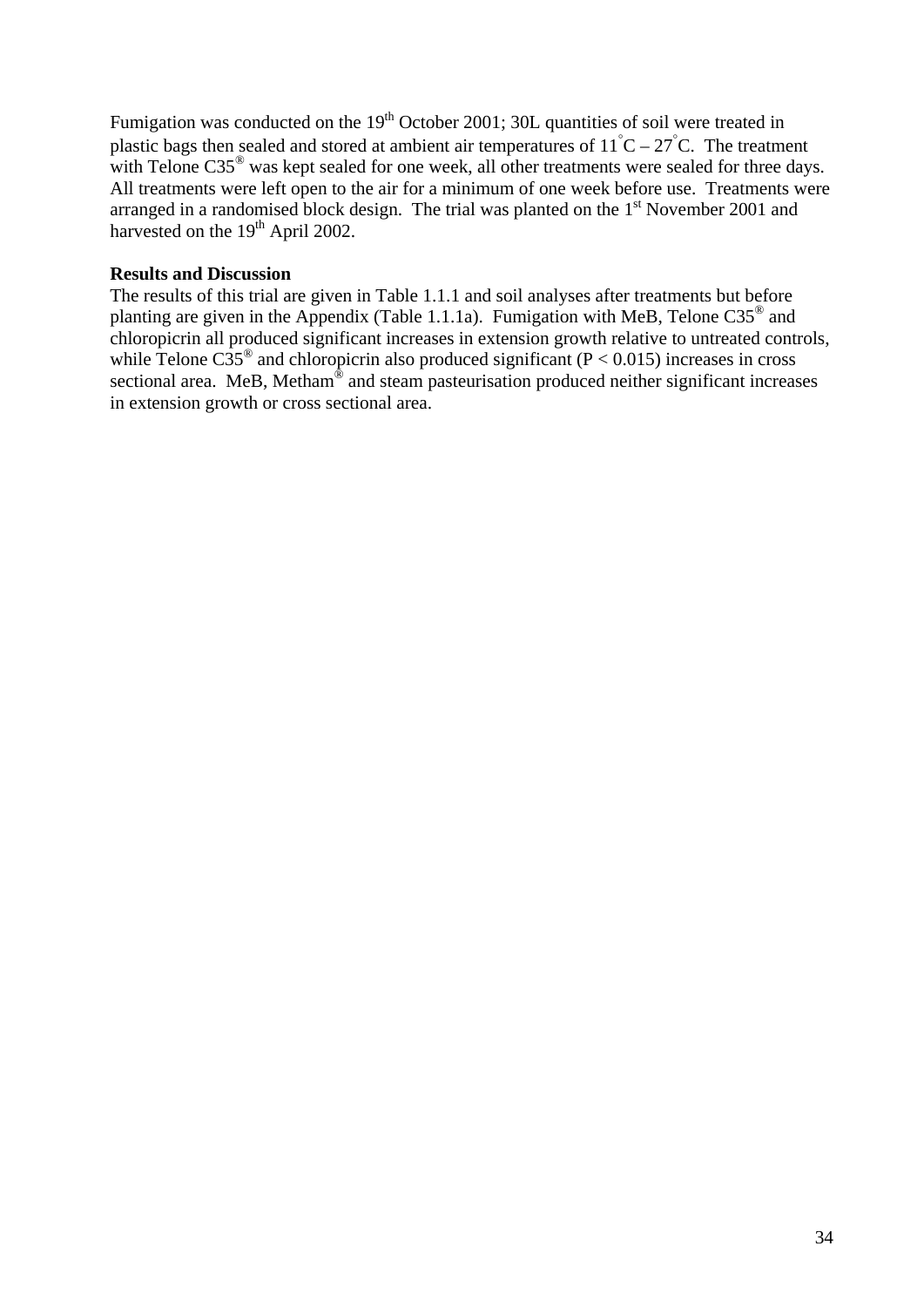| <b>Treatment</b>                                                                                                             | <b>Extension</b><br>Growth<br>(mm)           | Leaf<br><b>Number</b>                  | Leaf<br>Area<br>$\text{cm}^2$          | Average<br><b>Leaf Area</b><br>$\text{cm}^2$      | Root<br>Dry Wt<br>(g)                        | <b>Root</b><br><b>Volume</b><br>(ml)       | Root:shoot<br>$(cm)$                         | <b>TCSA</b><br>% Increase                    |
|------------------------------------------------------------------------------------------------------------------------------|----------------------------------------------|----------------------------------------|----------------------------------------|---------------------------------------------------|----------------------------------------------|--------------------------------------------|----------------------------------------------|----------------------------------------------|
| <b>Control</b><br>Telone C35 <sup>®</sup><br><b>Methyl Bromide</b><br>Chloropicrin<br><b>Metham</b><br><b>Pasteurisation</b> | 775<br>1,130<br>1,118<br>1,168<br>670<br>912 | 58.2<br>75<br>86.2<br>78.4<br>47<br>61 | 597<br>912<br>863<br>813<br>543<br>646 | 10.29<br>13.41<br>10.65<br>10.7<br>11.79<br>11.19 | 17.4<br>23.2<br>28.8<br>30.1<br>19.4<br>24.5 | 36.4<br>55.1<br>58.8<br>60.6<br>38<br>46.2 | 0.06<br>0.06<br>0.07<br>0.07<br>0.07<br>0.07 | 17.6<br>55.9<br>32.7<br>59.9<br>34.2<br>35.9 |
| <b>LSD</b><br>P level                                                                                                        | 320.5<br>0.05                                | 21.9<br>0.039                          | ns                                     | ns                                                | 5.61<br>0.01                                 | 15.3<br>0.024                              | ns                                           | 18.5<br>0.015                                |

**Table 1.1.1 Assessment of the relative effectiveness of fumigants against ARD. Root:shoot ratio figures are root volume to leaf area, TCSA is trunk cross sectional area.** 

ns – not significant, LSD – least significant difference at P=0.05, P level – probability level for treatment effects in the ANOVA..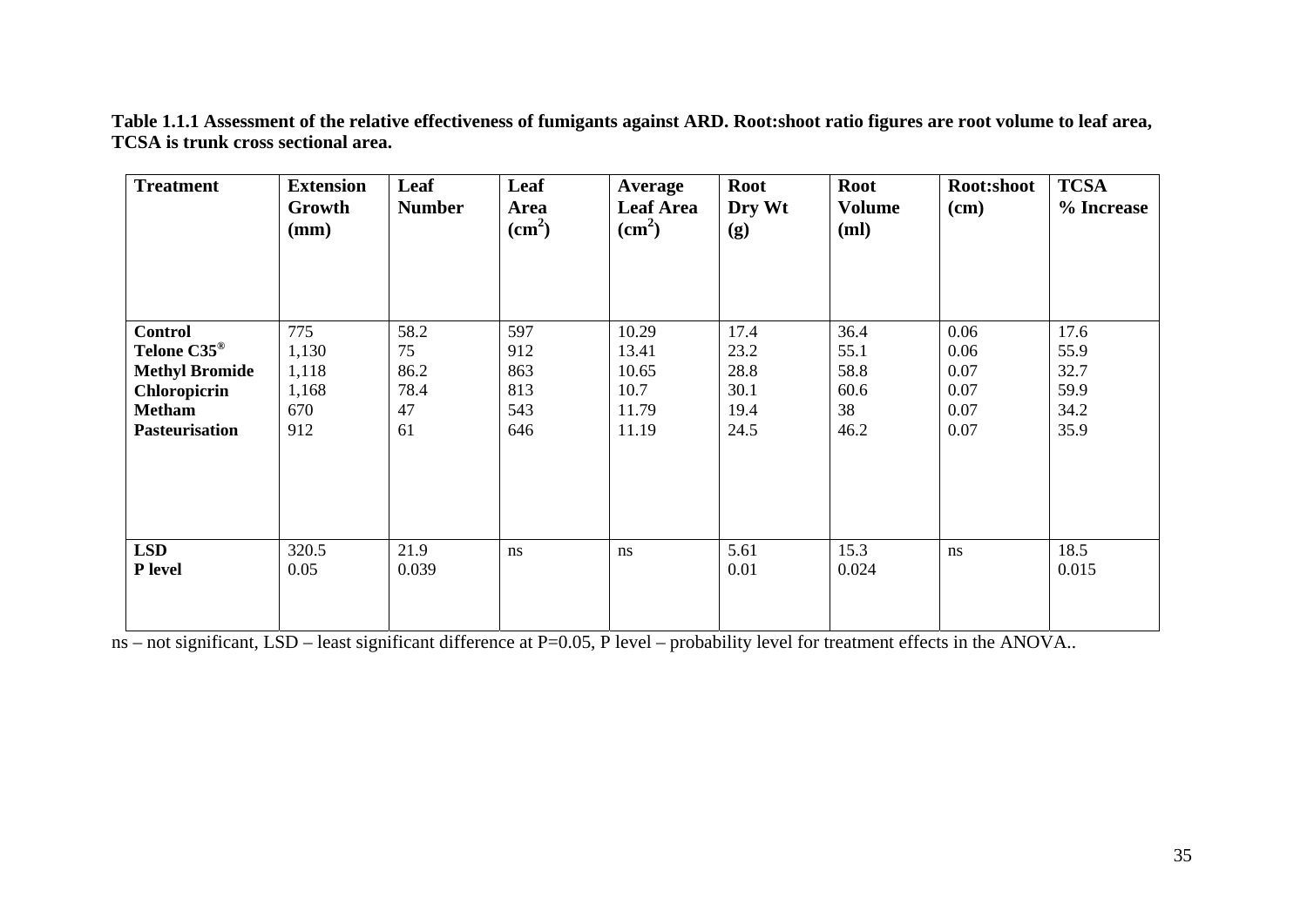Telone C35<sup>®</sup> and chloropicrin gave significant protection ( $p < 0.05$ ) against ARD equivalent to MeB in extension growth, leaf number, root dry weight and root volume. Curiously, both the former agents gave significantly better ( $p > 0.05$ ) performances than MeB in percentage increase in cross-sectional area. Metham and steam pasteurisation did not produce significant improvements under any parameter tested relative to the untreated control.

## **1.2 Organic Matter Trial**

A trial was undertaken to assess the effect of different organic matter additions using MM 106 rootstock. Trees used in the trial were planted initially in sterile potting mix, or untreated (ARD) soil and then transplanted to the following treatments applied to ARD soil. The trial comprised seven treatments with five replicates arranged in a randomised block layout. Treatments were: Untreated control with planting initially into untreated ARD soil then transplanted to the same soil. For all other treatments, trees were grown initially in sterile potting mix before transplanting into ARD soil treated as follows: untreated soil, steam pasteurised ARD soil/perlite, ARD Soil/perlite with 10%  $(v/v)$  milled dry bark compost, ARD Soil/perlite with 20%  $(v/v)$  milled dry bark compost, ARD Soil/perlite with 10% (v/v) fish waste/wood fibre waste compost, ARD Soil/perlite with 20% (v/v) fish waste/wood fibre waste compost Peters Excel Hi N was applied weekly at half strength (0.5g/L), 160 ml per pot. The trial was planted on the 23<sup>rd</sup> October 2001, transplanted four weeks later and harvested on the 24<sup>th</sup> April 2002.

#### **Results**

The results of this trial are given in Table 1.2.1, soil analyses after treatments but before planting are given in the Appendix (Table 1.2.1a). The hydraulic conductivities and Huber values (Huber value is the ratio of trunk cross sectional area to leaf area and is a measure of the conductive efficiency of the above ground part of the tree) are given in Table 1.2.2. There was a significant increase in both extension growth and trunk cross sectional area increment in response to steam pasteurisation, compared with trees grown in non-pasteurised soil, The initial 4 weeks growth in soil-less conditions did not result in significantly improved growth for trees transplanted to ARD soil without amendment or to soil with 10% fish waste compost. Added organic matter as 10 and 20% peat and 20% fish waste compost, resulted in significantly (P<0.05) increased extension growth compared with trees planted direct to ARD soil, but there was no corresponding increase in radial growth. Pasteurisation produced significantly greater radial growth than all other treatments, but extension growth was not significantly greater than in 10 or 20% added peat or 20% added fish waste compost. There were no significant differences between the organic matter amendments.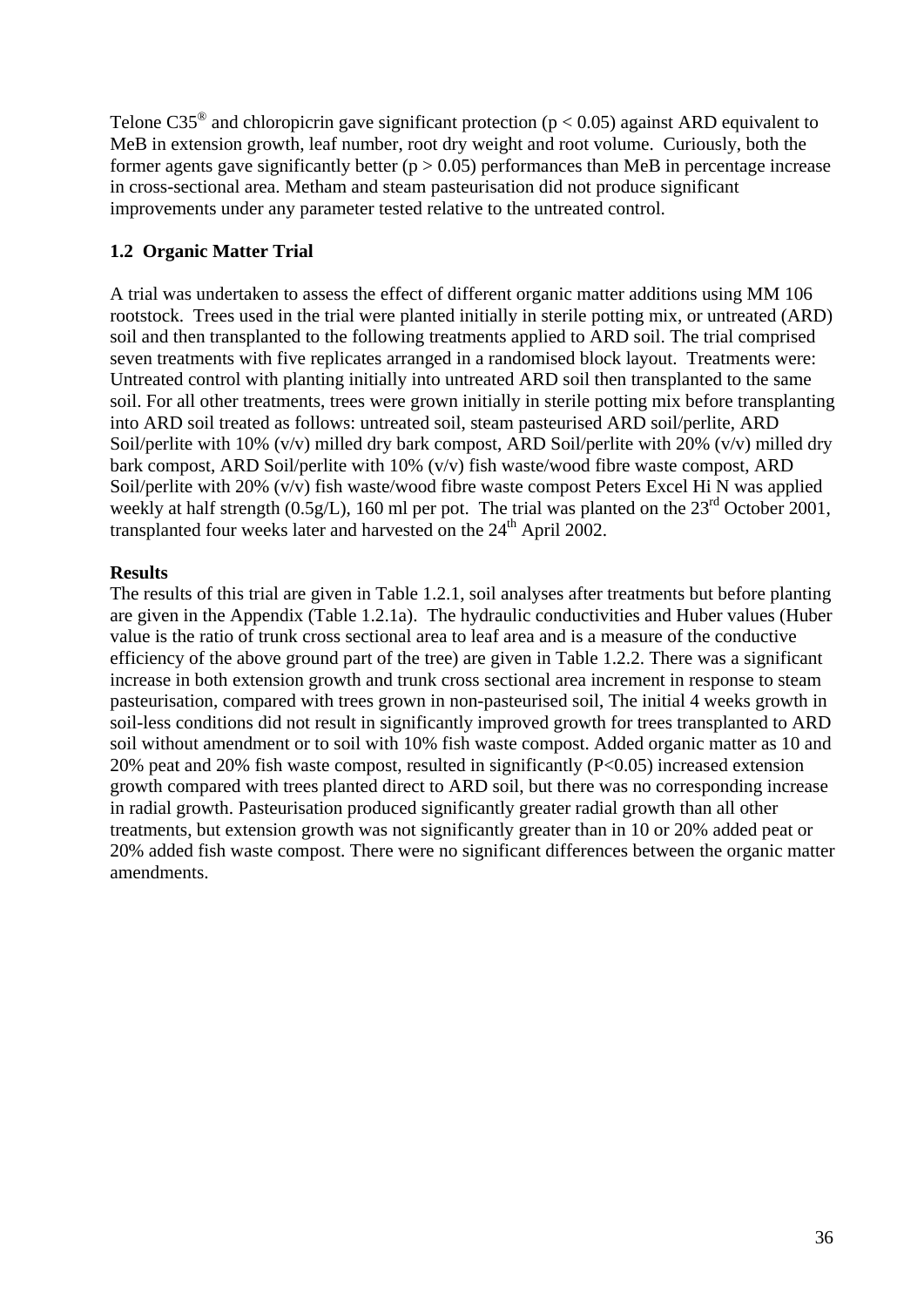|                               |                               | <b>Extn</b> | <b>Root</b> vol |          | Leaf area       |           | $%$ incr in |                 | Av. Leaf |
|-------------------------------|-------------------------------|-------------|-----------------|----------|-----------------|-----------|-------------|-----------------|----------|
| <b>Pretreatment</b> Treatment |                               | Growth      | (ml)            | Leaf No. | $\text{cm}^2$ ) | Shoot no. | CA          | Root:Shoot area |          |
| Potting mix                   | Untreated soil                | 700         | 41              | 58       | 400             | 3.2       | 16          | 0.107           | 7.0      |
|                               | <b>Pasteurised soil</b>       | 1000        | <b>47</b>       | 67       | 681             | 2.8       | 51          | 0.076           | 11.2     |
|                               | Soil+10% bark compost $ 875 $ |             | 40              | 61       | 463             | 2.8       | 30          | 0.093           | 7.6      |
|                               | Soil+20% bark compost $ 842 $ |             | 38              | 63       | 446             | 2.4       | 23          | 0.096           | 7.2      |
|                               | soil+ $10\%$ fish compost     | 655         | 26              | 51       | 428             | 2.4       | 27          | 0.070           | 8.8      |
|                               | soil $+20\%$ fish compost     | 798         | 26              | 58       | 471             | 2.8       | 22          | 0.059           | 8.3      |
| <b>Untreated</b>              |                               |             |                 |          |                 |           |             |                 |          |
| soil                          | <b>Untreated soil</b>         | 538         | 43              | 41       | 303             | 2.6       | 20          | 0.142           | 7.5      |
|                               |                               |             |                 |          |                 |           |             |                 |          |
|                               | <b>LSD</b>                    | 217         | <sub>ns</sub>   | ns       | 105             | ns        | 12          | 0.043           | Ins      |
|                               | <b>P</b> level                | 0.038       |                 |          | 0.001           |           | 0.002       | 0.03            |          |

**Table 1.2.1 Effect of various organic amendments on apple growth in ARD soil mixes** 

ns – not significant, LSD – least significant difference, P level – probability level.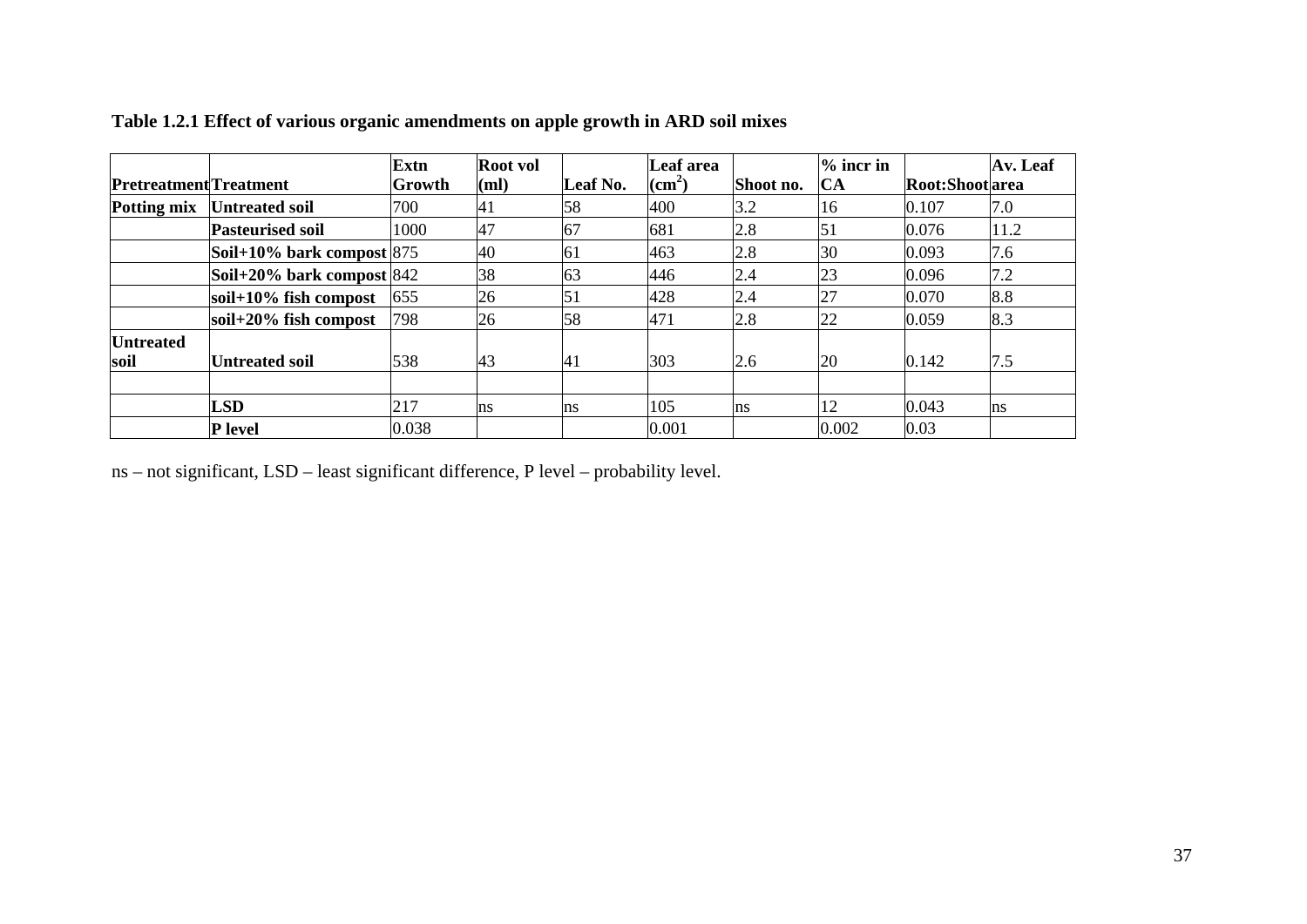There was no change in either root hydraulic conductivity or root leaf specific conductivity but the two higher organic matter treatments and the pasteurised soil resulted in significantly higher Huber values compared with trees grown in ARD soil throughout.

| <b>Treatment</b>                                                                                                                                                                   | <b>Root</b><br>Conductivity<br>(mmoles/<br>MPa/min) | <b>Leaf-Specific</b><br>Conductivity<br>(mmoles $mm^2/$<br>MPa/min) | <b>Huber value</b>                                          |
|------------------------------------------------------------------------------------------------------------------------------------------------------------------------------------|-----------------------------------------------------|---------------------------------------------------------------------|-------------------------------------------------------------|
| Potting mix Untreated soil<br><b>Pasteurised soil</b><br>Soil+10% bark compost<br>Soil+20% bark compost<br>Soil+10% fish compost<br>Soil+20% fish compost<br><b>Untreated soil</b> | 8.88<br>4.22<br>5.76<br>3.64<br>7.04<br>8.79        | 0.02<br>0.01<br>0.02<br>0.01<br>0.02<br>0.02                        | 0.229<br>0.222<br>0.197<br>0.212<br>0.179<br>0.278<br>0.153 |
| <b>LSD</b><br>P level                                                                                                                                                              | ns                                                  | ns                                                                  | 0.048<br>0.008                                              |

## **Table 1.2.2 Assessment of the effects of organic matter addition on hydraulic conductivity of apple rootstock**

ns – not significant, LSD – least significant difference, P level – probability level.

Of all treatments in the trial, the direct to soil treatment is closest to a field planting into ARD soil, with some possible further setback with transplanting at week 4. Remaining treatments all allowed new growth to start under favourable conditions before transplanting to a mix containing ARD or steam pasteurised soil. All treatments except non-pasteurised soil alone and soil plus 10% fish waste compost, produced significantly longer extension growth, with no significant differences between effective treatments. The results suggest that an initial period of 4 weeks growth, without exposure to ARD, is not sufficient to overcome the influence of ARD on subsequent transplanting. However, significant differences between the direct to soil treatment and three of the organic matter treatments suggest some advantages for organic matter amendment as suggested in the review by Traquair (1984) and others. Failure of these treatments to give any advantage compared with the control (growth in potting mix then transferred to ARD soil) suggests limited value for organic matter amendment with this soil unless initial growth can be established without contact with the disease carrying soil. This observation agrees with field trials in which organic matter amendment seems to be most effective when added to the planting hole rather than incorporation into the topsoil. It is notable that there were no significant differences in extension growth between pasteurised soil and the best organic matter treatments, but radial growth was markedly greater in the pasteurised soil than in all other treatments. Further, radial growth in the direct to soil treatment did not differ significantly from any other treatment.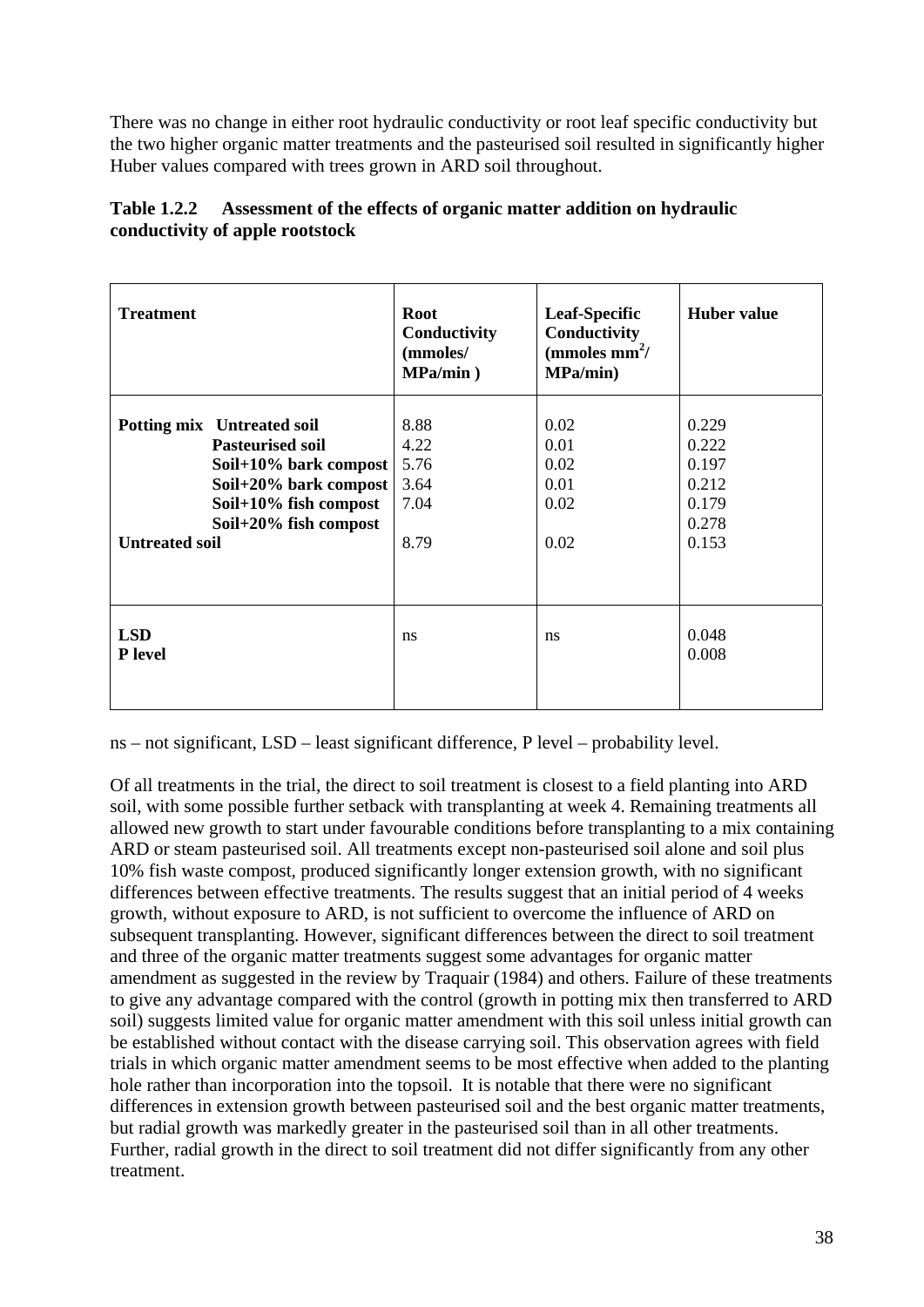The water relations-results suggest that ARD does not influence water uptake, or alternatively by the end of the first season when these measurements were taken, the tree has adjusted to a reduced root hydraulic conductance. The significant change in Huber value probably reflects the changes in both leaf area and trunk diameter with stronger growing trees rather than any particular change in water uptake capacity.

## **1.3 Monoammonium Phosphate (MAP) Trial**

The trial was factorial with five concentrations of MAP, two soil/perlite mixes and five replicates per treatment. Treatments were arranged in a randomised block design. MAP was added over the range of  $0 - 6.0$  g/L to pasteurised (non-replant) and non-pasteurised (replant) soil/perlite mix and incorporated by dry mixing into the soil/perlite mix prior to filling pots. The rootstock used was Budagovsky 9. Peters 'Excel Hi N' was applied once every three weeks at half strength (0.5g/L), 160 ml per pot. The trial was planted on the  $22<sup>nd</sup>$  October 2001 and harvested on the  $16<sup>th</sup>$  April 2002.

Soil salt levels associated with the highest MAP applications were high and all trees in the two highest MAP levels died before completion of the trial. For statistical analysis of growth data on the surviving trees, the number of MAP treatments was reduced to three.

In these two greenhouse trials, there was a significant increase in both extension growth and trunk cross sectional area increment in response to steam pasteurisation, compared with trees grown in non-pasteurised soil, as shown in Tables 1 and 2.

There was no interaction (P>0.05) between pasteurisation and MAP addition for either extension or radial growth. The two added MAP treatments resulted in significant (P<0.01) increases in trunk cross sectional area, but there was no difference between the two rates of MAP application. There was a similar (P=0.02) increase in extension growth at 1 g/l MAP, but 2 g/l was not effective and there was no significant difference between the two MAP treatments.

Death of trees in the two highest MAP application rate treatments appears to have been due to salt injury. Salt levels in these treatments were above the threshold electrical conductivity of 1.5dS/m for normal tree growth suggested by Noble and West (1989). Statistical analysis of the surviving treatments failed to show an interaction between MAP application rate and pasteurisation, confirming that newly planted trees respond to MAP in both replant and nonreplant situations. The overall growth responses to MAP were an increase of around 35% in extension growth and an almost threefold increase in radial growth.

These results differ from those of Schupp and Moran (2002) who found no significant response to MAP in a field trial on an old orchard soil of unstated ARD status. However, Neilsen and Yorsten (1991) found a significant increase (about 40%) in trunk cross sectional area in response to MAP in the second year of a field trial, but extension growth was not recorded. While there is no obvious explanation for much greater responses in the current trial, clearly there would be a significant practical benefit if a similar response occurred in field plantings into both ARD and non-ARD soils.

#### **1.4 Assessment of relative resistance of two rootstocks to ARD**

Both rootstocks MM 106 and M 9 have been reported to be relatively susceptible to ARD in Australia and both are recommended rootstocks in some locations. The dwarfing rootstock M 9 is increasingly popular giving a small, manageable tree size whereas MM 106 is a medium dwarfing rootstock with a faster growth rate giving a larger tree size. Hence it was of interest to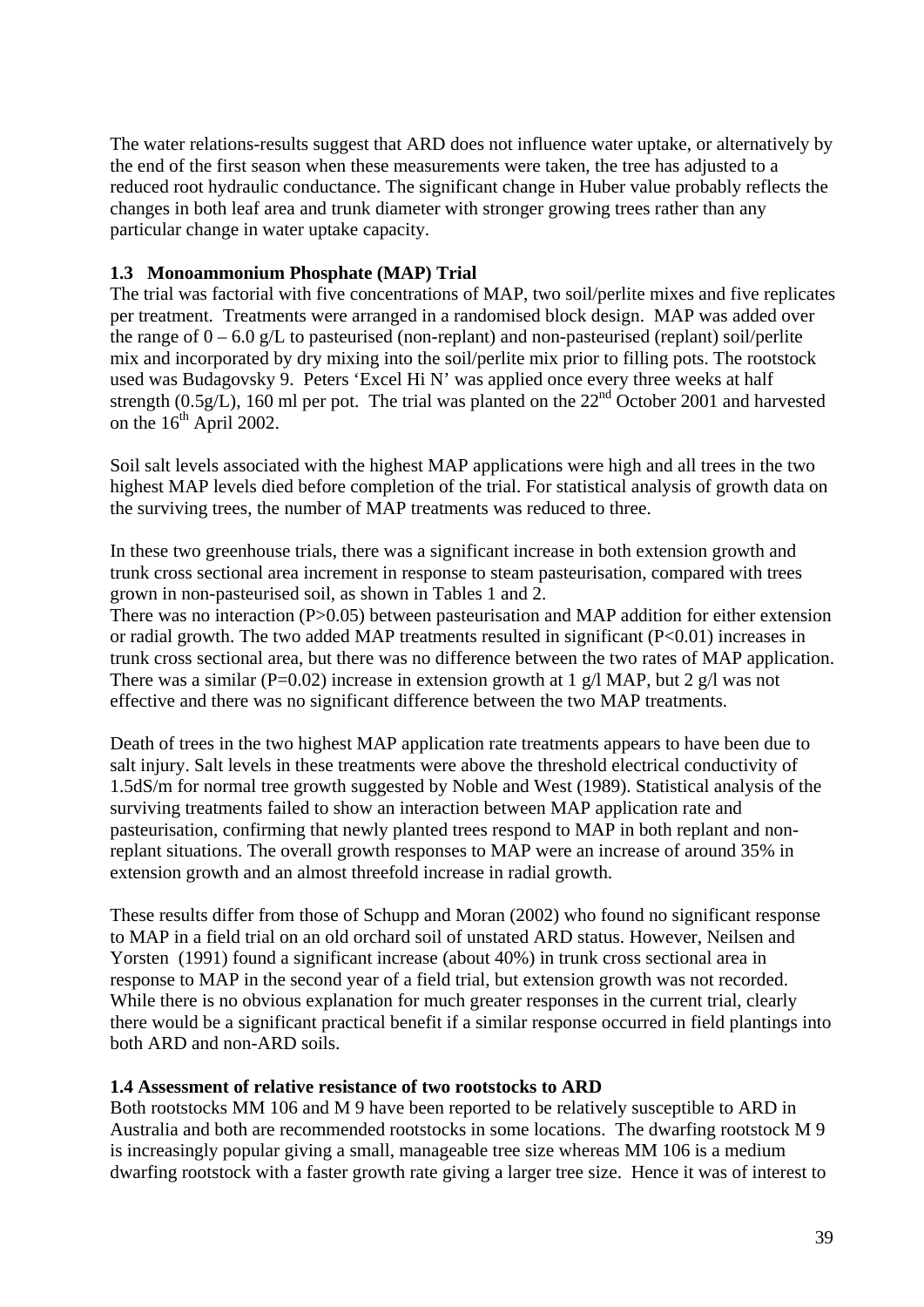compare these rootstocks in ARD soil in the presence of one of the effective agents (MAP) found to ameliorate ARD in the previous trial. The trial was a factorial design using two rootstocks, MM 106 and M 9, with seven replicates and three soil treatments:

Pasteurised soil with added nitrogen and phosphorous non-pasteurised soil with added MAP non-pasteurised soil with added nitrogen and phosphorous

Before planting into posts as described above, nitrogen was applied in the form of ammonium nitrate, phosphate was applied as single-superphosphate, both at rates equivalent to those of the MAP addition at 2.0 g/L of soil.. Pasteurisation was at  $55^{\circ}$ C for 20 minutes followed by 40 minutes fan cooling. Planting of rootstocks, watering and disease control were as previously described.

## **Results and Discussion**

The results of the trial are given in Tables 1.4.1. There was a significant  $(P<0.05)$  interaction between rootstock and MAP treatment = the response to MAP addition relative to nil-MAP controls was significant for both rootstocks; in the case of MM 106 extension growth of the controls was 56% that of the MAP treatment, and of M 9, extension growth of the controls was 40% that of the MAP treatment. Hence the beneficial effect of MAP appears to be more pronounced with the very dwarfing M 9 compared with the more vigorous MM 106. The effect of the pasteurisation however was not as expected, with both rootstocks giving results that were not significantly different from their unpasteurised/non-MAP counterparts. This indicates that the pasteurisation treatment was only partially effective, with a significant level of ARD persisting following the steam treatment. Such partial treatment is common where bulky materials are treated, with steam not effectively penetrating the entire mass for sufficient time to eliminate pathogens. Alternatively, it may also indicate the apparent efficiency with which nitrogen and phosphorous are utilised when fertilizer is applied as MAP. There have been several reports in the literature that in non-ARD soils plant growth responses were greater than when the two elements were applied in different compounds.

| <b>Treatment</b>       | <b>Extension growth-mm</b> |
|------------------------|----------------------------|
| MM 106 - pasteurised   | 1205.7                     |
| <b>MM 106 - MAP</b>    | 1847.9                     |
| <b>MM 106 - No MAP</b> | 1040.1                     |
| M 9 - pasteurised      | 505.9                      |
| M9 - MAP               | 718.6                      |
| M 9 - No MAP           | 288.7                      |

# Table 1.4.1. Extension Growth of different rootstocks with or without MAP addition<sup>a</sup>

LSD=360.2

# **1.5 Trial of Trichopel® and Trichoflow® as agents of protection against ARD**

The trial used MM102 rootstock pruned to 25cm at planting. The treatment design was a factorial with six Trichopel<sup>®</sup> treatments by three concentrations of organic matter.

The Trichopel<sup>®</sup> treatments were:

- (1) Untreated control
- (2) Steam pasteurisation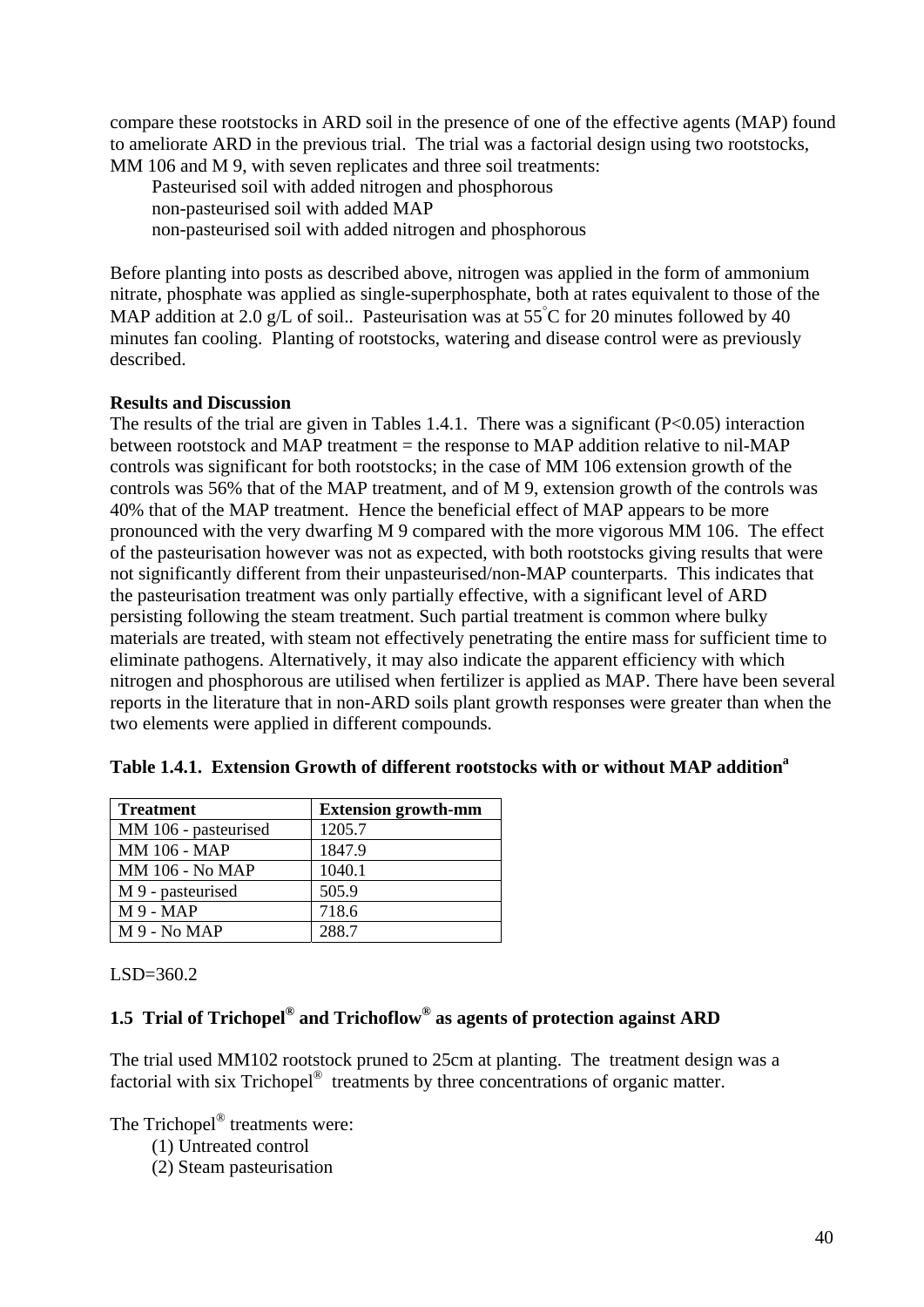- (3) Trichopel<sup>®</sup> incorporated in into the soil/perlite mix at 5g per pot at planting
- (4) As for treatment (3) plus pre-planting drench at 5g in 1L per pot with Trichflow<sup>®</sup>
- (5) As for (4) plus mid-season drench at 5g in 0.5L per pot 12 weeks, 5 days after planting.
- (6) Plants that had been grown for four weeks in a composted pine bark:sand 70:30 mix, before transplanting into soil/perlite and peat mixes with Trichopel<sup>®</sup> incorporated at 5g per pot at planting only.

For the organic matter treatments, the perlite (see above) concentration was reduced and replaced with a corresponding volume of dried milled peat moss as follows:

- (1) Soil/perlite mix with no peat moss added
- (2) Soil/perlite mix with10% v/v moss added
- (3) Soil/perlite mix with 20% v/v peat moss added.

Peters Excel Hi N was applied at half strength (0.5g/L), 160 ml per pot, treatments were arranged in a randomised block layout. The trial was planted on the  $13<sup>th</sup>$  November 2001 and harvested on the  $1<sup>st</sup>$  May 2002.

There was no interaction (P<0.05) between the organic matter and Trichopel<sup>®</sup> treatments and results for the two factors are given in Table 1.5.1, Results of hydraulic conductivity under varying conditions are given in Table 1.5.2. The treatments 'Trichopel<sup>®</sup> at planting + predrench', and 'Trichopel<sup>®</sup> at planting + pre-drench + mid season drench' both produced significant increases in extension growth over the control treatment. Trichopel<sup>®</sup> at planting + pre-drench also produced significant increase in growth as measured by increase in cross sectional area. Peatmoss addition did not produce significant changes in any of the major growth parameters. There was however a significant change in the percent increase in trunk crosssectional area with the highest peat moss application resulting in an 80% increase in TCSA, compared with 50% for the control. Root hydraulic conductivity measurements were made on selected treatments, and there was a significant increase in root hydraulic conductivity from 3.25 mM/Mpa/min for the control to 4.9 for the steam pasteurised treatment and 4.3 for the two organic matter amendments. This change was not however reflected in the leaf specific conductivity which did not change with treatment. Consequently, the conductivity change almost certainly reflects the sum of several aspects of morphology, which individually have not been statistically significant, rather than any particular physiological effect. To conclude that there is any direct ARD effect on water relations of the tree, leaf specific conductivity would need to be reduced resulting in increased susceptibility to water stress. Differences in overall root conductivity are more indicative of changes in root volume or root to shoot ratio than any alteration in root function.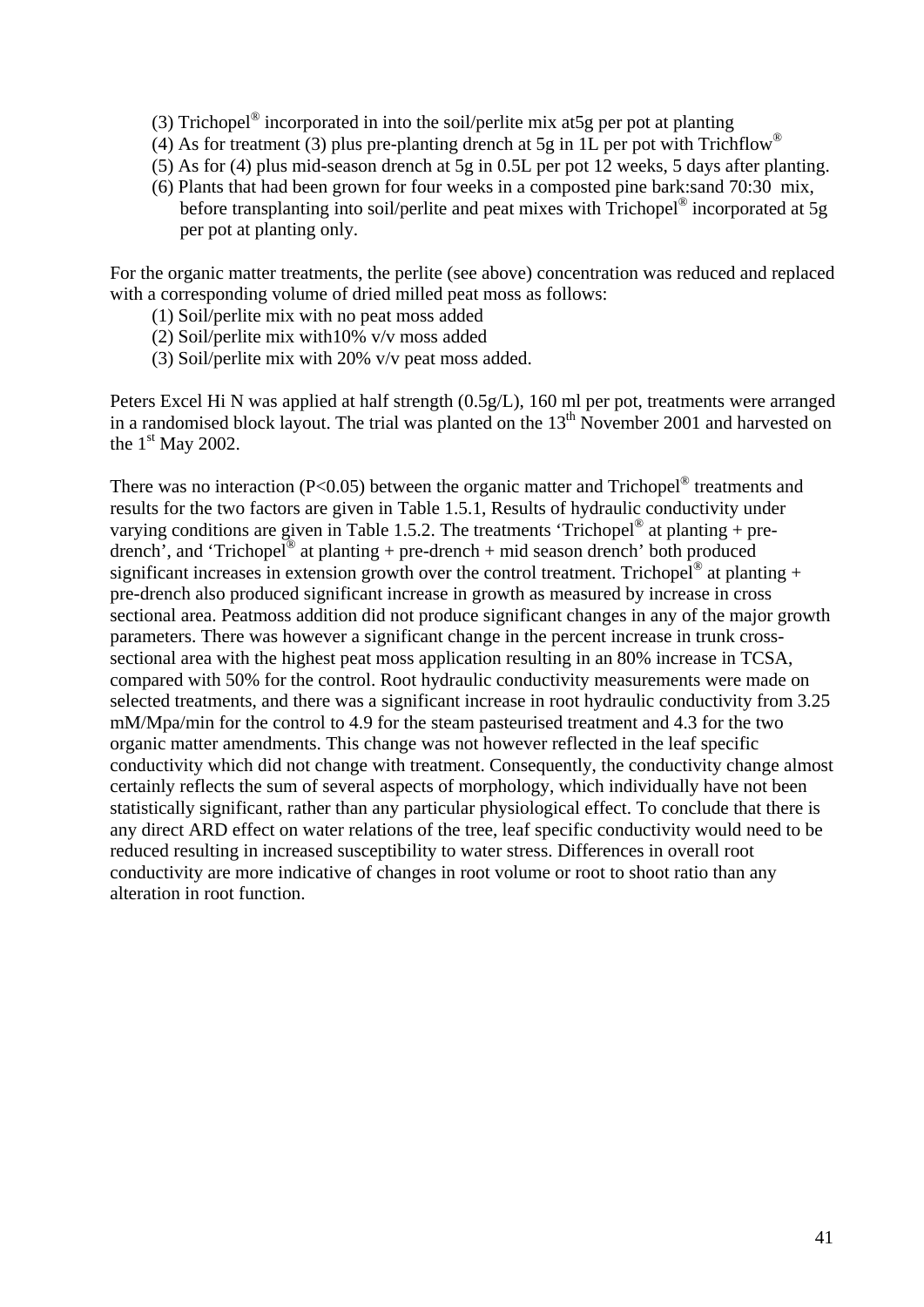| <b>Treatment</b>                               | <b>Extension</b><br>Growth<br>(mm) | <b>Shoot</b><br><b>Number</b> | Leaf<br><b>Number</b> | Leaf<br>Area<br>(cm <sup>2</sup> ) | Average<br>Leaf<br>Area<br>$\text{cm}^2$ | Root<br>Dry<br>Weight<br>(g) | <b>Root</b><br><b>Volume</b><br>(ml) | Root:shoot<br>ratio | <b>Initial</b><br><b>Cross</b><br><b>Sectional</b><br>Area<br>$\text{mm}^2$ ) | Final<br><b>Cross</b><br><b>Sectional</b><br>Area<br>$\text{m}^2$ | Percentage<br><b>Increase in</b><br><b>Cross</b><br><b>Sectional</b><br>Area |
|------------------------------------------------|------------------------------------|-------------------------------|-----------------------|------------------------------------|------------------------------------------|------------------------------|--------------------------------------|---------------------|-------------------------------------------------------------------------------|-------------------------------------------------------------------|------------------------------------------------------------------------------|
| Trichopel <sup>®</sup> effects                 |                                    |                               |                       |                                    |                                          |                              |                                      |                     |                                                                               |                                                                   |                                                                              |
| Untreated control (1)                          | 521                                | 1.66                          | 43.4                  | 294                                | 6.8                                      | 10.25                        | 22.5                                 | 0.084               | 52.7                                                                          | 61.3                                                              | 42.8                                                                         |
| Steam pasteurised (2)                          | 830                                | 1.67                          | 56.9                  | 456                                | 8.0                                      | 11.87                        | 28.2                                 | 0.066               | 51.3                                                                          | 66.9                                                              | 75.8                                                                         |
| Trichopel® $(3)$                               | 679                                | 1.8                           | 52.1                  | 374                                | 7.2                                      | 12.2                         | 27                                   | 0.075               | 52.8                                                                          | 68.5                                                              | 58.7                                                                         |
| Trichopel® $(4)$                               | 754                                | 1.66                          | 55.5                  | 448                                | 8.1                                      | 14.7                         | 33.4                                 | 0.076               | 51.7                                                                          | 70.5                                                              | 83.6                                                                         |
| Trichopel® $(5)$                               | 795                                | 1.73                          | 56                    | 476                                | 8.5                                      | 13.8                         | 33.1                                 | 0.072               | 52.2                                                                          | 70.2                                                              | 80.3                                                                         |
| Pre-treatment +                                | 638                                | 2.01                          | 53.2                  | 356                                | 6.7                                      | 11.5                         | 24.3                                 | 0.074               | 54.1                                                                          | 67.6                                                              | 63.7                                                                         |
| Trichopel <sup>®</sup> (6)                     |                                    |                               |                       |                                    |                                          |                              |                                      |                     |                                                                               |                                                                   |                                                                              |
| <b>LSD</b><br>P level                          | 190.9<br>0.001                     | ns                            | ns                    | 99.3<br>0.001                      | ns                                       | 3.4<br>0.004                 | 10.3<br>0.013                        | ns                  | ns                                                                            | 9.3<br>0.037                                                      | 39.0<br>0.023                                                                |
| <b>Organic matter effects</b><br>Soil only (1) | 710                                | 1.77                          | 53.4                  | 422                                | 7.9                                      | 12.5                         | 25.9                                 | 0.064               | 53.4                                                                          | 65.4                                                              | 51.6                                                                         |
| Peatmoss $10 \%$ (2)                           | 681                                | 1.84                          | 53                    | 378                                | 7.1                                      | 12                           | 27.5                                 | 0.08                | 51.1                                                                          | 67.3                                                              | 69.6                                                                         |
| Peatmoss $20 \%$ (3)                           | 717                                | 1.66                          | 52.1                  | 403                                | 7.7                                      | 12.7                         | 30.9                                 | 0.079               | 52.9                                                                          | 69.8                                                              | 81.2                                                                         |
| <b>LSD</b><br>P level                          | ns                                 | ns                            | ns                    | ns                                 | ns                                       | ns                           | ns                                   | ns                  | ns                                                                            | ns                                                                | 5.16<br>0.008                                                                |

**Table 1.5.1 Effect of various Trichopel®/ Trichoflow® amendments on apple growth in ARD soil mixes. See text for treatment details.**

LSD – least significant difference at P=0.05, P level – probability level for treatment effects in the ANOVA.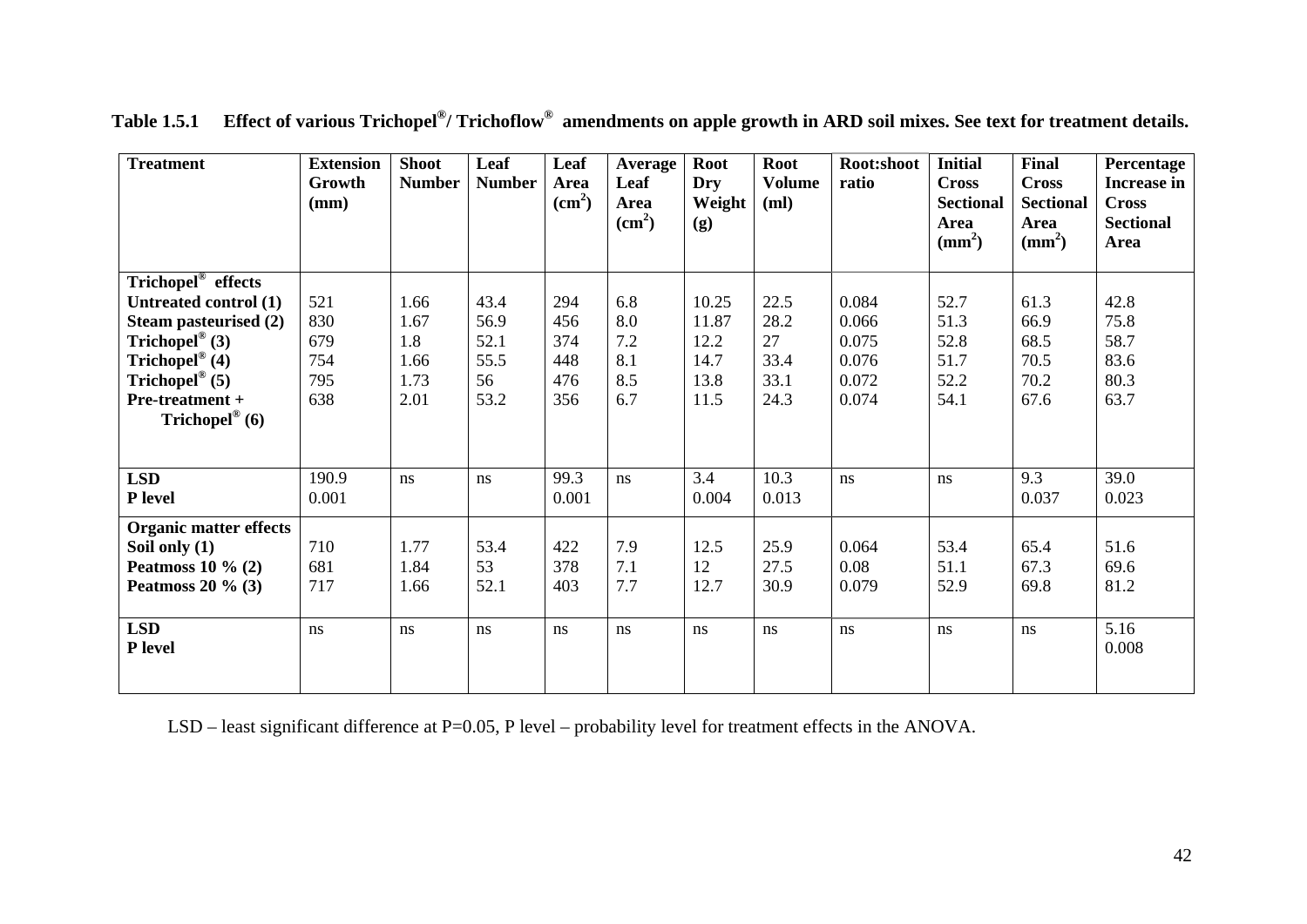## **1.6 Supplementary trials of Trichopel® and Trichoflow® against other commercial agents of potential ARD control**

Two trials were conducted to evaluate a range of potential soil treatments on the growth of apple rootstocks. The soil used was the same as described previously.

**Trial 1** had 11 treatments with 6 replicates arranged in a randomised block design. Treatments were:

- (1) Trichopel<sup>®</sup> at 5g/pot and Trichoflow<sup>®</sup> at 5g/pot as a drench applied pre-planting
- (2) Companion® a commercial strain of *Bacillus subtilis* applied as a pre-plant drench at 13ml/10L water equivalent to the commercial rate
- (3) Mono-ammonium phosphate pre-mixed with the soil at 2g/L soil,
- (4) Basamid<sup>®</sup> mixed into the soil at  $7g/30L$  soil sealed in a plastic bag for 5 days, then aerated for 36 days prior to planting
- (5) MeB applied at 7ml/30L soil equivalent to the commercial application rate, sealed in a plastic bag for 1 day then aerated for 35 days
- (6) Perlka<sup>®</sup> applied at 12g/30L soil equivalent to the commercial application rate of 300 400 kg/ha, sealed in a plastic bag for 1 day then aerated for 37 days
- (7) Untreated soil
- (8) Compost applied at 20% by volume
- (9) Trichopel<sup>®</sup> pre-cultured in a wood fibre waste:spent barley 80:20 mix, the spent grain provided by Cascade Brewery, Hobart, Tasmania; the mix was added to the soil at 20% by volume
- (10) Locally-isolated biocontrol *Trichoderma* cultured as per treatment (9) and applied at 20% by volume
- (11) Wood fibre:spent barley 80:20 mix applied alone at 20% by volume.

Apple rootstocks MM 106 were planted after soil treatments, one per 3.5L round 20 cm pot for all treatments, with rootstocks trimmed to 40 cm in height. Pots were placed on capillary matting and irrigation applied twice daily. Hoaglands solution (50% concentration) was applied on nine occasions over a 20-week growing season. Pest and disease control sprays were applied as required. At the completion of the trial, extension growth, root volume, root dry weight and shoot dry weight were measured and the results analysed using ANOVA General Linear Models package in SPSS.

#### **Results**

The results are given in Tables 1.6.1. Supplementation of 20% spent barley (and 20% spent barley in which was cultivated a locally-isolated *Trichoderma*) gave significantly better extension growth than Trichopel® provided under the same conditions, or any of the chemical or fumigant treatments. The Trichopel<sup>®</sup> plus Trichoflow<sup>®</sup> treatment and the Companion<sup>®</sup> treatments were the least effective against ARD in terms of shoot-extension, root volume, root dry weight and shoot dry weight, and the results obtained for these treatments were not significantly different from Perlka<sup>®</sup> or the untreated control treatments. MeB, Basamid<sup>®</sup> and MAP produced results comparable with organic matter addition but there was a notable change in morphology. In particular, MAP produced lower root volumes and hence root to shoot ratios than other treatments producing similar top growth.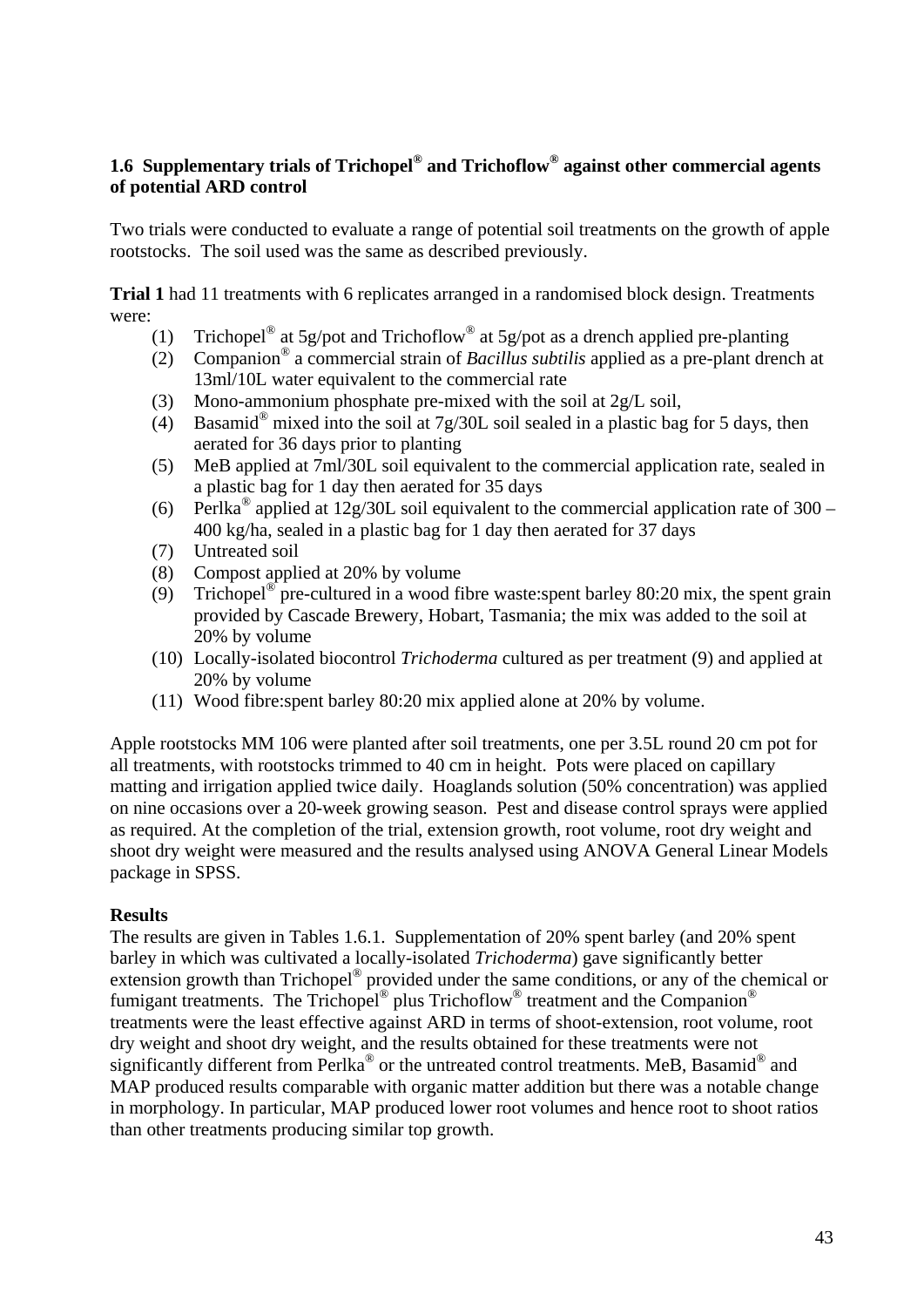| <b>Treatment</b>                                      | <b>Extension</b><br>growth | <b>Root</b><br>volume | <b>Root Dry</b><br>Weight | <b>Shoot Dry</b><br>Weight | Root:shoot |
|-------------------------------------------------------|----------------------------|-----------------------|---------------------------|----------------------------|------------|
|                                                       | (mm)                       | (ml)                  | (g)                       | (g)                        |            |
| $Trichopel^{\circledast}$ + $Trichflow^{\circledast}$ | 1,050.0                    | 101.67                | 22.43                     | 49.72                      | .35        |
| $Companion®$                                          | 815.8                      | 82.50                 | 18.37                     | 51.40                      | .31        |
| <b>MAP</b>                                            | 1,658.3                    | 155.00                | 32.35                     | 91.00                      | .34        |
| <b>Basamid</b> <sup>®</sup>                           | 1,838.7                    | 200.83                | 43.00                     | 86.48                      | .43        |
| <b>Methyl Bromide</b>                                 | 1,798.5                    | 208.33                | 43.78                     | 70.02                      | .49        |
| Perlka <sup>®</sup>                                   | 1,680.5                    | 163.33                | 39.02                     | 58.75                      | .62        |
| <b>Untreated Control</b>                              | 1,135.0                    | 120.00                | 29.30                     | 51.40                      | .53        |
| $Compost - 20%$                                       | 1,909.2                    | 167.50                | 39.15                     | 83.57                      | .39        |
| Trichopel <sup>®</sup> in<br>$WFW/barley - 20%$       | 1,727.5                    | 190.83                | 40.05                     | 82.07                      | .45        |
| Trichoderma in<br>WFW/barley $-20\%$                  | 2,415.0                    | 202.65                | 42.85                     | 98.87                      | .42        |
| $WFW/barley - 20%$                                    | 1,975.0                    | 187.50                | 40.32                     | 89.58                      | .44        |
| LSD, $(P = 0.05\%)$                                   | 498                        | 53.8                  | 13.1                      | 18.4                       |            |

**Table 1.6.1 Relative effectiveness of fumigant and other potential treatments of ARD** 

LSD – least significant difference at P=0.05, P level – probability level for treatment effects in the ANOVA.

#### **Discussion**

The apparent failure of some of the commercial biocontrol treatments (Trichopel<sup>®</sup>/ Trichoflow<sup>®</sup>) and Companion<sup>®</sup>) to overcome the negative effects of ARD was not surprising since these agents were not specifically intended for use against this complex disease profile. Other agents (MAP, Basamid® and Perlka® proved as effective (or better) in this trial as the standard, MeB. The beneficial effects seen for MAP, Basamid<sup>®</sup> and MeB support previous work (e.g. Brown et al.2000) for these agents, the results for Perlka® are however new. This agent comprises calcium cyanamide, which when wet releases hydrogen cyanamide and is reported to be effective against weeds and soil-borne pathogens including *Sclerotinia*, *Phytophthora* and *Fusarium*. The material is used by vegetable growers in all countries of the EU to overcome the problems of insufficient crop rotation. Since it is a broad-spectrum biocide its efficacy in controlling ARD is easily explicable.

Basamid® has previously been shown effective in countering apple replant providing a sufficient waiting period between treatment and planting is used. The manufacturer recommends a fallow period of between 10 and 30 days depending on temperature, or for early spring planting autumn treatment being recommended (BASF Corporation, 1998). Dr Gordon Brown (pers comm) has suggested an extended fallow period of 2-3 months in the case of ARD treatment. Basamid<sup>®</sup> has an advantage that it can be applied by growers without the specialised equipment required for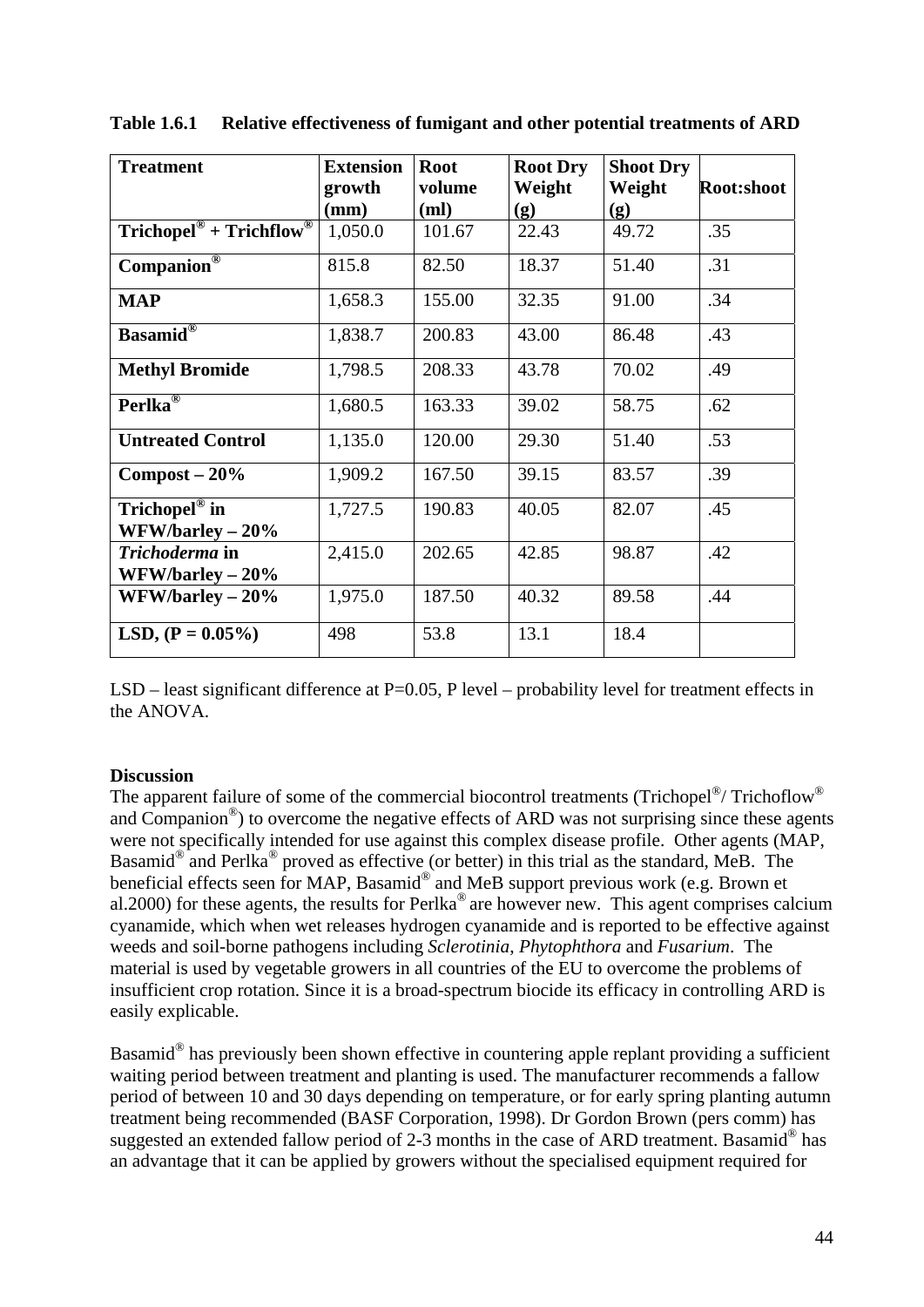MeB or Telone C35® applications, and could be well suited to treatment of small areas where the use of conventional fumigation equipment may be impractical.

The significant results recorded for treatments containing compost or wood-fibre waste/barley supplements can be clearly attributed to a nutrient effect on growth, the effect of adding *Trichoderma* agents not having a significant effect over the control treatment.

From a perspective of causative agent, the improved growth of trees over controls shown by MAP, Basamid, MeB, Perlka<sup>®</sup> strongly indicates a biological cause of the disease, although the nature of the causative agent(s) remains unresolved.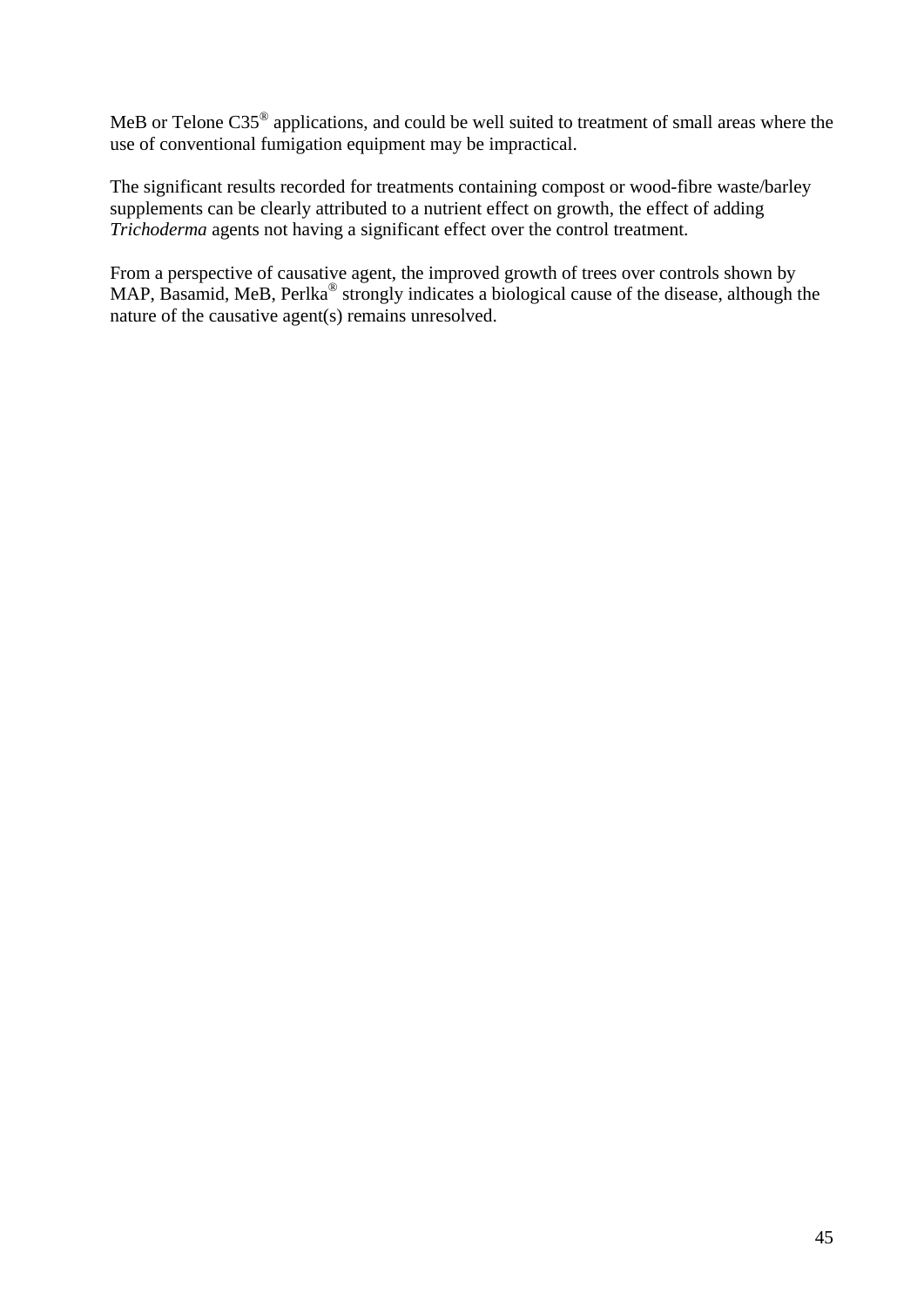# **2. ASSESSMENT OF SOIL SAMPLE FROM ORCHARDS IN GEOGRAPHICALLY SEPARATE LOCALITIES FOR PATHOGENS AGAINST APPLE SEEDLINGS AND FOR ANTAGONISTS TO THESE PATHOGENS**

#### **Introduction**

Nematodes have been widely reported to be either a contributory or causative agent of ARD. Investigation of ARD in the Granite Belt of Australia indicated nematodes as an important component of the disease, since the nematicide fenamiphos gave consistently good results. Likewise in a study of Tasmanian orchards, Brown et al. (2000) reported a limited response to nematicides for 40% of the orchards examined, indicating nematodes to be a significant component of ARD. In the Huon Valley region however it was shown that the introduction of the anti-bacterial antibiotic streptomycin to pots was at least as effective as soil sterilization, indicating bacteria to be the primary cause of ARD in Southern Tasmania.

This trial was undertaken in an attempt to isolate root-associated pathogens (fungi, nematodes, bacteria) as well as potential antagonists to these pathogens (bacteria and fungi) from a range of orchards throughout Tasmania.

#### **Methods**

#### *Soils*

Soil samples were collected from a total of 31 sites of ten orchards in the Huon, Tamar and Spreyton regions of Tasmania and returned to the laboratory for investigation. Soils were stored at 3°C in sealed plastic bags until assessed, normally within one week of their collection.

#### *Estimation of nematode numbers*

The Whitehead and Hemming method as described by Hay (pers. comm.) was used. A tray with ornamesh was covered with four layers of tissue paper overlapping at the edges (these edges are sprayed with water to facilitate their binding). Soil (400mL) was then gently crumbled into a beaker and spread thinly over the tissues that were then folded over the soil. The tray was then half filled with water until the surface of the soil becomes slightly wet (with water top-up if necessary to give free water in the tray). The tray was then left at room temperature for two days before removing the soil, tissue and coarse mesh and passing the water + nematodes twice through a 25μ mesh with retrieval of nematodes after each pass. An aliquot of the combined filter-rinse water was used to assess nematode numbers.

#### *Identification of nematodes*

Selected (on morphology) nematodes were sent to TIAR NW Centre (Burnie) where identification was kindly performed by Dr Frank Hay.

#### **Results and Discussion**

The results of the trial are given in Table 2.1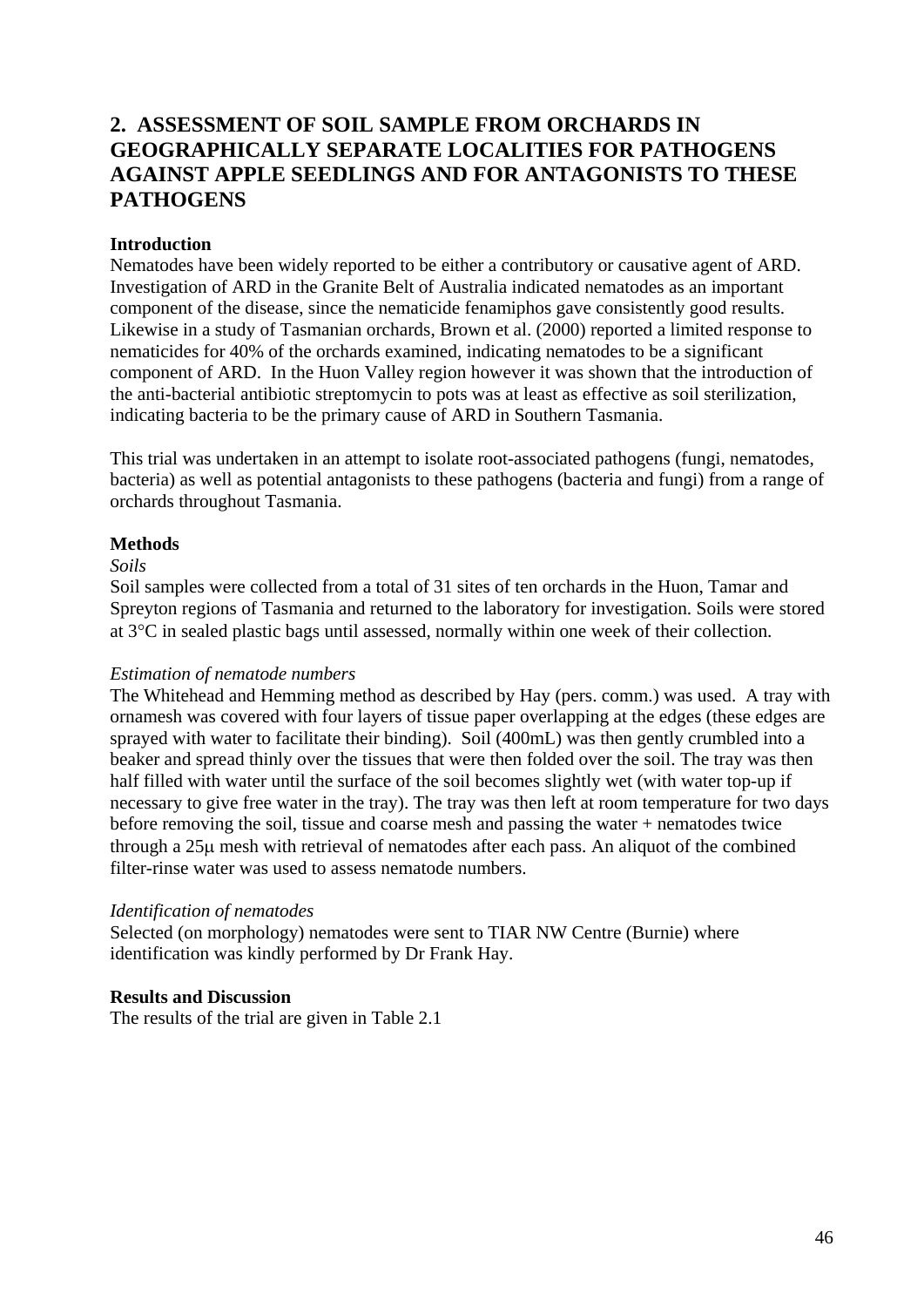# **Table 2.1 The incidence of nematodes in a number of Tasmanian orchards<sup>a</sup>**

A total of 31Tasmanian localities representing 12 orchards were assessed for pathogenic nematodes.

| Soil                                      | # Nematodes Bottle |          | <b>Nematodes</b> | <b>Comments</b>                            |
|-------------------------------------------|--------------------|----------|------------------|--------------------------------------------|
|                                           | in 2 ml            | Vol (ml) | $/100$ ml Soil   |                                            |
| Kocsis Jonagold planted old orchard 17    |                    | 23.5     | 998.75           |                                            |
| Kocsis Jonagold old orchard               | 14                 | 24       | 840              | 10 years replanted                         |
| Kocsis orchard site-1, old orchard        | $\boldsymbol{0}$   | 25.5     | $\Omega$         |                                            |
| <b>Kocsis orchard</b>                     | 15                 | 25       | 937.5            | Small sized nematodes                      |
| <b>Kocsis New Jonagold tree</b>           | 7                  | 25       | 437.5            |                                            |
| <b>Grove Research Station stoolbed</b>    | 14                 | 27       | 945              |                                            |
| Grove research station G 33               | 10                 | 26       | 650              |                                            |
| <b>Grove research station Plot G 33</b>   | 9                  | 26       | 585              |                                            |
| Grove research station G-14*              | 19                 | 20.5     | 973.75           |                                            |
| <b>Grove research station G-14</b>        | 17                 | 26       | 1105             |                                            |
| <b>Grove research station</b>             | 19                 | 10       | 475              | Replanted orchard                          |
| <b>Grove research station</b>             | 5                  | 20       | 250              | Replanted orchard                          |
| <b>Grove research station Cherries-33</b> | 3                  | 27.5     | 206.25           |                                            |
| Grove research station G-12               | 16                 | 23.5     | 940              | MeB fumigated                              |
| <b>Grove research station B-12</b>        | 2                  | 20       | 100              | Non fumigated                              |
| <b>Grove research station BG-12</b>       | 21                 | 26       | 1365             | Telone fumigated                           |
| Grove research station old orchards       | 7                  | 22.5     | 393.75           |                                            |
|                                           |                    |          |                  | Rootstocks MeB fumigated                   |
| <b>Squibb Spreyton Cob</b>                | 3                  | 27.5     | 206.25           | 5 years prior to planting in 2000          |
| <b>Squibb Spreyton sundowner</b>          | 1                  | 25       | 62.5             |                                            |
| <b>Hanson's orchard Hounville</b>         | 20                 | 27.5     | 1375             |                                            |
| Chris Steenholt's organic orchard         | $\overline{4}$     | 23.5     | 235              | Planted 1year, Pletchey's bay              |
| <b>Chris Steenholt's middle orchard</b>   | 12                 | 24.5     | 735              |                                            |
| <b>Chris Steenholt (trees planted)</b>    | 8                  | 24       | 480              | Pletchen's Bay 2000                        |
| <b>Shane Week's Spreyton</b>              | 3                  | 27.5     | 206.25           | fumigated MeB, replanted 2000              |
| Chris Burn's old orchard, Spreyton        | 10                 | 25       | 625              | Orchard had been cut down                  |
| <b>Chris Burns control</b>                | 7                  | 26.5     | 463.75           | Adjacent land with no history<br>of apples |
| <b>Shield's orchard Hounville</b>         | 14                 | 26       | 910              |                                            |
|                                           |                    |          |                  | Adjacent land with no history              |
| <b>Shield's orchard Huonville</b>         | 11                 | 25       | 687.5            | of apples                                  |
|                                           |                    |          |                  | Trees removed 1 year prior                 |
| <b>Shield's orchard Huonville</b>         | 4                  | 25       | 250              | to assay                                   |
| <b>Royal Gala Spreyton</b>                | 23                 | 15       | 862.5            |                                            |
| <b>Collin's M-10 rootstock</b>            | 5                  | 27       | 337.5            |                                            |

<sup>a</sup> The orchards were assessed in 2000. None of the nematodes observed were classified as pathogenic. The authors are grateful to Dr Frank Hay, Tasmanian Institute of Agricultural Research, Burnie for the identification of the nematodes reported in this study.

It is reported that as few as 25 to 150 *pathogenic* nematodes/100 cc soil can be damaging to apple trees, depending on soil texture, climate, and additional pathogens (Nyczepir and Halbrendt 1993). Since none of the orchards in this study showed detrimental signs of nematode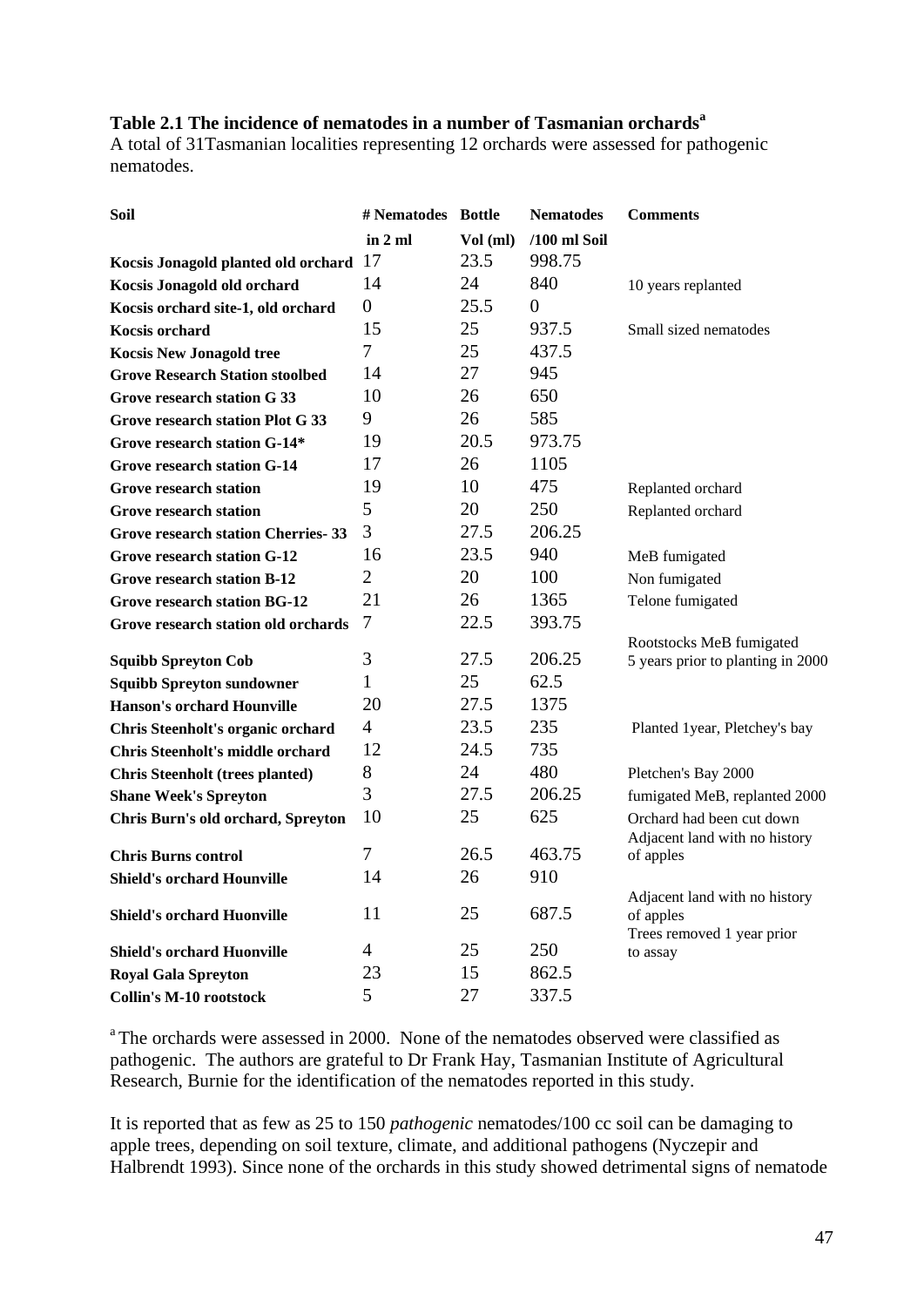attack it was concluded that either the nematodes were non-pathogenic or the trees had developed resistance to the pathogens. *Pratylenchus* sp. were identified from most of the locations given in Fig. 1, and from a pot trial using soil from the Huon region, indicating potential pathogenicity for new orchards, especially in view of the population densities relative to those known to cause disease (no data on density of pathogenic spp). A plant parasitic nematode of the genus *Coslenchus* was also isolated from orchard samples from one orchard in the Huon Valley at levels that might be expected to cause disease. This is not a well-studied genus, but is not known to be a major parasite of plants.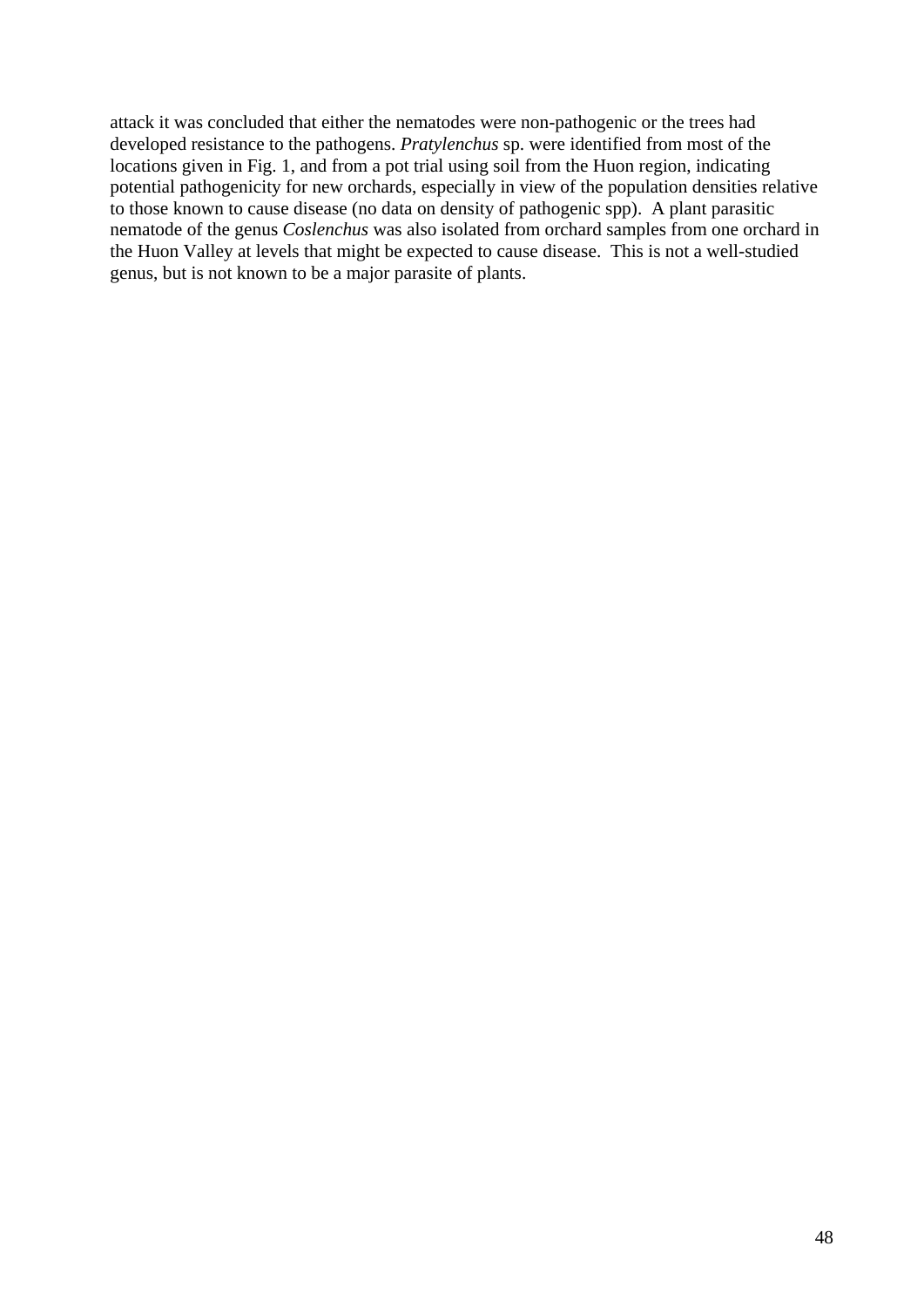# **3. ISOLATION OF BACTERIA OR FUNGI SHOWING INHIBITION OF ARD OR PATHOGENIC ACTIVITY AGAINST APPLE SEEDLINGS**

#### **Methods**

Dominant cultivable isolates from washed apple root-surfaces or from ARD soil obtained as above were isolated by dilution plating onto TSA agar (bacteria) or Sabouraud-Dextrose Agar (fungi):

## **TSA Agar medium**

0.3% Tryptone Soya Broth Powder (Oxoid) 0.1% Yeast Extract (Oxoid) 1.5% Davis Agar

#### **Sabouraud-Dextrose Agar medium**

3.0% Sabouraud liquid medium powder (Oxoid) 1.5% Davis Agar

Isolates were obtained from the dilution-plate cultures after incubating for up to 1 week at 22°C, and screened for:

- a) Pathogenicity to apple plant seedlings. Seeds of apples obtained from the University of Tasmania Horticulture Centre were germinated, sub-cultured onto moistened blotting paper in large glass petri dishes and heavily inoculated with the isolates under test (five seedlings per microbial isolate). The seeds were maintained under saturated moisture conditions with appropriate controls for three weeks at 22°C before scoring.
- b) Protection of radish seedlings against pathogen attack. Radishes were used rather than apple seedlings because no effective apple/pathogen system was found in the course of the investigation that resulted in significant mortality rates. In contrast radish seedling grown either on blotting paper or in standard potting mix were rapidly killed (up to 100% mortality) by *Pythium* inocula following sub-culture from the School of Agricultural Science culture collection. In either case the ability of a bacterial inoculum of between  $10^7 - 10^8$  cells/mL (in a saline suspension) to protect the seeds (ten replicates/isolate) after soaking and placing on moist filter paper or in standard potting mix was scored on a zero to five scoring system, zero being given for nil protection, five being given for 100% protection against the pathogen after three weeks in the glasshouse. Seedlings inoculated with pathogen alone or with pathogen plus heat-killed bacterial cultures were used as controls.

Isolates showing antagonism to pathogens were assessed for ferric siderophores as follows: TSA was amended by the inclusion of iron as FeCl<sub>3</sub> at concentrations of iron at  $100\mu$ M,  $370\mu$ M, 1mM and 10mM before pouring and inoculating with bacterial isolates. Cultures producing ferric siderophores lost their ability to chelate the iron, eliminating the inhibition. Non-chelating cultures were not affected by the iron concentration.

#### **Results**

#### **1. Isolation of potential biological control agents**

No isolate (fungal or bacterial) obtained from the root surface of apple trees or ARD soil from orchards in any of the localities studied was found to be pathogenic to apple seedlings. Radish seeds growing in potting mix were more readily protected against pathogen attack than the filter paper assay, the former method therefore being one of choice. Of the 138 cultures of bacteria showing antagonistic activity against at least one of the fungal pathogens were reduced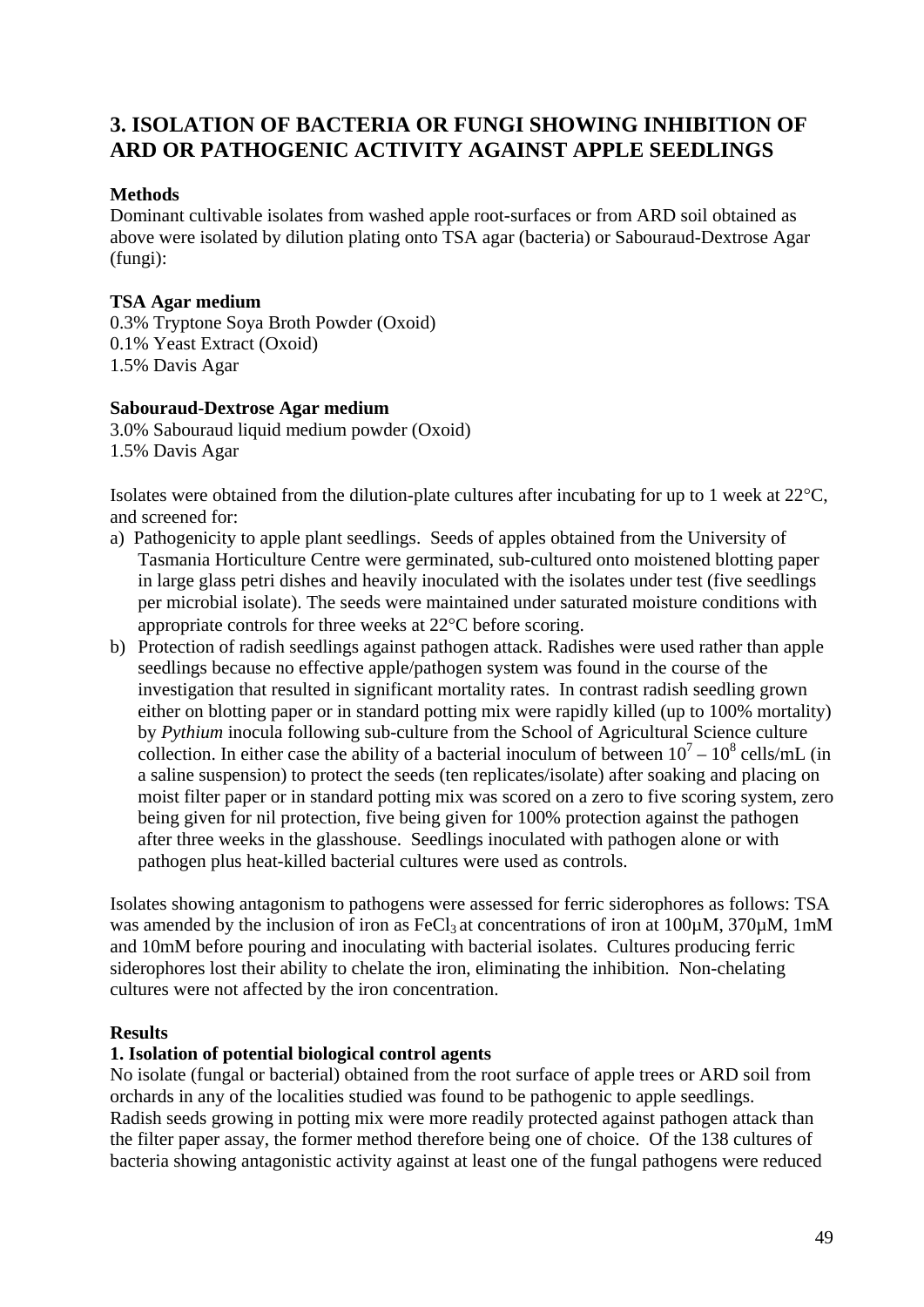to 63 after secondary screening for identical colony morphology and other cultural characteristics. As before, none was found to be pathogenic to apple seedlings.

Of the 63 isolates, none gave 100% protection against pathogen challenge, but 12 scored 4/5 (80% protection) and 13 scored 3/5. The best of these were assessed in a pot trial as described below. As well as being inhibitory to the target *Pythium*, many were also inhibitory to other fungal pathogens when assessed on TSA. Active against *Sclerotinia minor*: 45/70 (64%), active against a *Rhizopus* sp.: 5/21 (24%), active against a *Phytophthora* sp.: 15/24 (63%), active against a *Fusarium* sp.; 4/38 (10.5%).

As for the mechanism of antagonism, all showed inhibition of the pathogen on TSA around colonies of the antagonist cultures indicating the production of a water-soluble antimicrobial compound. A total of 14 of 66 isolates tested (21%) showed production of ferric siderophores (an extinction of the inhibitory effect was evident with increasing iron addition to the medium, coproduction of antibiotics not being excluded by these bacteria). The remainder presumably were antibiotic-producers but not ferric siderophore producers.

## **2. Pot trials of potential biocontrol agents against pathogenic attack**

From a preliminary screening a number of isolates were found to protect radish seedlings from attack by a range isolates from apple orchards plus a number of known plant pathogens. Pot trials were then undertaken to screen promising isolates (following the *in vitro* assay) for ability to counter replant disease, or to establish other characteristics such as pathogenicity or the production of growth promoters. Shoots of M 9 rootstock were cut to the same length (40 cm) before soaking in washed cell-suspensions of potential biocontrol agents for 24 hours, before potting into ARD soil from the Grove research station. Controls were treated likewise but using heat-killed cultures of the microbial agents.

The results are shown in Figure 1.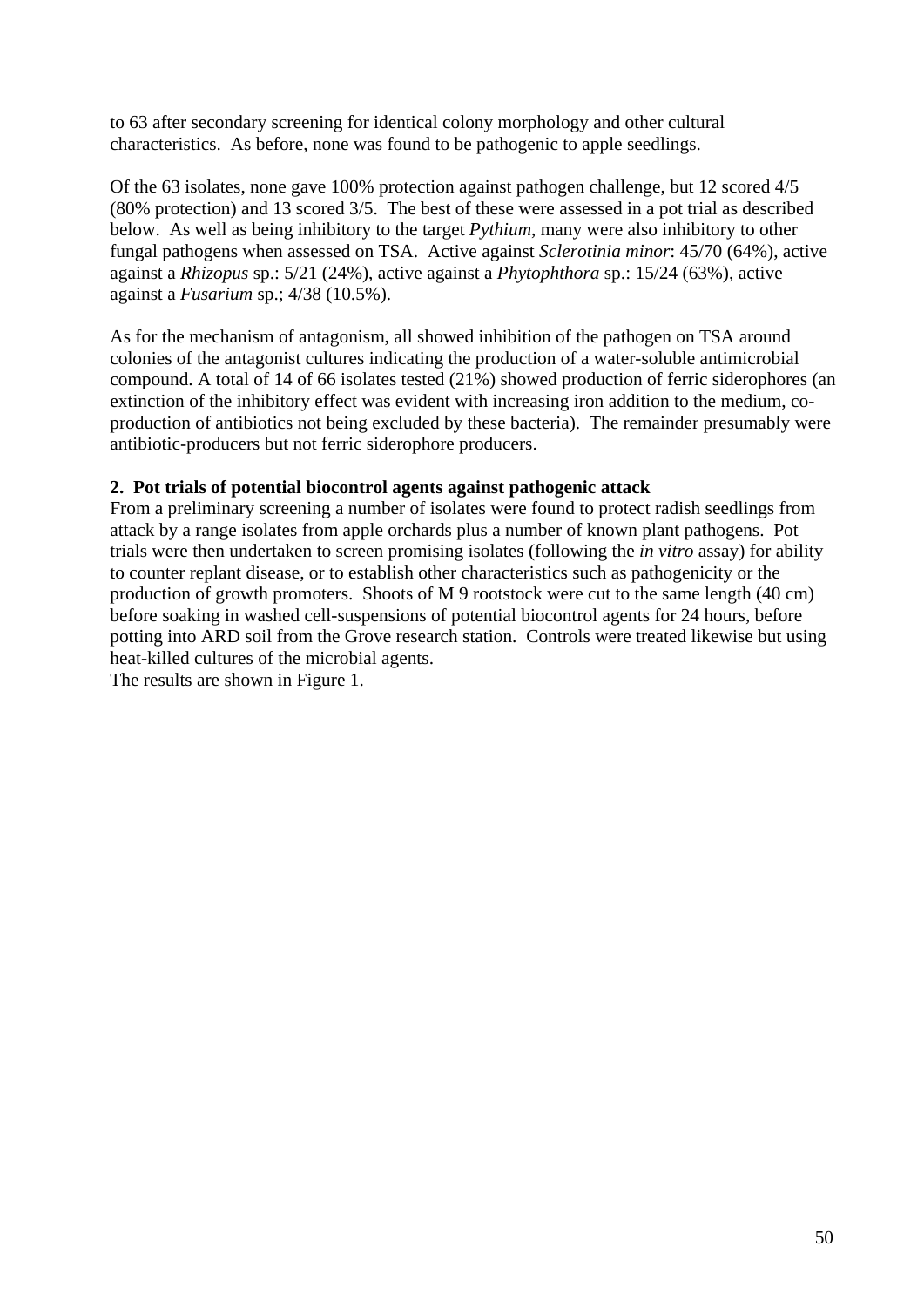

**Figure 1. Pot trial showing the relative extension growth of apple plants in apple replant disease soil<sup>1</sup> .**

<sup>1</sup>The sterile control was ARD soil autoclaved prior to the test. The ARD soil was soil from the Grove Research station as described previously. Apple trees (MM 106) were grown as described previously for nine weeks in the glasshouse. Treatments included sterile and untreated ARD controls as well as controls for each of the isolates tested (heat-killed cultures of the isolates assessed and marked 5ARD, 12ARD, 45ARD, 46ARD, 69ARD, 71ARD, 72ARD and 73ARD). Bars show standard errors.

#### **Discussion**

The mean heights of plants grown in sterile-soil (525mm) and in ARD-soil from the Grove Research Station (312mm) allowed for little chance of identifying isolates showing significant beneficial effect against ARD, especially given the large error bands of both controls. As a result, only one treatment (71S) was significantly better than its control, (although not significantly better than the ARD control) at  $p < 0.05$ .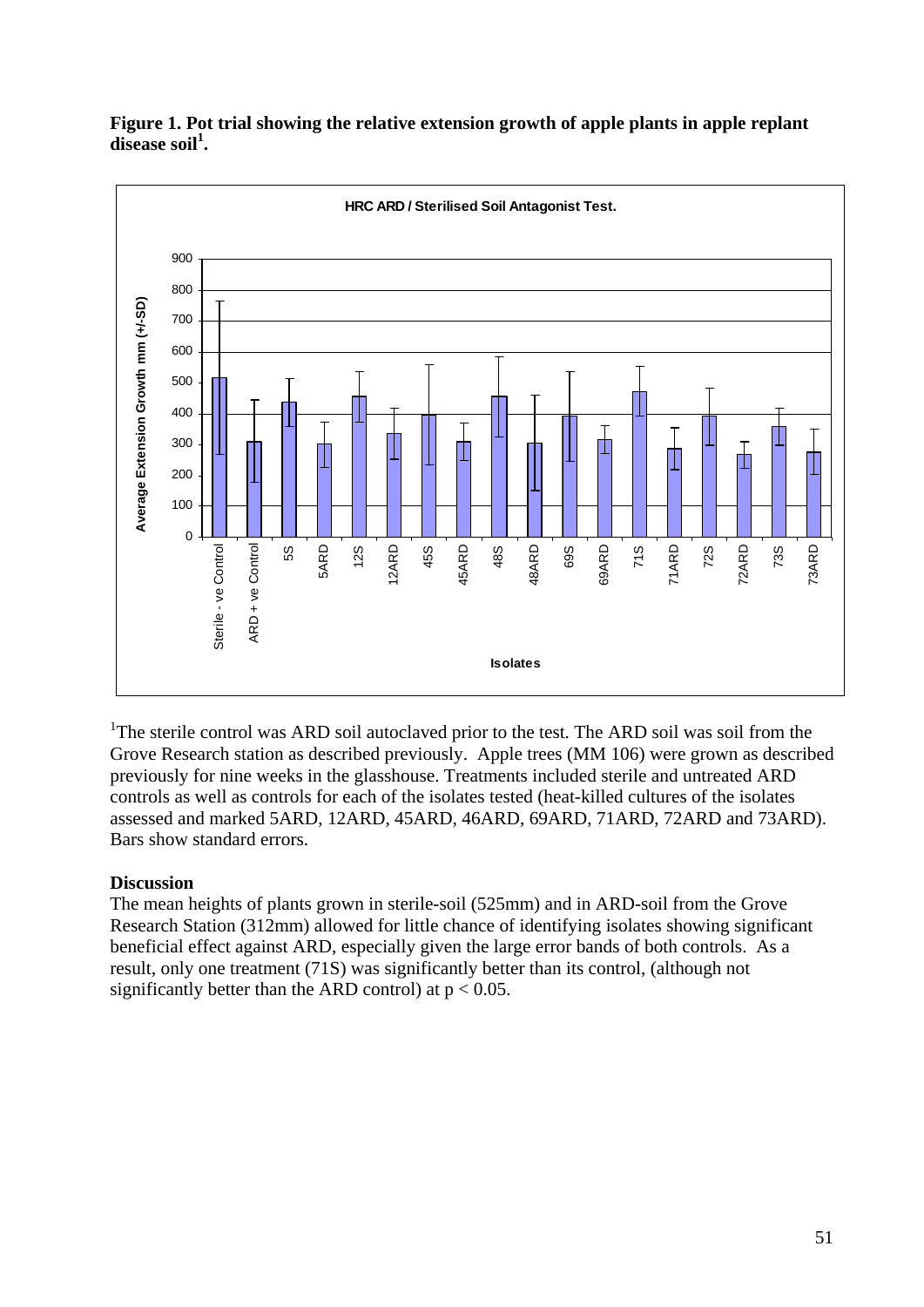# **4. GROVE FIELD TRIAL OF POTENTIAL AGENTS OF PROTECTION AGAINST ARD**

## **Introduction**

The choice of treatments for a field trial was necessarily limited to those showing significant promise as potential alternatives to MeB from glasshouse trials reported above (MAP, Basamid®  $(=$  Dazomet<sup>®</sup>) Perlka<sup>®</sup>, 20% compost, those previously reported in the literature as being promising alternatives and not easily assessable in a pot trial (Telone C35®), and potential biological control agents reported in the literature as having promise against ARD (Trichoflow<sup>®</sup> plus a local *Trichoderma* isolate cultivated in wood-fibre/barley waste). MeB was used as the standard against which all other treatments were compared.

#### **Materials and Methods**

The trial was undertaken on a near level, site, which had been planted to a mixed variety orchard and grubbed in winter 2002, at Grove Research Station over the 2002-2003 growing season. The design was a randomised complete blocks with 5 blocks x 14 treatments. There were 8 ungrafted rootstocks (MM 106) lifted from a stoolbed (ie not transplanted after a year in the nursery) per plot. Prior to conducting the trial the location was rotary hoed and graded to form raised beds for each row, with an inter-row spacing of 2 m . Trees were trimmed to 50 cm in length at the time of planting.

Treatments were:

- (1) Telone  $C35^{\circ}$  at  $50g/m^3$
- (2) MeB at  $500g/m<sup>3</sup>$
- (3) Untreated control
- (4) Mono-ammonium phosphate at 2g/L
- (5) Trichopel<sup>®</sup> incorporated in the soil at  $5g/L$
- (6) Perlka incorporated in the soil at  $*g/L$
- (7) Basamid<sup>®</sup> (Dazomet) incorporated in the soil at 40 g/m<sup>2</sup>, rotary hoed into the soil and covered with plastic sheeting for 7 days after which the sheeting was removed, soil rotary hoed and left fallow for 32 days,
- (8) Perlka<sup>®</sup> as per treatment (6) and mono-ammonium phosphate at  $2g/L$
- (9) *Bacillus* sp. (GR05) grown in Tryptone Soy broth for 72 hours and added to the soil as a 20% v/v broth/perlite suspension at 100mL/L
- (10) A locally-isolated *Trichoderma* cultured in wood fibre:spent barley waste (80:20), the spent grain provided by Cascade Brewery, Hobart, Tasmania added to the soil at 100mL/L
- (11) A locally-isolated *Trichoderma* cultured as per treatment (10) and added to the soil at 200mL/L
- (12) Wood fibre:spent barley waste as per treatment (10) with no *Trichoderma* amendment and added to the soil at 200mL/L.

Fumigation with Telone  $C35^{\circ}$  and MeB was conducted by a local contractor on  $11^{\text{th}}$  November 2002 to allow time for agents used to dissipate prior to planting. The fumigation equipment laid a 2 m wide sheet of plastic sheeting over fumigated soil, covering the edges with soil to contain fumigants. Application of Basamid<sup>®</sup> was carried out on the  $13<sup>th</sup>$  November 2002, granules were incorporated into the soil using a rotary hoe, plots were heavily watered, (this followed by a moderate rain) after which the plots were covered with 2 m wide plastic sheeting which was sealed with soil around the edges. The plastic sheeting was removed from all treated plots on the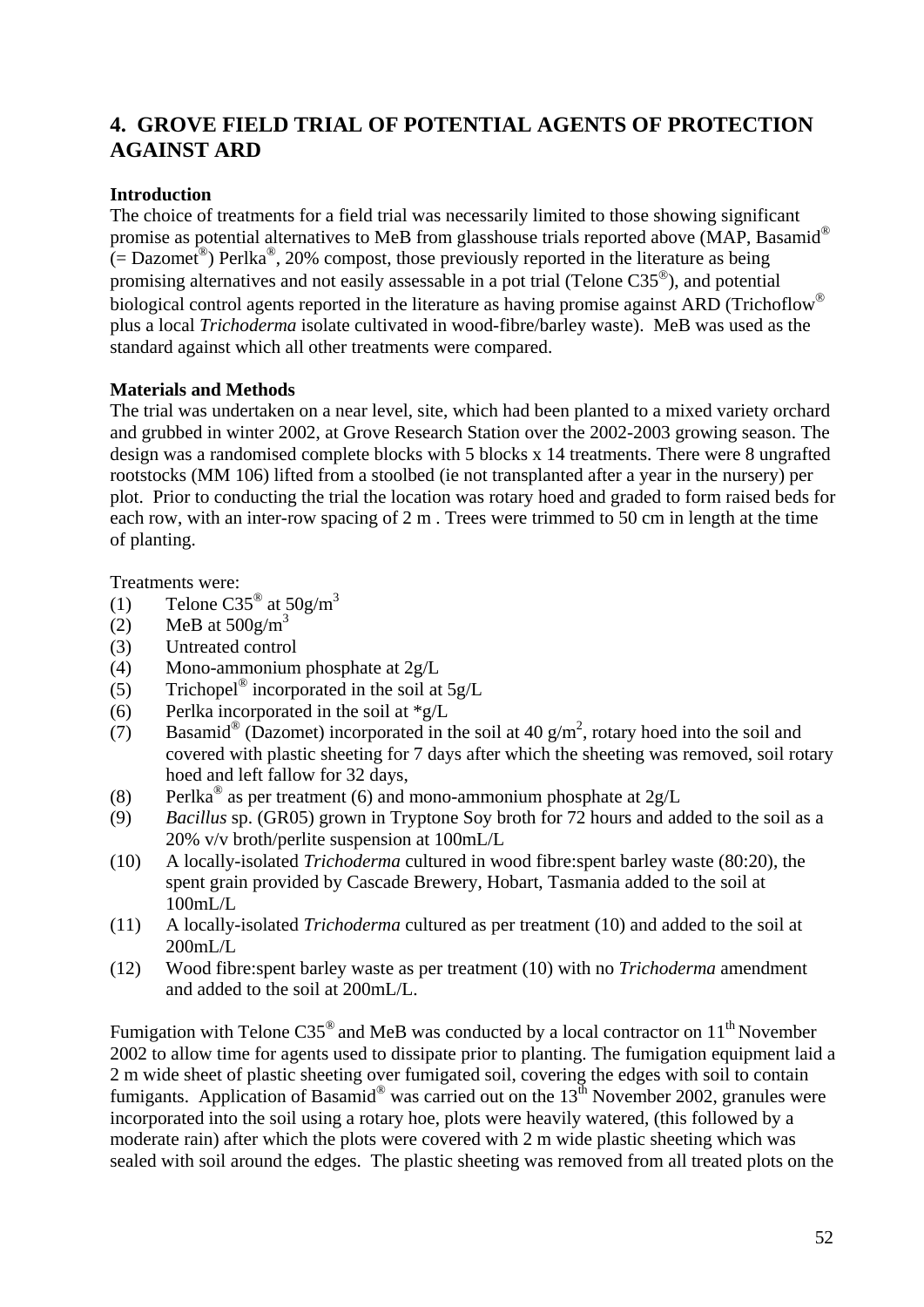21<sup>st</sup> November 2002 (after 8 days) and the plots rotary hoed to increase aeration and dissipation of remaining chemical agents. Soil assays for residual fumigant at weekly intervals (Australian Standards AS3743-1993) showed that planting could take place two weeks after removal of the sealing plastic.

Perlka®, MAP, cultured Trichoderma or Trichoflow® and compost additions were thoroughly mixed with soil, to a depth and diameter of approximately 40 cm around each tree. In the case of the biological control agent *Bacillus subtilis*, plant roots was soaked for 30 minutes in a washed cell-suspension of approximately  $10^9$  cells/mL prior to planting. Watering was provided by drip irrigation to all plants in the trial.

The trial was planted with MM 106 rootstocks, 90 cm apart, on the  $13<sup>th</sup>$  December 2002 (22 days after plastic-cover removal). Initial extension and girth measurements were taken on the  $19<sup>th</sup>$ December 2002. Extension and girth were measured on the  $10<sup>th</sup>$  June 2003.

#### **Results and Discussion**

Results are given in Table 4.1.

**Table 4.1 Extension Growth and Increase in Cross Sectional Area of plants in the Grove Field Trial. Figures with the same letter are not significantly different at P=0.05 based on the LSD calculated for arsine square root transformed data** 

| <b>Treatment</b>       | <b>Mean</b> | Percentage        |
|------------------------|-------------|-------------------|
|                        | extension   | increase in       |
|                        | growth      | cross             |
|                        | (mm)        | sectional         |
|                        |             | area              |
| <b>Telone C35</b>      | 1,731.0     | 98.2a             |
| <b>Methyl bromide</b>  | 1,692.2     | 80.7a             |
| <b>Control</b>         | 835.2       | 26.0 <sub>b</sub> |
| <b>MAP</b>             | 787.2       | 25.6b             |
| <b>Trichopel</b>       | 881.8       | 28.0b             |
| Perlka                 | 746.6       | 31.2b             |
| <b>Basamid</b>         | 1,012.6     | 34.8b             |
| Perlka/MAP             | 788.0       | 40.5 <sub>b</sub> |
| <b>Bacillus (GR05)</b> | 560.8       | 17.3 <sub>b</sub> |
| Trichoderma sp.        | 878.6       | 30.7 <sub>b</sub> |
| Trichopel <sup>®</sup> | 924.6       | 28.3 <sub>b</sub> |
| <b>Compost</b>         | 1,161.2     | 34.5b             |
|                        |             |                   |
|                        |             |                   |
| <b>LSD</b>             | 429.4       |                   |
|                        |             |                   |
|                        |             |                   |

LSD – least significant difference at P=0.05, P level – probability level for treatment effects in the ANOVA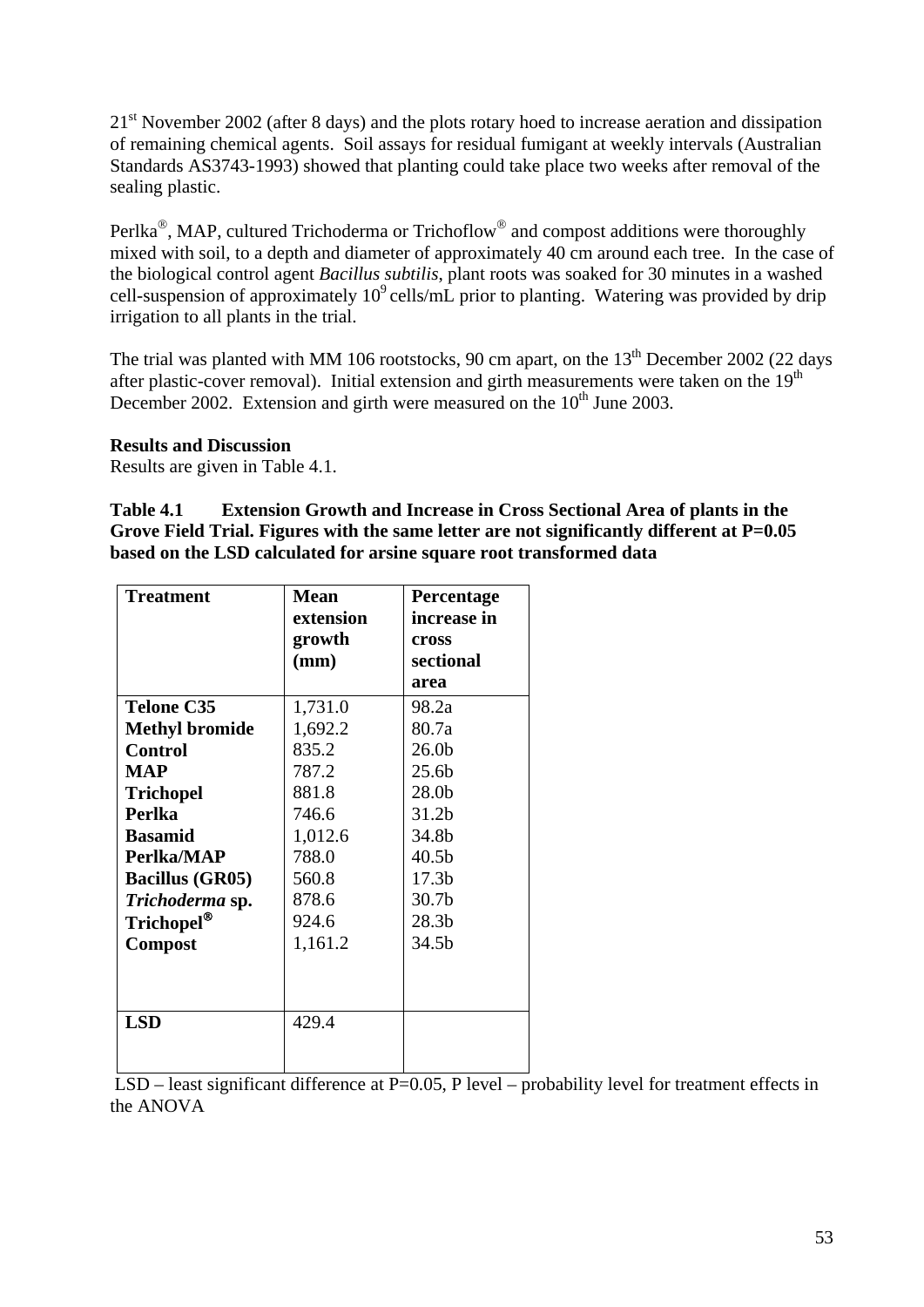Telone C-35® and MeB treatments resulted in marked improvement in both extension and radial growth compared with the control and all other treatments. There were no significant differences between the control and any other treatments for either measure of tree size. This study has therefore confirmed Telone  $C-35^\circ$  as a viable alternative to MeB (MeBr) for treating apple replant disease in replant orchards. All other treatments including Basamid®, MAP, Trichopel<sup>®</sup>, Perlka<sup>®</sup>, Dazomet<sup>®</sup>, and various biocontrol agents including compost were relatively ineffective, although the poor result for Basamid® contrasts with previous results obtained by Brown & Schimanski (2002) and may possibly be the result of poor application methods or inadequate attention to mixing within the soil profile. It is also noted that MAP was found to be effective in a number of other studies (and was effective in our pot trial and the field trial reported below), and hence it is emphasised that the poor results obtained in the present study could simply be the result of factors other than ARD, such as competition with weeds.

#### **Recommendations**

- 1. The present trial clearly show the equivalence of MeB and Telone C-35<sup>®</sup> for the field treatment of ARD in both glasshouse and field trials. Converting to Telone C-35® has the advantage of using the same equipment and similar field management as MeB, so contractors and growers are able to begin using it without any big change to current methods. Although Basamid® is an attractive alternative from a practical viewpoint, since it does not presently require a licensed operator for application, it failed to give the consistent control of ARD in the field trial reported here. However Basamid® has previously been found to be effective in field trials where it was applied at least two to three months before planting.
- 2. The study has not ruled out the potential effectiveness of other treatments which have been found to be effective in other studies, but which gave mixed results in this study (generally showing promise in glasshouse trials but not being competitive in the Grove field trial). These particularly include Basamid<sup>®</sup> and MAP.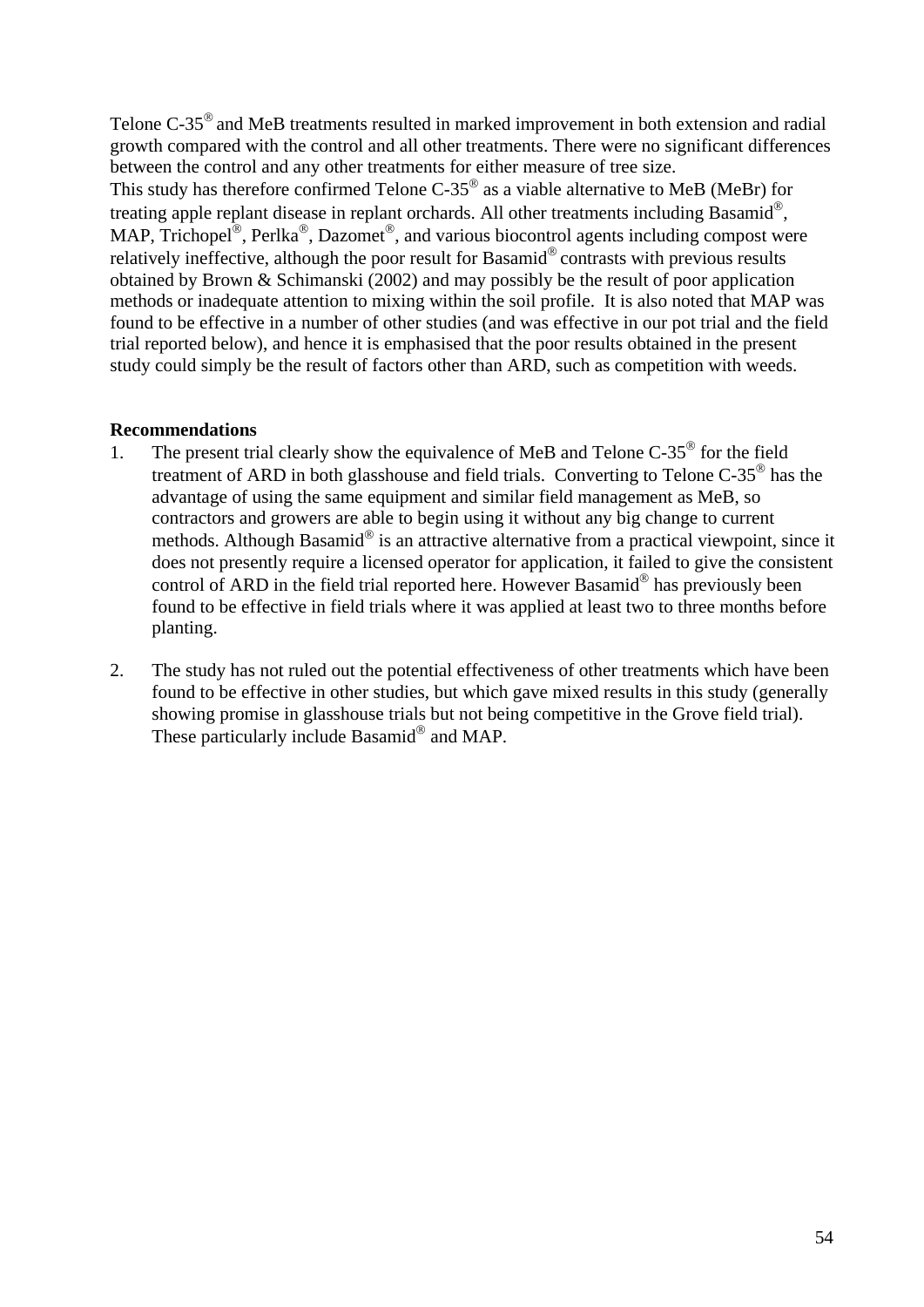# **5. FIELD ASSESSMENT OF MONOAMMONIUM PHOSPHATE (MAP), ORGANIC MATTER OR REPLACEMENT SOIL IN EX-APPLE ORCHARD**

#### **Materials and methods**

The trial was planted at Grove Research Station in southern Tasmania, Australia, on a low fertility duplex soil classified as Huon Loam by Taylor and Stephens (1935), and currently classified as a brown sodosol by Isbell (1996). The area had been planted with a mixed variety orchard for 15 years, prior to the present trial. Soil for the above greenhouse trials was from the same soil classification with a similar planting history.

The old orchard was removed using a grab to lift trees with minimal soil disturbance, and any remaining roots were carefully collected before the tree lines were rotavated. New trees (two local spur bearing red Delicious selections on M 9 rootstocks) were planted at 2.2 m spacing on the old tree lines. This spacing placed each replant tree 1.1 m from an old tree position. Rows were 4.3 m apart.

Treatments were as follows:

- (1) Trees planted directly into rotavated soil with superphosphate added at 500kg/ha and ammonium nitrate at 125g/tree as a surface dressing in spring and late summer,
- (2) Organic matter as composted pine bark added at a rate of 17 T (dry matter)/ha rotavated into the 0.8 m wide tree line, with ammonium nitrate at 125g/tree as a surface dressing in spring and late summer,
- (3) Superphosphate at 500 kg/ha applied to soil with added organic matter
- (4) Added organic matter with ammonium nitrate and superphosphate at above rates,
- (5) MAP applied at 3.9 t/ha rotavated into the soil,
- (6) Replacement of 50 l of soil in the planting hole with similar soil taken from a site which had never been planted to orchard. N and P were also added as in treatment 4. The trial was a randomised complete block of five replicates with six trees of each variety per sub-plot in a split plot design. Measurements were taken on four trees in each sub-plot with the remaining two acting as buffers.

The MAP treatment was approximately 2  $g/l$  of soil and is based on the rate used by Slykhuis and Thomas (1986) assuming a treated area 0.8 m wide and a rotavation depth of 0.2 m. All plots received a base dressing of 200kg/ha of potassium chloride before planting. Rates based on unit area refer to actual soil area to which the treatment was applied, not area of orchard.

Irrigation was from individual drippers and the 0.8 m tree line was maintained essentially weed free using an appropriate herbicide program. Trees were marked for trunk circumference measurement and measured immediately after planting. Extension and radial growth were then measured on unpruned trees at the end of the second growing season after planting. Leaf samples for nutrient analysis were taken in mid summer of the second growing season. Pest and disease control was applied as required and followed normal commercial practice for the region.

#### *Chemical analysis*

Soil salinity levels and pH were determined before planting, were determined in a 1:5 soil: water extract. Sodium bicarbonate extractable P and K were estimated using the methods of Colwell (1963). Organic carbon was recorded as loss on ignition. Leaf nitrogen was determined, in a commercial laboratory, using a Kjeldahl digest and colorimetry. K, P Ca, Mg, Na, Mn, B and Fe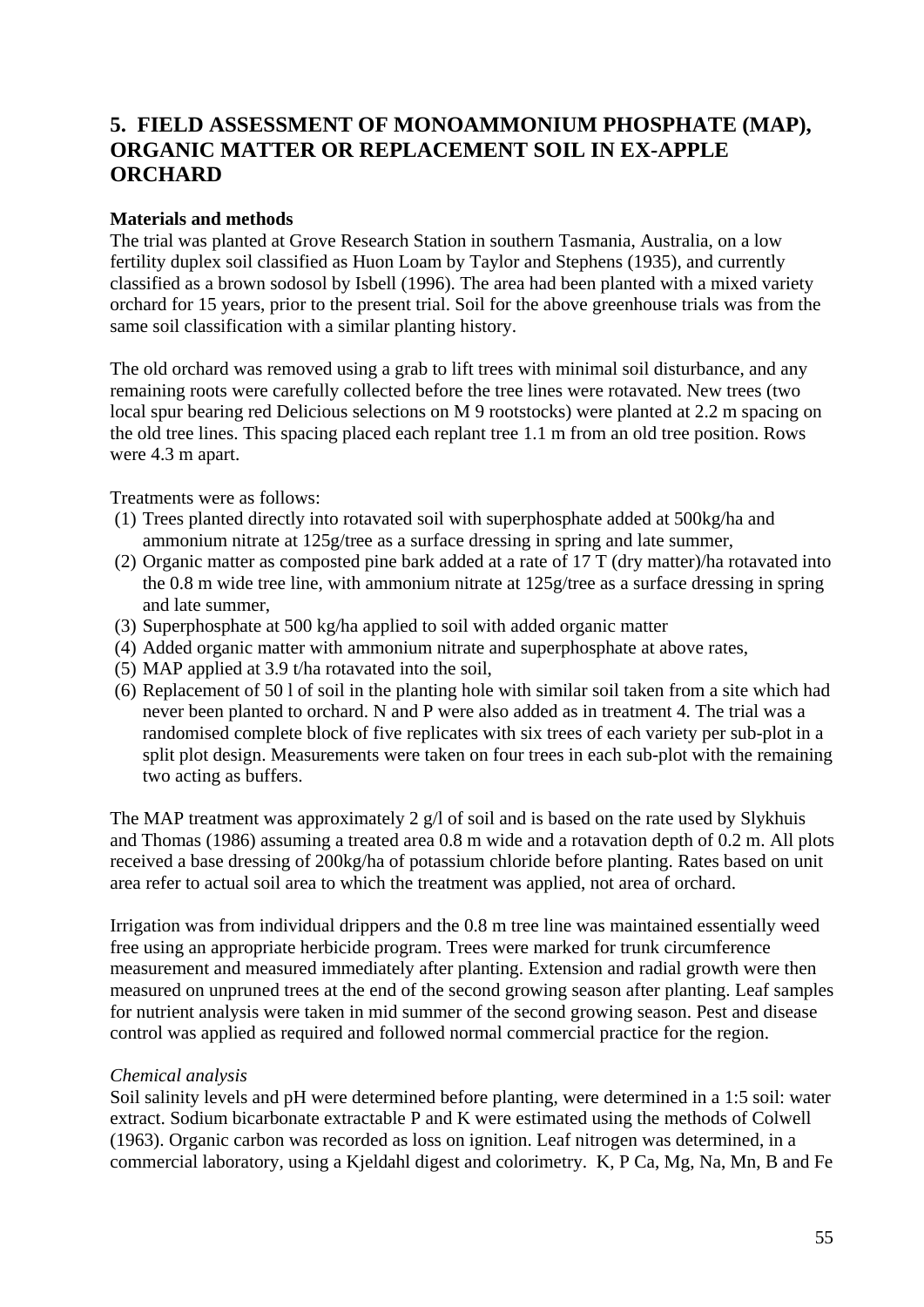were determined on a nitric acid digest using inductively coupled plasma spectrometry in the same laboratory.

## *Calculations and Statistical analysis*

Radial growth was calculated as the increase in trunk cross sectional area expressed as a proportion of initial cross sectional area. An arcsine square root transformation was applied to these data for statistical analysis. Statistical analysis of results was carried out using the General Linear Models package of SPSS. Least significant differences were calculated after the method of Steel and Torrie (1981). Unless noted otherwise, all differences referred to as significant are at  $P < 0.05$ 

## **Results**

There were no significant differences (P>0.05) between the two scion varieties (results not shown) and no interactions (P>0.05) between variety and soil treatment. MAP and soil replacement increased extension growth significantly (P<0.05) compared with all other treatments including the unmodified soil with added N, P and K (Table 1):

|                             | <b>Shoot Growth</b> | <b>Increase in TCA</b> |  |  |
|-----------------------------|---------------------|------------------------|--|--|
| <b>Treatment</b>            | (mm)                | $(\%$ of initial)      |  |  |
| <b>NPK</b> (control)        | 486                 | 22a                    |  |  |
| Organic matter              | 536                 | 26ab                   |  |  |
| Organic matter $+ N$        | 491                 | 19a                    |  |  |
| <b>Organic Matter + NPK</b> | 544                 | 25ab                   |  |  |
| $MAP + K$                   | 885                 | 36bc                   |  |  |
| Soil + NPK                  | 1073                | 44c                    |  |  |
| LSD                         | 313                 |                        |  |  |
| <b>P</b> level              | 0.003               |                        |  |  |

## **Table 1. Nutrient amendment/MAP trial**

There was also a significant  $(P=0.004)$  effect of treatment on radial growth with MAP and replacement soil both resulting in increases compared with the control. Radial growth for these two treatments was not however significantly greater than either organic matter alone or with NPK. There were no significant differences in radial growth between the three organic matter treatments.

Prior to planting, soil pH, electrical conductivity, organic carbon and extractable P and K were similar across all treatments (Table 2). The effects of these treatments on the elemental uptake by trees are shown in Table 3.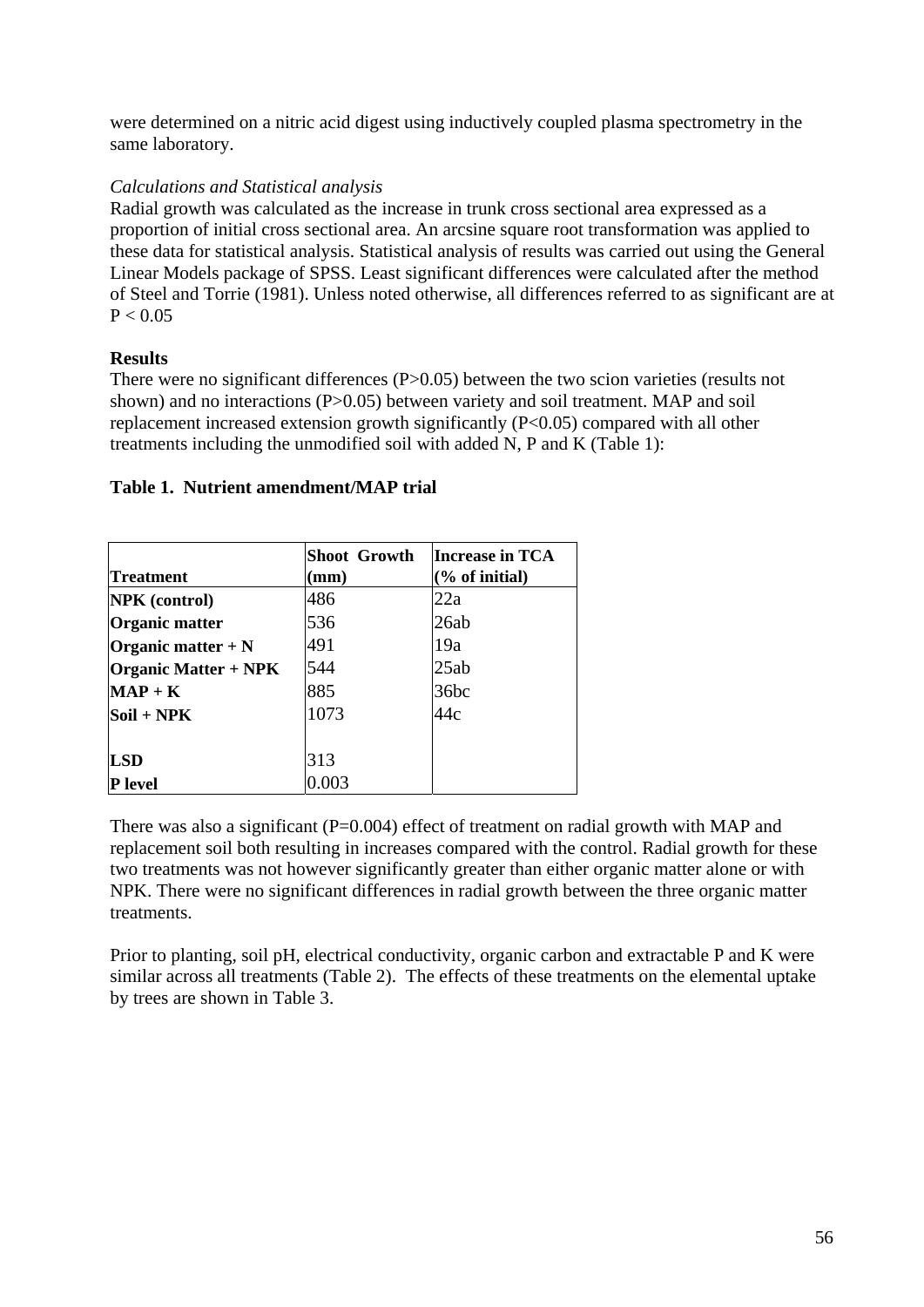| <b>Treatment</b>    | Soil pH | Conductivity |     | $P(mg/Kg)$  K $(mg/kg)$ | $\Gamma$ Carbon (mg/kg) |
|---------------------|---------|--------------|-----|-------------------------|-------------------------|
| $O$ rchard soil+N+P | 6.5     | 0.11         | 117 | 199                     | 2.5                     |
| Organic matter+ $P$ | 6.6     | 0.13         | 125 | 203                     | 2.5                     |
| Organic matter+N    | 6.6     | 0.12         | 111 | 183                     | 2.3                     |
| Organic Matter+N+P  | 6.6     | 0.13         | 100 | 199                     | 2.4                     |
| <b>MAP</b>          | 6.5     | 0.12         | 129 | 220                     | 2.5                     |
| $Added soil+N+P$    | 6.7     | 0.13         | 107 | 232                     | 2.4                     |
|                     |         |              |     |                         |                         |
| <b>LSD</b>          | ns      | ns           | ns  | ns                      | ns                      |

**Table 2. Physical characteristics of the soils assessed**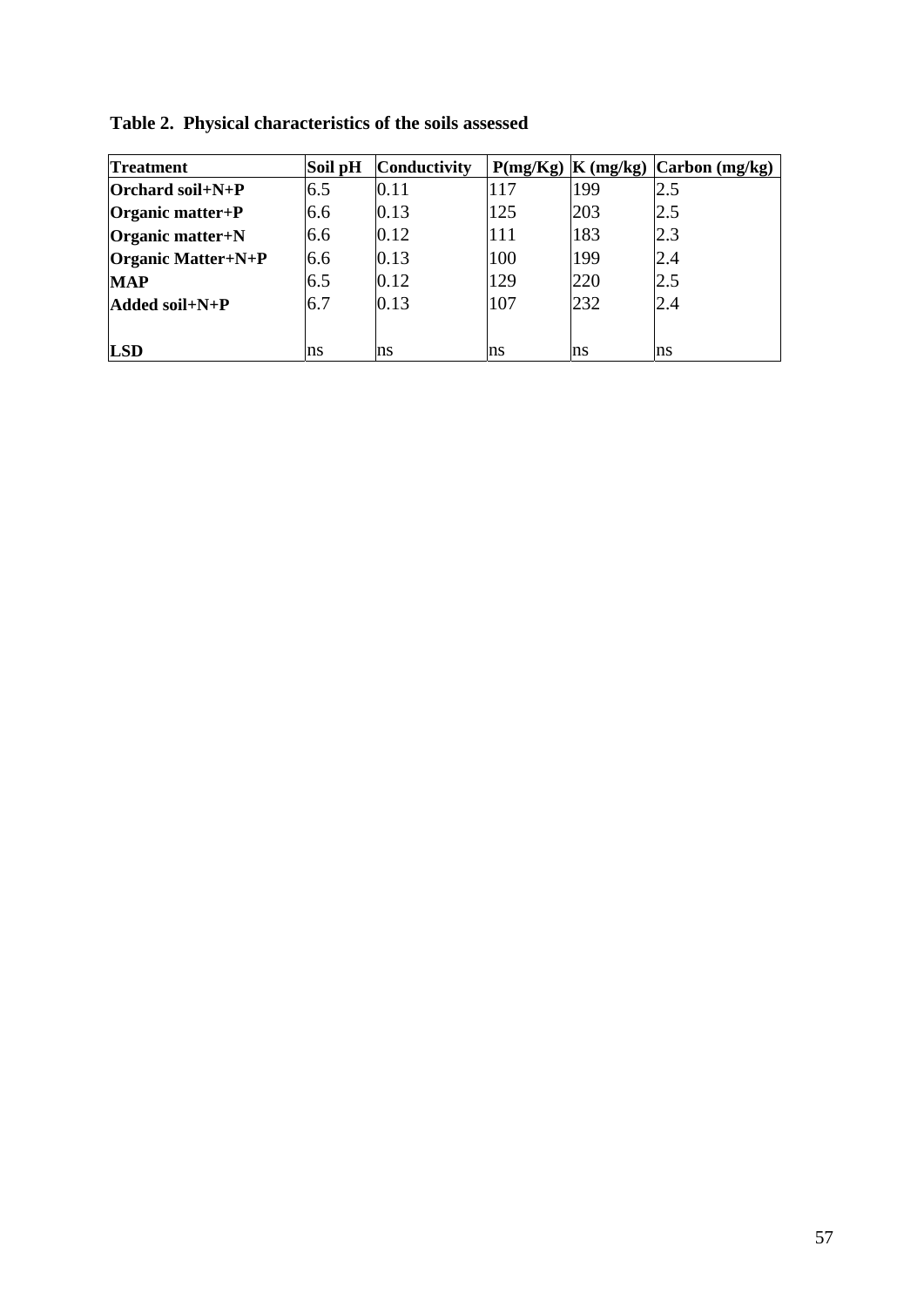| <b>Treatment</b>          | Leaf nutrient levels |        |      |                                                      |                              |        |                     |                    |         |
|---------------------------|----------------------|--------|------|------------------------------------------------------|------------------------------|--------|---------------------|--------------------|---------|
|                           |                      |        |      | N (weight %) P (weight %) K (weight %) Ca (weight %) | $Mg$ (weight %) S (weight %) |        | $\mathbf{Mn}$ (ppm) | Fe (ppm) $B$ (ppm) |         |
| Orchard soil+ $N+P$       | 3.09                 | 0.16   | 11.2 | 1.13                                                 | 0.25                         | 0.18   | 45                  | 106                | 37.3    |
| Organic matter+ $P$       | 2.36                 | 0.26   | 13.4 | 0.86                                                 | 0.21                         | 0.16   | 31                  | 105                | 39.9    |
| Organic matter+N          | 3.08                 | 0.17   | 12.4 | 1.08                                                 | 0.26                         | 0.171  | 43                  | 105                | 38.2    |
| <b>Organic Matter+N+P</b> | 3.08                 | 0.18   | 12.9 | 1.02                                                 | 0.24                         | 0.182  | 43                  | 114                | 40.4    |
| <b>MAP</b>                | 2.52                 | 0.29   | 10.7 | 0.92                                                 | 0.26                         | 0.163  | 57                  | 97                 | 33.1    |
| Added soil $+N+P$         | 3.08                 | 0.17   | 13   | 0.67                                                 | 0.3                          | 0.178  | 76                  | 94                 | 29.7    |
| <b>LSD</b>                | 0.16                 | 0.055  | ns   | 0.148                                                | 0.033                        | 0.0125 | 16.5                | 10.45              | 2.94    |
| <b>P</b> level            | < .001               | < .001 |      | 0.005                                                | 0.001                        | 0.008  | 0.001               | 0.01               | < 0.001 |

# **Table 3. Effect of different organic/nutrient soil amendments on apple tree elemental uptake**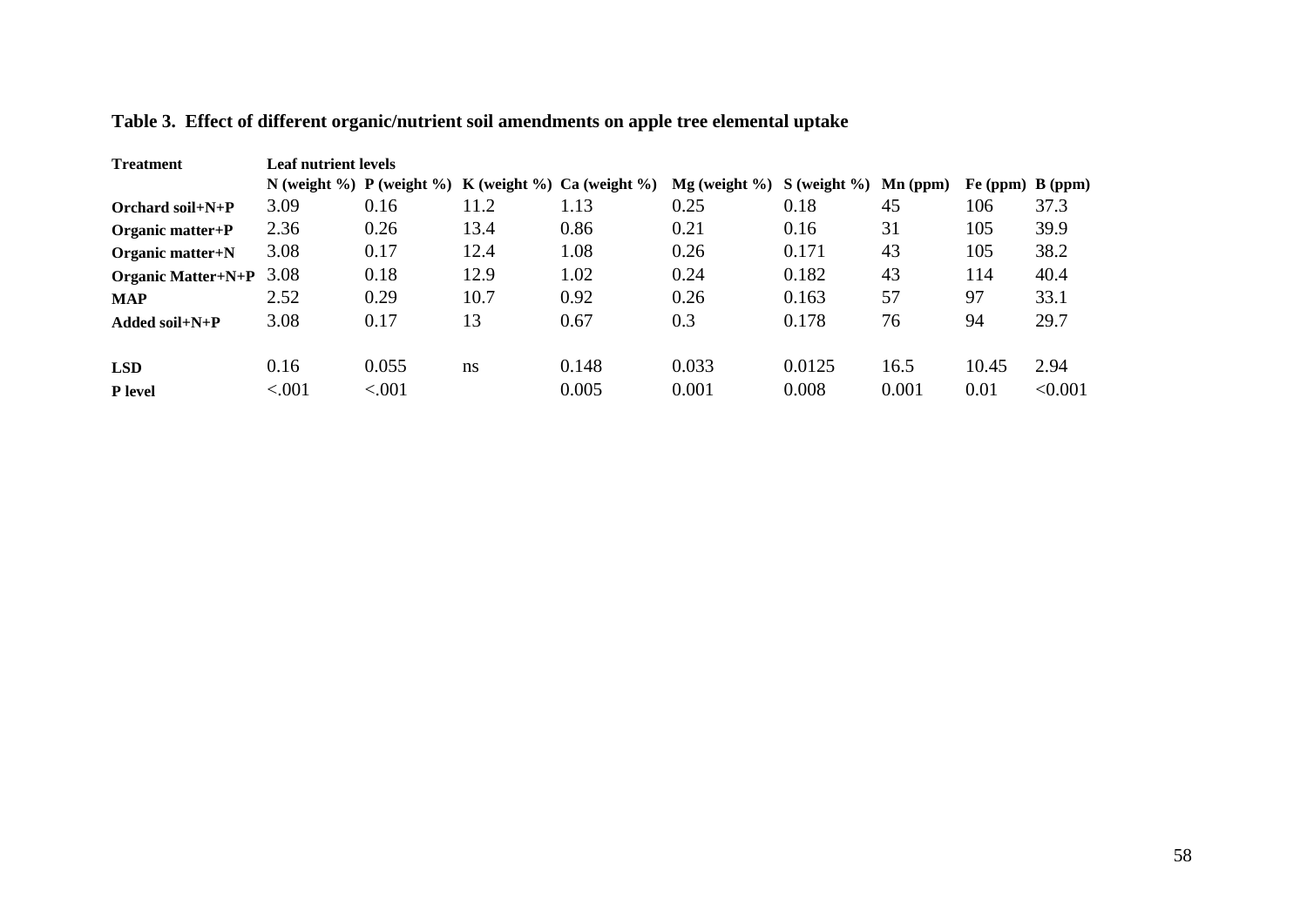As shown in Table 3, there were significant (P<0.005) effects of treatment on leaf N, P, Ca, Mg, S, B, Fe and Mn. There were no treatment effects on leaf K or the other micronutrients (micronutrient results not shown). Both leaf N and S were significantly reduced by the organic matter alone and MAP treatments, but there were no other treatment differences for either element. Leaf P was significantly higher in the same two treatments, again with no other differences.

Leaf Ca was significantly lower than the control in the organic matter alone and imported soil treatments but there were no other differences. Imported soil also significantly increased leaf Mg and organic matter alone caused a significant reduction compared with all other treatments except organic matter plus NPK. Compared with all other treatments, Fe and B levels were both significantly reduced in the imported soil. MAP treatment also resulted in a significant reduction in leaf B compared with the control and all of the organic matter amendments.

#### **Discussion**

Organic matter, fertilizers and MAP were incorporated in about 20 cm depth of soil along the planting line, so that trees in these treatments would have been exposed to ARD from planting. In contrast, imported soil was used to fill a planting hole so that trees in this treatment were not immediately exposed to ARD. Consequently, results generally confirm the results of the two greenhouse trials, with a useful response to added MAP, but no effect of organic matter mixed with ARD soil. Planting into imported soil produced stronger growth, further supporting the view that initial growth in a soil medium free of ARD will result in a major improvement in total growth. Added MAP produced a similar growth response to soil replacement, but there were no other significant treatment responses.

Soil treatment failed to produce significant changes in organic carbon or phosphorous levels in spite of added organic matter and the higher extractable phosphorous level in the MAP treatment. High variability in the phosphorous levels may account for lack of a significant response to MAP, but organic matter levels were similar across all treatments. The lack of a significant change in organic matter, in spite of the added composted pine bark, may explain the failure of the trees to respond.

The range of adequate leaf % N, P and K levels suggested by Reuter and Robinson (1986) were 2.0 to 2.4, 0.21 to 0.30 and 1.6 to 3.0 respectively. Consequently leaf K was excessive in all treatments, with leaf P marginally deficient in all except the MAP and high organic matter plus P and K treatments. Leaf N was adequate or excessive in all treatments but both of the treatments with high P levels also had significantly lower leaf N levels than all other treatments. Low N levels in the organic matter with no added N at planting was probably due to some nitrogen fixation with organic matter breakdown. The MAP treatment had no supplementary N and when samples were taken in the second growing season the trees had probably depleted the available soil N. It is important to note that levels in both of these treatments were still in the "high" range according to Reuter and Robinson (1986), but N added as a surface dressing of ammonium nitrate during the two growing seasons may have resulted in an even greater growth advantage for the MAP treatment.

Thus, while application of MAP with high available P, promoted growth and elevated leaf P to a level described as "high" by Reuter and Robinson (1986), the elevation was above a leaf P level already regarded as only marginal. Further, in the soil replacement treatment which produced strongest growth, leaf P did not differ significantly from the control.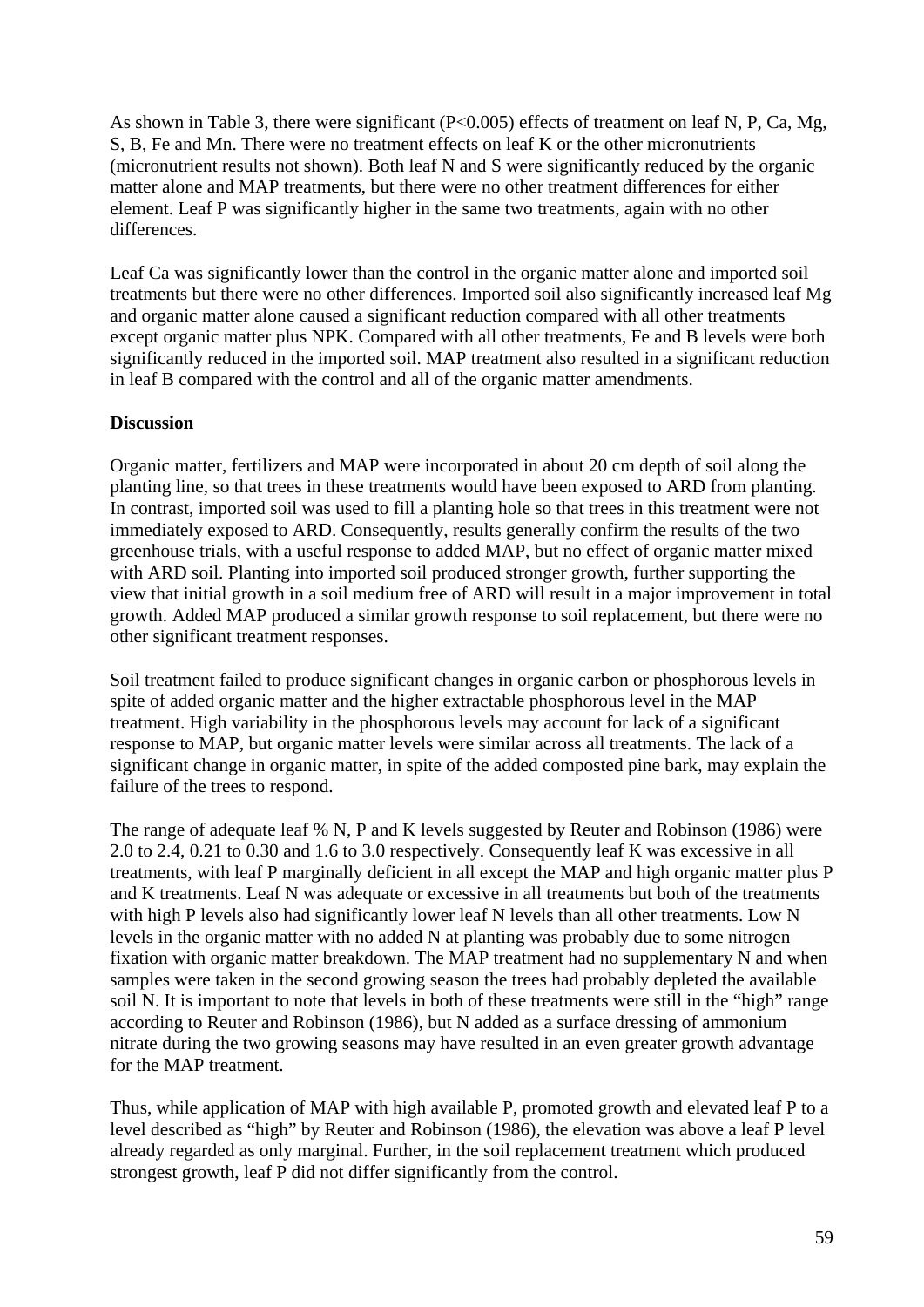It is notable that in both treatments with a significant increase in leaf P, there was an accompanying reduction in leaf N. Growth responses in these two treatments were significantly different when compared with each other, but only in the MAP treatment was there a significant increase in growth compared with the control. Organic matter, with supplementary P but no N, resulted in increased leaf P and reduced leaf N, but growth was similar to other organic matter treatments and the control. The results suggest an interrelationship between N and P uptake, but in this situation, with no evidence of either element being in a deficiency range, it is not possible to relate this suggestion to tree growth.

Mn levels were in the marginal to adequate range and highest in the imported soil, probably reflecting a higher Mn status for this soil. The higher Mn level in the MAP treatment accords with a similar observation by Neilsen and Yorsten (1991), who attributed the effect to acidification by MAP. In the present trial, pH did not change in response to treatment and there was no correlation between pH and leaf Mn. However, soil pH was only recorded immediately after MAP treatment and a longer-term change may have occurred as suggested by Raese (1998). The lack of any indication of N or P deficiency, failure of the low N with organic matter treatment to suppress growth lower than other higher N treatments, and lack of correlation between N or P levels and growth suggests that neither N nor P nutrition mediate responses to ARD.

The trials confirm the effectiveness of MAP in ameliorating the symptoms of ARD as reported by Neilsen (1994) and others. Myers (1991) reported a direct effect of MAP on soil organic matter, and while the present results do not include a determination of changes in organic matter with time after treatment, the nutrient analysis results do tend to support the view that the effectiveness of MAP may be related more to soil biology than to a direct effect on N or P nutrition of young trees.

The poor response to added organic matter in both the field and greenhouse trials was not encouraging for this soil type. However, results for the greenhouse trial indicated that an initial growth period without exposure to ARD has a marked effect on growth even with subsequent ARD exposure. Similarly, in the field trial, replacement soil in the planting hole resulted in a marked improvement in growth. Thus addition of non-ARD soil in the planting hole may emulate the pre-planting treatment of the greenhouse trial. Failure of trees to consistently respond to incorporated organic matter suggests that reported success with organic matter amendment may simply reflect an isolation of the tree from surrounding soil with organic matter placed in the planting hole. That is, the response may not be associated with any induced change is soil biota, but is more likely to be a physical effect of separating ARD soil from the initial root growth.

Combined the results of these trials suggest that the impact of ARD is in the very early stages of tree growth, possibly just weeks after bud burst. This initial impact appears to promote a shift in tree physiology which then stabilises and continues throughout the life of the orchard. Further work is needed to verify and elucidate this effect, but if it can be confirmed it suggest that in future, management of the physiology of the tree, rather than an ill-defined 'disease' complex may be a low impact control method. Options include carefully designed root/inter stock combinations, perhaps involving an idea proposed by Dr Brown to self-prune vigorous rootstocks leaving the preferred growth. Other options may include growth-promoting chemicals including growth substances or further development of the promotive effect of MAP.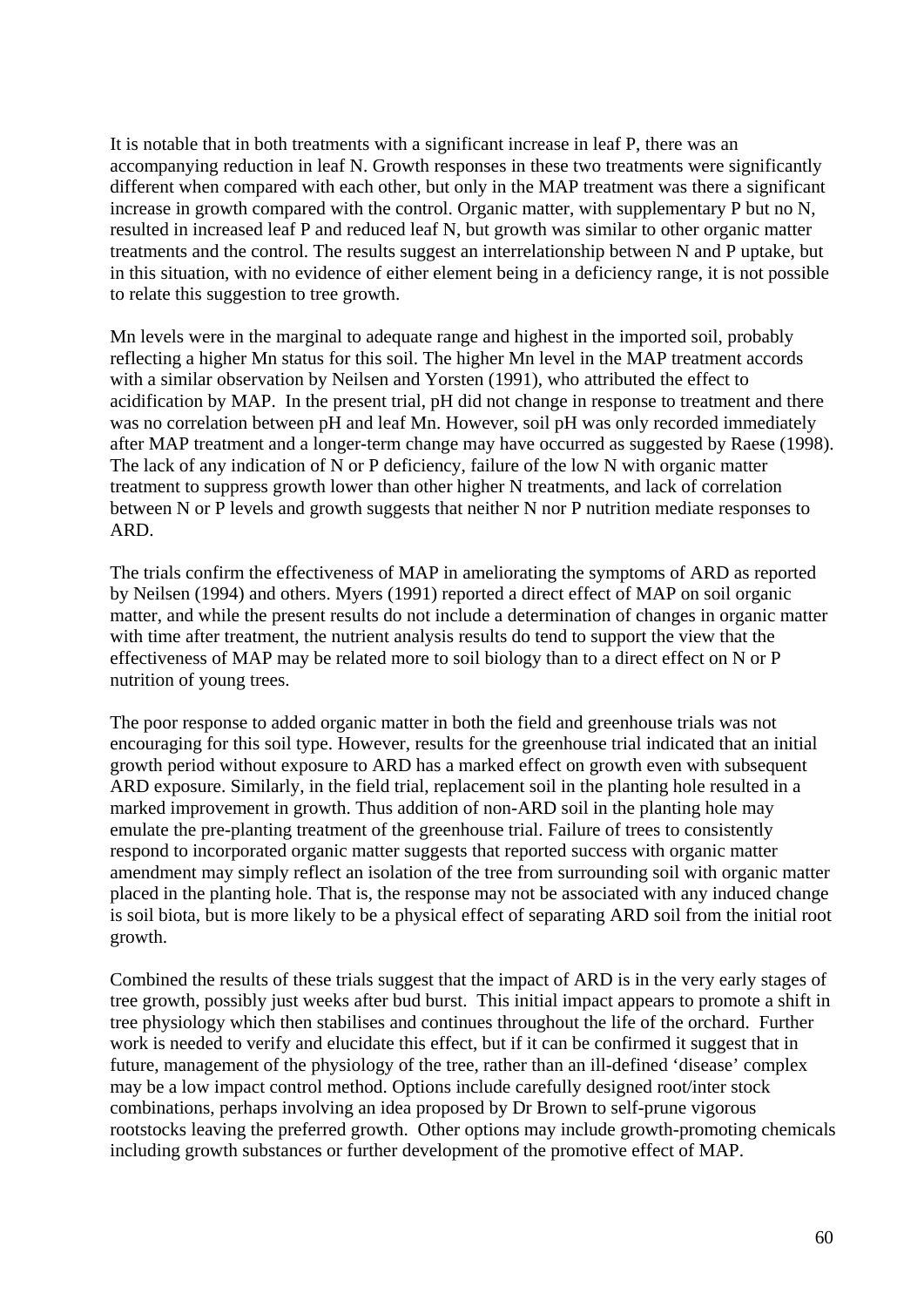Small scale local research is likely to continue on these options, but in the short to medium term, the research has shown that there are effective alternatives to MeB and that non fumigant control using MAP or soil replacement remain effective.

#### **References**

Anon. 1996. Australian Standard AS 3743 (in) Potting Mixes, (p 14) Standards Australia NSW Australia, ISBN 0 7337 0759 9

Brown G.S., Smith S.B., Gibson L., Kitchener A., Potter K., Jennings D. and Schimanski L., 2000. A study of apple replant syndrome. HRDC Final Report. Project Number AP 97005.

Brown G and Schimanski L 2002. New weapon to combat apple replant disease. Pome Fruit Australia, May 2002 pp 10-12.

Colwell J. D., 1963. The estimation of the phosphorus fertilizer requirements of wheat in southern New South Wales by soil analysis. Australian Journal of Experimental Agriculture and Animal Husbandry 3, 190-198.

Dullahide, S. R., Stirling, G. R., Nikulin, A. and Stirling, A. M., 1994. The role of nematodes, fungi, bacteria and abiotic factors in the etiology of apple replant problems in the Granite Belt of Queensland. Australian Journal of Experimental Agriculture, 34:8, 1177-1182.

Isbell, R.F. 1996. Australian soil classification. Published by CSIRO Melbourne Australia

Mai, W. F., Merwin, I. A. and Abawi, G. S., 1994. Diagnosis, Etiology and management of replant disorders in New York Cherry and Apple orchards. Acta Horticulturae , No. 363, 33-41.

Mazzola, M., 1998. Elucidation of the microbial complex having a casual role in the development of apple replant disease in Washington. Phytopathology, 88:9, 930-938.

Myers, R., 1991. Soil permeability in an ammonium and phosphorous application zone. Soil Science Society of America Journal, 55(3), 866-871

Nair, T.S. 2004 Apple Replant Disease. Dissertation (Honours) University of Tasmania, Hobart Tasmania

Neilsen, G.H. and Yorsten, J., 1991 Soil disinfection and monoammonium phosphate fertilization increase precocity of apples on replant problem soils. Journal of American Society for Horticultural Science 116(4), 651 - 654

Neilsen, G. H., 1994. Planting hole amendments modify growth and fruiting of apples on replant sites. HortScience 29(2), 82-84

Noble, C. L. and West, W. D., 1989. Irrigation of temperate fruit crops with saline water. Acta Horticulturae,No. 240, pg 257-260.

Nycziper AP and Halbrendt, JM 1993. Nematode pests of deciduous fruit and nut trees. *In:* Plant Parasitic Nematodes in Temperate Agriculture. CAB International, Wallingford, England ed. by Evans, K., Trudgill, DL and Webster JM, pp 381-425.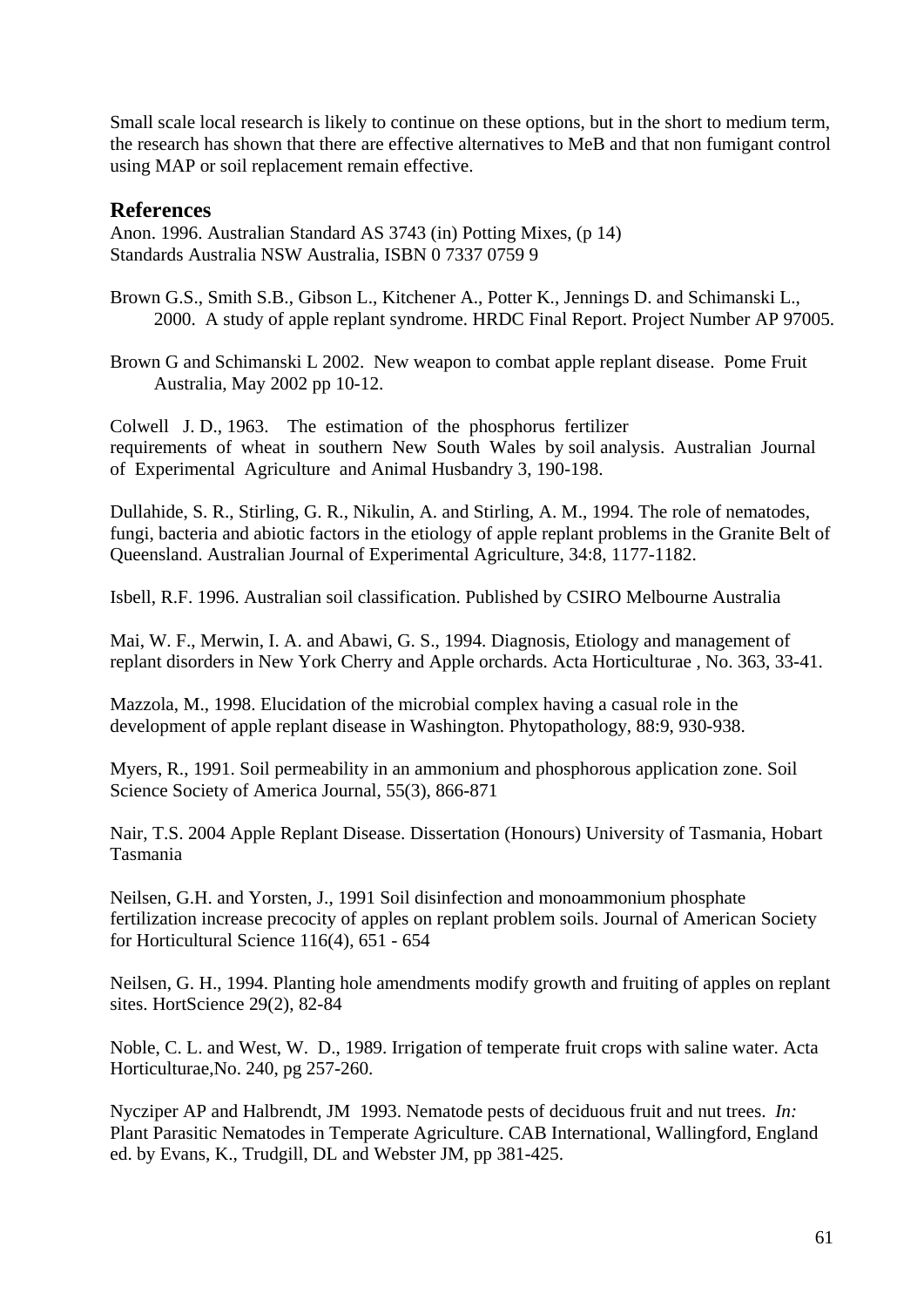Peterson, A. B. and Hinman, H., 1994. The economics of replanting apple orchards in Washington State. Acta Horticulturae, No.363, 19-23;8 ref (58)

Raese, J.T., 1998. Response of apple and pear trees tp phosphate fertilisation: a compendium. Communications in soil science and plant analysis 29, 1799-1821

Reuter, D.J.and Robinson, J.B., 1986. Plant Analysis, an interpretation manual. Inkata Press, Melbourne, Australia ISBN 0 909605 41 6

Schupp, J. and Moran, R. E., 2002. Testing pre-plant monoammonium phosphate and apple compost for improving the growth of newly planted apple trees. New York Fruit Quarterly 10(1) 5-7.

Slykhuis, J. T. and Thomas, S. C. L., 1986. Responses of apple seedlings to biocides and phosphate fertilizers in orchard soils in British Columbia. Canadian Journal of Plant Pathology 7, 294-301

Steel, R. G. D. and Torrie, J. H., 1981. Principles and procedures of statistics: a biometrical approach. 2<sup>nd</sup> ed. McGraw-Hill. New York, London, Toronto

Taylor, J. K. and Stephens, C. G., 1935. The apple growing soils of Tasmania. A soil survey of part of the Huon district. Bulletin No 92 Part 2. Commonwealth of Australia, Council for Scientific and Industrial Research.

Traquair, J. A., 1984. Etiology and control of orchard replant problems: a review. Canadian Journal of Plant Pathology 6: 54-62.

Wilson, S, Andrews, P and Nair, T.S., 2004 Non fumigant management of apple replant disease. Scientia Horticulturae 102, 221-231

#### **Papers arising from this work**

Heath A, Line M, Wilson S, Bound S and Andrews P 2002. Apple replant disease – potential countermeasures. Tree Fruits Tasmania No 7, December 2002, p50.

Heath A, Line M, Wilson S, Bound S, and Andrews P 2003. Apple Replant Disease – potential countermeasures. Poster paper presented at the  $8<sup>th</sup>$  International Congress of Plant Pathology, Christchurch, NZ. 2-7 Feb., 2003, Conference proceedings (Addendum 2) 26.36.

Nair, T.S. 2004 Apple Replant Disease. Dissertation (Honours) University of Tasmania, Hobart Tasmania

Wilson S, Andrews P and Nair T.S., 2004 Non fumigant management of apple replant disease. Scientia Horticulturae 102, 221-231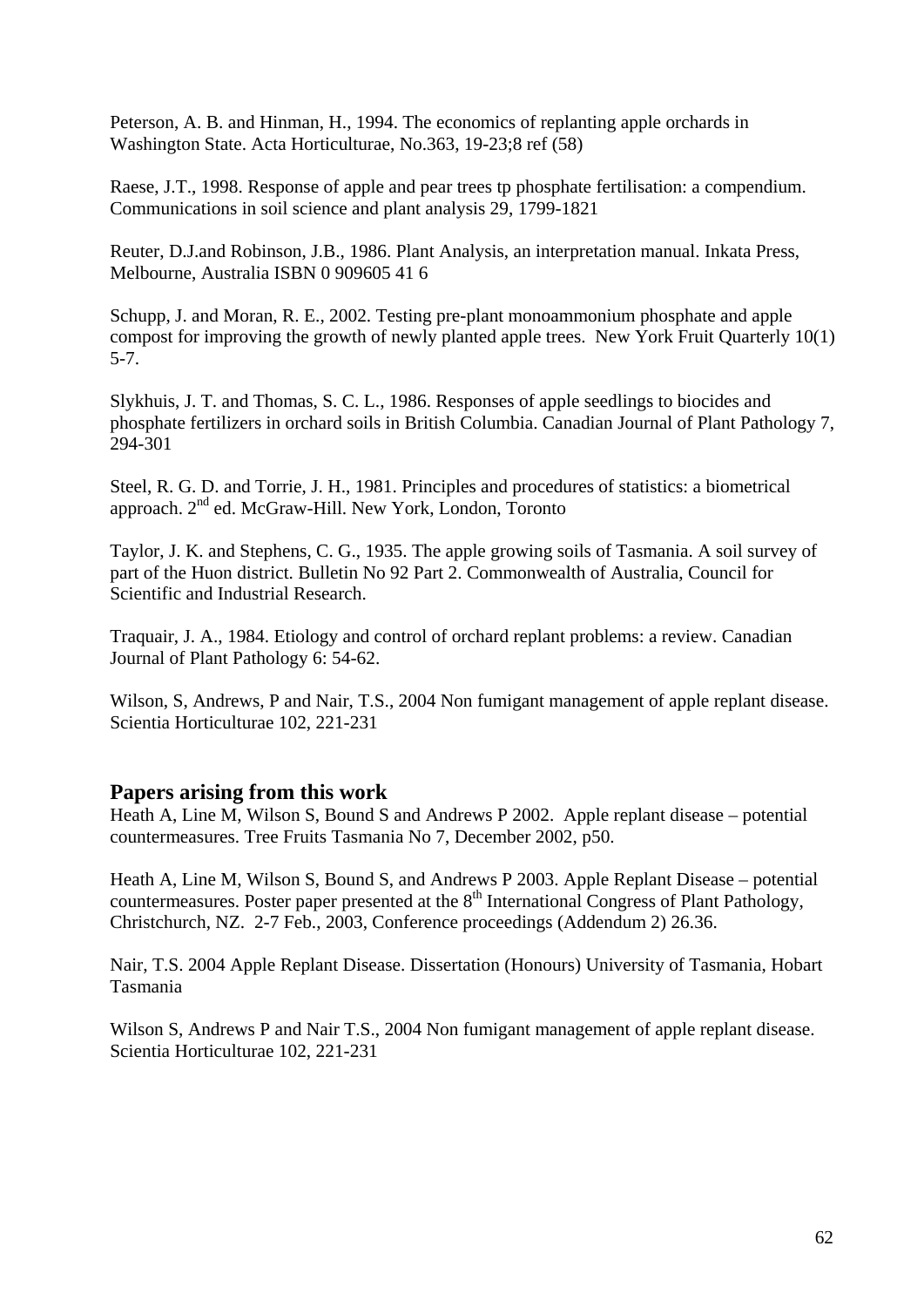#### **APPENDIX**

| <b>Treatment</b>     | pH  | Conductivity<br>(dS/m) | Air filled<br>porosity $(\% )$ | <b>Water holding</b><br>capacity $(\% )$ |
|----------------------|-----|------------------------|--------------------------------|------------------------------------------|
| Nil treatment        | 5.5 | 0.12                   | 8.4                            | 45                                       |
| Telone C35           | 5.5 | 0.19                   | 8.4                            | 45                                       |
| Methyl bromide       | 5.6 | 0.12                   | 8.4                            | 45                                       |
| Chloropicrin         | 5.5 | 0.24                   | 8.4                            | 45                                       |
| Metham               | 5.9 | 0.15                   | 8.4                            | 45                                       |
| Steam pasteurisation | 5.7 | 0.11                   | 8.4                            | 45                                       |

|  | Table 1.1.1a Fumigation trial; soil analysis after treatment and before planting |  |  |
|--|----------------------------------------------------------------------------------|--|--|
|  |                                                                                  |  |  |

**Table 1.2.1a Organic matter trial; soil analysis after soil treatment but before planting** 

| <b>Treatment</b>       | pH  | Conductivity<br>(dS/m) | Air filled<br>porosity $(\% )$ | <b>Water holding</b><br>capacity $(\% )$ |
|------------------------|-----|------------------------|--------------------------------|------------------------------------------|
|                        |     |                        |                                |                                          |
| Untreated control      | 6.2 | 0.07                   | 18.9                           | 27.5                                     |
| Steam pasteurised      | 6.1 | 0.09                   | 18.9                           | 27.5                                     |
| Sand and soil          | 5.5 | 0.12                   | 13.2                           | 45.5                                     |
| $Soil + 10\%$ peatmoss | 4.6 | 0.07                   | 18.5                           | 31.9                                     |
| $Soil + 20\%$ peatmoss | 3.9 | 0.12                   | 18.4                           | 36.0                                     |
| $Soil + 10\%$ AFWC     | 7.2 | 0.22                   | 21.2                           | 31.3                                     |
| $Soil + 20\%$ AFWC     | 7.1 | 0.50                   | 25.1                           | 31.1                                     |
| $Soil + 10\%$ FWC      | 5.2 | 0.08                   | 21.8                           | 30.4                                     |
| $Soil + 20\%$ FWC      | 5.0 | 0.18                   | 21.9                           | 32.4                                     |

OM - Organic matter (milled dry peat), AFWC – Fish waste compost amended with a biocontrol agent *Lysobacter antibiotcus*, FWC – Fish waste compost.